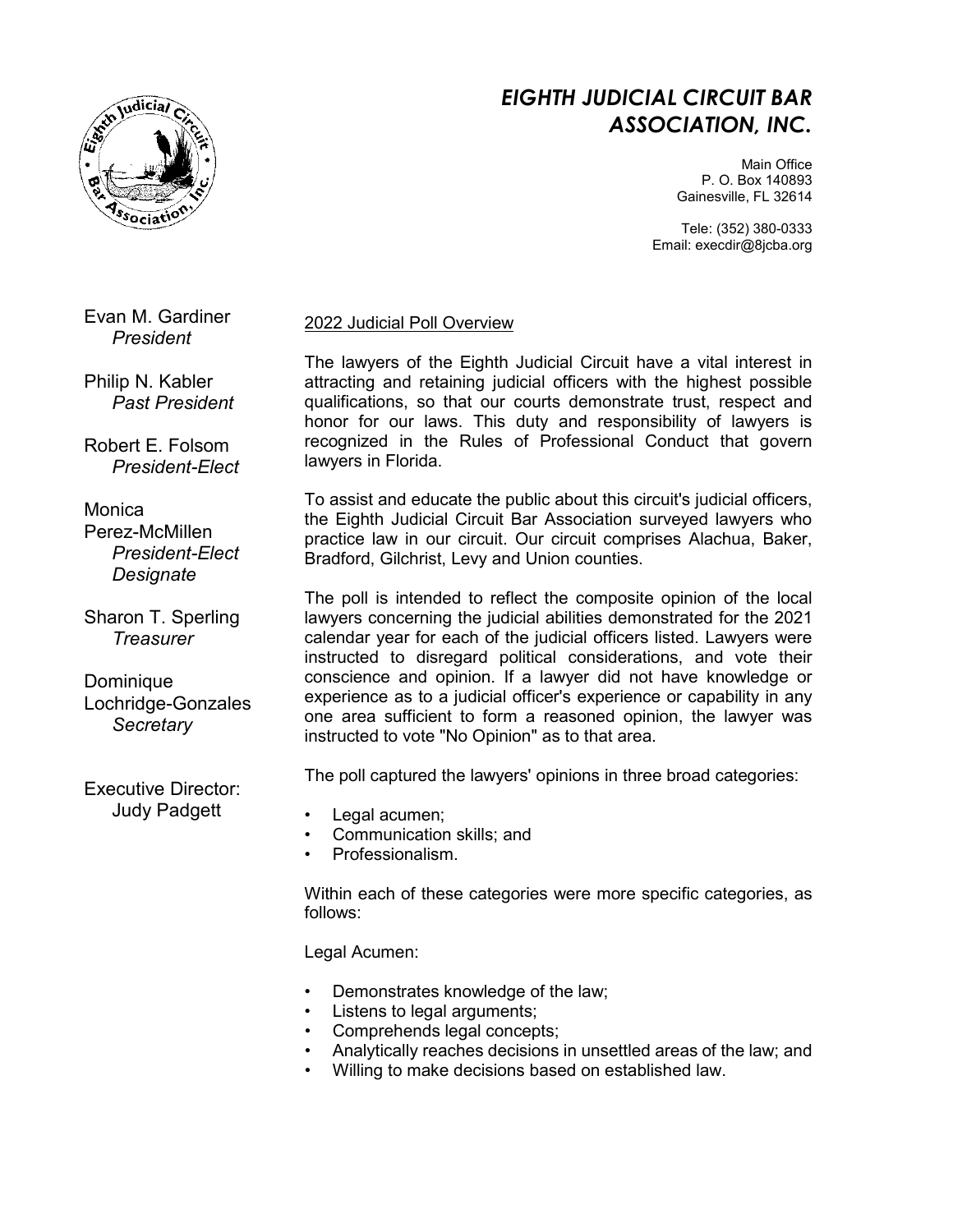Communication Skills:

- Able to articulate questions and decisions;
- Decisions are well reasoned;
- Decisions are clear and concise; and
- Decisions address issues raised.

Professionalism:

- Shows courtesy/civility;
- Shows patience/temperament;
- Shows industry/promptness;
- Has integrity/ethics;
- Shows impartiality;
- Shows preparedness; and
- Participates in professional activities.

The scale used by the lawyers to evaluate each judicial officer was as follows:

- 6 Strongly agree;
- 5 Moderately agree;
- 4 Slightly agree;
- 3 Slightly disagree;
- 2 Moderately disagree;
- 1 Strongly disagree.

While the EJCBA is providing you with all of the results, please carefully note that the results become significantly less meaningful as the number of lawyers who responded to any single judicial officer decreases. For example, if only 10 people responded to a judicial officer, one voter has the ability to significantly impact the outcome, making the overall results for that judicial officer less reliable.

The Association included federal area judicial officers and administrative hearing officers, even though these are appointed positions, rather than elected. In addition to the detailed results, poll summary results are presented for each judicial officer based on averages as well as the most frequent response for each category.

This year, 138 lawyers participated in the poll.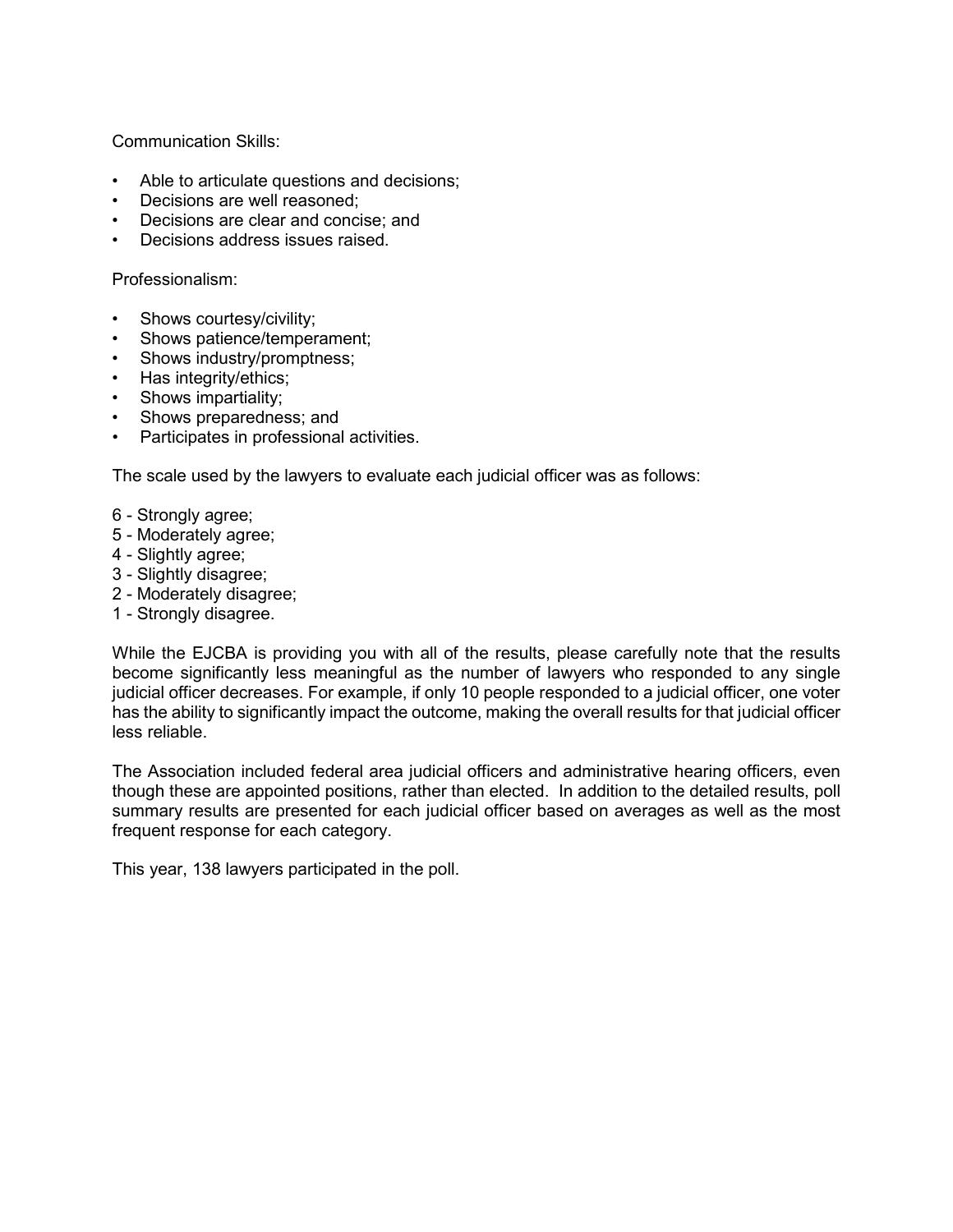# **2022 EJCBA Judicial Poll Summary**

# **Average Rating by Lawyers**

| Scale:                                                   |                     |                                                              | ò    | - Gompany Richard Raw Concepts<br>- Listens to legal and members |      | - Mayrically readings decisions<br>- Willing to make receiving | - 40 <sub>6 to aproximate operations af</sub><br>decisions <sup>approximate operations af</sup> |      | - Decisions are thell reasoned |                                                                                              |                                           |      | - Shows Datesforce (among Santaguay)<br>- Shower Indian John Promoces |                         |                   |                |              |
|----------------------------------------------------------|---------------------|--------------------------------------------------------------|------|------------------------------------------------------------------|------|----------------------------------------------------------------|-------------------------------------------------------------------------------------------------|------|--------------------------------|----------------------------------------------------------------------------------------------|-------------------------------------------|------|-----------------------------------------------------------------------|-------------------------|-------------------|----------------|--------------|
| 6 - Strongly Agree                                       |                     |                                                              |      |                                                                  |      |                                                                |                                                                                                 |      |                                |                                                                                              |                                           |      |                                                                       |                         |                   |                |              |
| 5 - Moderately Agree                                     |                     |                                                              |      |                                                                  |      |                                                                |                                                                                                 |      |                                |                                                                                              |                                           |      |                                                                       |                         |                   |                |              |
| 4 - Slightly Agree                                       |                     |                                                              |      |                                                                  |      |                                                                |                                                                                                 |      |                                |                                                                                              |                                           |      |                                                                       |                         |                   |                |              |
|                                                          |                     |                                                              |      |                                                                  |      |                                                                |                                                                                                 |      |                                |                                                                                              |                                           |      |                                                                       |                         |                   |                |              |
| 3 - Slightly Disagree                                    |                     |                                                              |      |                                                                  |      |                                                                |                                                                                                 |      |                                |                                                                                              |                                           |      |                                                                       |                         |                   |                |              |
| 2 - Moderately Disagree                                  |                     |                                                              |      |                                                                  |      |                                                                |                                                                                                 |      |                                |                                                                                              |                                           |      |                                                                       |                         |                   |                |              |
| 1 - Strongly Disagree                                    | Window or Responses | - demo <sub>nstrates frouwerded of</sub><br>Legal Acutation. |      |                                                                  |      |                                                                | Communications Strike.                                                                          |      |                                | <b>Decisions</b><br>Castrons address lisses<br>- Decisions<br>Poncise <sup>de Dec</sup> ampo | Shows Countesy Living<br>Professionalism. |      |                                                                       | Has integrity replicant | Stows inpartially | Shows Drepaged | Participates |
|                                                          |                     |                                                              |      |                                                                  |      |                                                                |                                                                                                 |      |                                |                                                                                              |                                           |      |                                                                       |                         |                   |                |              |
| <b>Circuit Judges:</b>                                   |                     |                                                              |      |                                                                  |      |                                                                |                                                                                                 |      |                                |                                                                                              |                                           |      |                                                                       |                         |                   |                |              |
| Honorable Mark W. Moseley                                | 23                  | 4.77                                                         | 4.95 | 4.50                                                             | 4.29 | 4.73                                                           | 4.73                                                                                            | 4.45 | 4.55                           | 4.55                                                                                         | 5.61                                      | 5.36 | 5.53                                                                  | 5.47                    | 5.05              | 5.00           | 5.67         |
| Honorable Monica J. Brasington                           | 55                  | 5.47                                                         | 5.53 | 5.47                                                             | 5.26 | 5.41                                                           | 5.57                                                                                            | 5.26 | 5.39                           | 5.44                                                                                         | 5.58                                      | 5.47 | 5.54                                                                  | 5.62                    | 5.40              | 5.49           | 5.81         |
| Honorable Susanne Wilson Bullard                         | 31                  | 5.03                                                         | 5.42 | 5.30                                                             | 5.07 | 5.13                                                           | 5.48                                                                                            | 5.06 | 5.07                           | 5.26                                                                                         | 5.65                                      | 5.55 | 5.63                                                                  | 5.80                    | 5.16              | 5.63           | 5.63         |
| Honorable James M. Colaw                                 | 26                  | 5.42                                                         | 4.58 | 5.60                                                             | 4.83 | 5.15                                                           | 5.56                                                                                            | 4.92 | 5.40                           | 5.35                                                                                         | 5.00                                      | 4.88 | 5.36                                                                  | 4.69                    | 4.12              | 5.36           | 5.30         |
| Honorable William E. Davis                               | 16                  | 5.81                                                         | 5.88 | 5.94                                                             | 5.80 | 5.94                                                           | 5.94                                                                                            | 5.88 | 5.88                           | 5.88                                                                                         | 6.00                                      | 6.00 | 5.94                                                                  | 6.00                    | 5.88              | 6.00           | 5.58         |
| Honorable Craig C. DeThomasis                            | 37                  | 5.84                                                         | 5.86 | 5.86                                                             | 5.79 | 5.81                                                           | 5.89                                                                                            | 5.88 | 5.85                           | 5.88                                                                                         | 5.94                                      | 5.92 | 5.91                                                                  | 5.92                    | 5.83              | 5.94           | 5.88         |
| Honorable Denise R. Ferrero                              | 35                  | 5.77                                                         | 5.60 | 5.77                                                             | 5.74 | 5.63                                                           | 5.66                                                                                            | 5.44 | 5.63                           | 5.71                                                                                         | 5.43                                      | 5.20 | 5.82                                                                  | 5.86                    | 5.63              | 5.83           | 5.86         |
| Honorable Robert K. Groeb                                | 35                  | 5.54                                                         | 5.43 | 5.57                                                             | 5.38 | 5.46                                                           | 5.60                                                                                            | 5.46 | 5.54                           | 5.57                                                                                         | 5.60                                      | 5.43 | 5.65                                                                  | 5.63                    | 5.26              | 5.47           | 5.43         |
| Honorable Donna M. Keim                                  | 45                  | 5.13                                                         | 5.16 | 5.04                                                             | 4.93 | 5.14                                                           | 5.33                                                                                            | 5.00 | 5.29                           | 5.33                                                                                         | 5.24                                      | 5.02 | 5.23                                                                  | 5.51                    | 5.07              | 5.32           | 5.38         |
| Honorable David P. Kreider                               | 24                  | 5.63                                                         | 5.71 | 5.63                                                             | 5.67 | 5.61                                                           | 5.75                                                                                            | 5.70 | 5.71                           | 5.75                                                                                         | 5.79                                      | 5.71 | 5.67                                                                  | 5.79                    | 5.75              | 5.63           | 5.33         |
| Honorable Phillip A. Pena                                | 14                  | 5.45                                                         | 5.83 | 5.58                                                             | 5.64 | 5.55                                                           | 5.75                                                                                            | 5.50 | 5.50                           | 5.58                                                                                         | 5.77                                      | 5.85 | 5.69                                                                  | 5.69                    | 5.54              | 5.75           | 5.71         |
| Honorable Gloria R. Walker                               | 44                  | 4.50                                                         | 4.76 | 4.62                                                             | 4.65 | 4.62                                                           | 4.98                                                                                            | 4.54 | 4.85                           | 4.88                                                                                         | 5.17                                      | 4.93 | 5.20                                                                  | 5.43                    | 5.05              | 5.15           | 5.68         |
| Honorable George M. Wright                               | 30                  | 5.03                                                         | 5.29 | 5.32                                                             | 5.09 | 5.22                                                           | 5.32                                                                                            | 5.14 | 5.32                           | 5.30                                                                                         | 5.36                                      | 5.36 | 5.39                                                                  | 5.42                    | 5.15              | 5.21           | 4.93         |
| <b>County Judges:</b>                                    |                     |                                                              |      |                                                                  |      |                                                                |                                                                                                 |      |                                |                                                                                              |                                           |      |                                                                       |                         |                   |                |              |
| <b>Alachua County:</b>                                   |                     |                                                              |      |                                                                  |      |                                                                |                                                                                                 |      |                                |                                                                                              |                                           |      |                                                                       |                         |                   |                |              |
| Honorable Walter M. Green                                | 18                  | 5.17                                                         | 5.61 | 5.33                                                             | 5.41 | 5.18                                                           | 5.56                                                                                            | 5.44 | 5.67                           | 5.67                                                                                         | 5.89                                      | 5.72 | 5.22                                                                  | 5.78                    | 5.39              | 5.06           | 5.15         |
| Honorable Thomas M. Jaworski                             | 22                  | 4.59                                                         | 4.64 | 4.59                                                             | 4.30 | 4.64                                                           | 4.82                                                                                            | 4.33 | 4.59                           | 4.73                                                                                         | 4.68                                      | 4.68 | 4.95                                                                  | 5.23                    | 4.77              | 4.55           | 5.63         |
| Honorable Susan Miller-Jones                             | 19                  | 4.53                                                         | 5.00 | 4.53                                                             | 4.40 | 4.76                                                           | 4.71                                                                                            | 4.41 | 4.76                           | 5.00                                                                                         | 5.65                                      | 5.47 | 5.65                                                                  | 5.47                    | 4.82              | 5.12           | 5.21         |
| Honorable Meshon T. Rawls                                | 17                  | 4.73                                                         | 5.50 | 5.07                                                             | 4.92 | 5.07                                                           | 5.20                                                                                            | 4.93 | 4.88                           | 5.00                                                                                         | 5.75                                      | 5.75 | 5.19                                                                  | 6.00                    | 5.67              | 5.44           | 6.00         |
| Honorable Kristine Van Vorst                             | 20                  | 5.63                                                         | 5.56 | 5.37                                                             | 5.33 | 5.37                                                           | 5.50                                                                                            | 5.00 | 5.47                           | 5.28                                                                                         | 5.61                                      | 5.39 | 5.42                                                                  | 5.78                    | 5.39              | 5.58           | 5.75         |
| Baker County: Honorable Joseph M. Williams               | $\overline{4}$      | 5.50                                                         | 5.75 | 5.25                                                             | 5.25 | 5.75                                                           | 6.00                                                                                            | 5.50 | 5.50                           | 5.50                                                                                         | 5.75                                      | 5.75 | 5.75                                                                  | 5.50                    | 5.50              | 5.50           | 6.00         |
| Bradford County: Honorable D. Tatum Davis                | 14                  | 5.38                                                         | 5.36 | 5.36                                                             | 5.38 | 5.69                                                           | 5.69                                                                                            | 5.21 | 5.57                           | 5.71                                                                                         | 5.86                                      | 5.57 | 5.85                                                                  | 5.62                    | 5.21              | 5.69           | 6.00         |
| Gilchrist County: Honorable Sheree H. Lancaster          | 9                   | 5.00                                                         | 5.14 | 5.00                                                             | 4.67 | 5.14                                                           | 5.00                                                                                            | 4.83 | 4.67                           | 5.29                                                                                         | 5.50                                      | 5.13 | 6.00                                                                  | 5.75                    | 4.38              | 5.75           | 5.25         |
| Levy County: Honorable James T. "Tim" Browning           | 12                  | 5.55                                                         | 5.55 | 5.64                                                             | 5.50 | 5.55                                                           | 5.45                                                                                            | 5.27 | 5.45                           | 5.55                                                                                         | 5.55                                      | 5.45 | 5.55                                                                  | 5.82                    | 5.64              | 5.45           | 5.00         |
| Union County: Honorable Mitchell D. Bishop               | 12                  | 5.70                                                         | 5.64 | 5.73                                                             | 6.00 | 5.70                                                           | 5.70                                                                                            | 5.70 | 5.64                           | 5.64                                                                                         | 5.73                                      | 5.55 | 5.91                                                                  | 5.90                    | 5.82              | 5.82           | 6.00         |
| <b>Federal District Court Judges:</b>                    |                     |                                                              |      |                                                                  |      |                                                                |                                                                                                 |      |                                |                                                                                              |                                           |      |                                                                       |                         |                   |                |              |
| Honorable Mark E. Walker, Chief Judge, Northern District | 15                  | 5.93                                                         | 5.93 | 5.93                                                             | 5.87 | 5.87                                                           | 6.00                                                                                            | 5.80 | 5.87                           | 6.00                                                                                         | 5.60                                      | 5.27 | 5.87                                                                  | 5.93                    | 5.80              | 5.93           | 5.30         |
| Honorable Allen C. Winsor, Federal District Court Judge  | $\overline{4}$      | 6.00                                                         | 5.50 | 6.00                                                             | 5.75 | 5.50                                                           | 6.00                                                                                            | 6.00 | 6.00                           | 6.00                                                                                         | 6.00                                      | 6.00 | 6.00                                                                  | 5.67                    | 4.75              | 6.00           | 5.00         |
| Honorable Gary R. Jones - Magistrate Judge               | 6                   | 6.00                                                         | 6.00 | 6.00                                                             | 6.00 | 6.00                                                           | 6.00                                                                                            | 5.83 | 6.00                           | 6.00                                                                                         | 6.00                                      | 5.60 | 6.00                                                                  | 6.00                    | 5.83              | 6.00           | 5.50         |
| <b>Specialized Courts:</b>                               |                     |                                                              |      |                                                                  |      |                                                                |                                                                                                 |      |                                |                                                                                              |                                           |      |                                                                       |                         |                   |                |              |
| Karen K. Specie, Chief Bankruptcy Judge                  | $\overline{7}$      | 6.00                                                         | 6.00 | 6.00                                                             | 6.00 | 6.00                                                           | 6.00                                                                                            | 6.00 | 6.00                           | 6.00                                                                                         | 6.00                                      | 6.00 | 6.00                                                                  | 6.00                    | 6.00              | 6.00           | 6.00         |
| <b>Magistrates:</b>                                      |                     |                                                              |      |                                                                  |      |                                                                |                                                                                                 |      |                                |                                                                                              |                                           |      |                                                                       |                         |                   |                |              |
| Jodi H. Cason - General Magistrate/Hearing Officer       | 14                  | 5.93                                                         | 5.93 | 6.00                                                             | 5.77 | 6.00                                                           | 6.00                                                                                            | 5.86 | 6.00                           | 5.93                                                                                         | 6.00                                      | 6.00 | 5.93                                                                  | 6.00                    | 5.93              | 6.00           | 6.00         |
| Bridget Baker - General Magistrate                       | 11                  | 6.00                                                         | 6.00 | 6.00                                                             | 6.00 | 6.00                                                           | 6.00                                                                                            | 6.00 | 6.00                           | 6.00                                                                                         | 6.00                                      | 6.00 | 6.00                                                                  | 6.00                    | 6.00              | 6.00           | 6.00         |
| Katherine L. Floyd - General Magistrate                  | 22                  | 5.57                                                         | 5.57 | 5.67                                                             | 5.50 | 5.67                                                           | 5.76                                                                                            | 5.62 | 5.67                           | 5.86                                                                                         | 5.82                                      | 5.82 | 5.86                                                                  | 5.73                    | 5.68              | 5.77           | 5.94         |
| Nancy A. Wilkov - General Magistrate                     | 10                  | 5.90                                                         | 5.60 | 6.00                                                             | 5.90 | 5.90                                                           | 6.00                                                                                            | 5.90 | 6.00                           | 5.90                                                                                         | 5.30                                      | 5.00 | 5.90                                                                  | 5.89                    | 5.40              | 6.00           | 5.33         |
| <b>Hearing Officers:</b>                                 |                     |                                                              |      |                                                                  |      |                                                                |                                                                                                 |      |                                |                                                                                              |                                           |      |                                                                       |                         |                   |                |              |
| Samuel P. Stafford, II - Director/CSE Hearing Officer    | $\overline{7}$      | 5.00                                                         | 5.00 | 5.00                                                             | 4.83 | 5.00                                                           | 5.43                                                                                            | 5.00 | 5.57                           | 5.57                                                                                         | 5.43                                      | 5.71 | 5.43                                                                  | 5.43                    | 5.29              | 5.29           | 5.00         |
| Average Rating for all Judicial Officers                 |                     | 5.42                                                         | 5.48 | 5.46                                                             | 5.34 | 5.44                                                           | 5.57                                                                                            | 5.34 | 5.48                           | 5.53                                                                                         | 5.63                                      | 5.52 | 5.66                                                                  | 5.70                    | 5.38              | 5.59           | 5.57         |
|                                                          |                     |                                                              |      |                                                                  |      |                                                                |                                                                                                 |      |                                |                                                                                              |                                           |      |                                                                       |                         |                   |                |              |

Footnotes:

For information on the Judicial Poll generally, please see accompanying narrative overview.

"Number of Responses" represents the total number of lawyers who evaluated this judicial officer. In any given characteristic evaluated, however, less than the total number of lawyers may have provided a response because there were lawyers who responded "no opinion". Please see each Judicial Officer's Detailed Results for complete results.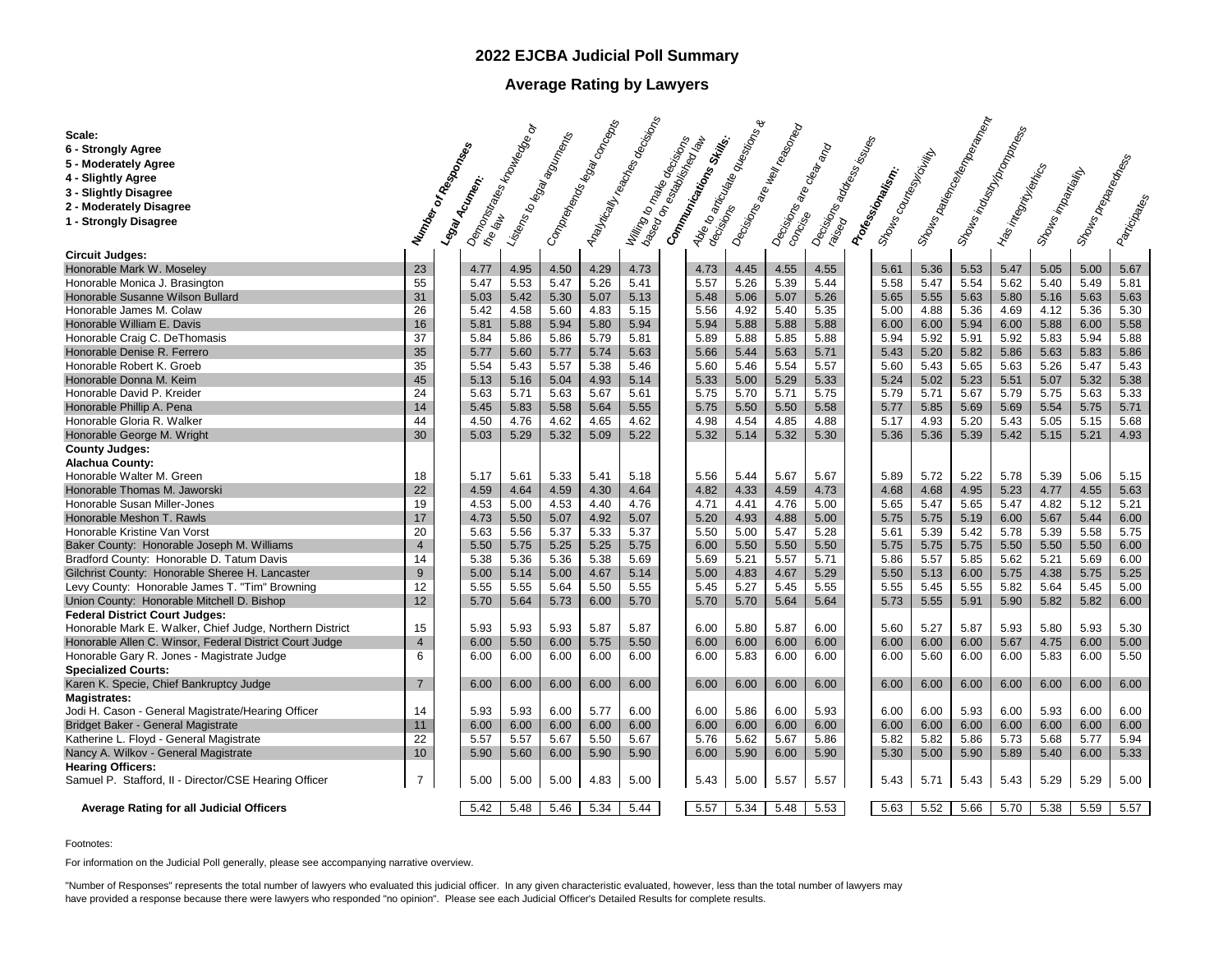# **2022 EJCBA Judicial Poll Summary**

# **Most Frequent Response by Lawyers**

|                                                                                         |                      | <b>Demanda Services Replaces</b> |        | - Comprehende Raw Concepts    |                     |                                                      | - Alee to anticulate oversitions a  |          | - Decisions are thell reason ed                    |                                        |                                                 |        | - Shows Davidson, Showson, Showson, Showson, | - Shower Industry Shower Strand |                    |                      |              |
|-----------------------------------------------------------------------------------------|----------------------|----------------------------------|--------|-------------------------------|---------------------|------------------------------------------------------|-------------------------------------|----------|----------------------------------------------------|----------------------------------------|-------------------------------------------------|--------|----------------------------------------------|---------------------------------|--------------------|----------------------|--------------|
| Scale:                                                                                  |                      |                                  |        |                               |                     |                                                      |                                     |          |                                                    |                                        |                                                 |        |                                              |                                 |                    |                      |              |
| 6 - Strongly Agree                                                                      |                      |                                  |        |                               |                     |                                                      |                                     |          |                                                    |                                        |                                                 |        |                                              |                                 |                    |                      |              |
| 5 - Moderately Agree                                                                    |                      |                                  |        |                               |                     |                                                      |                                     |          |                                                    |                                        |                                                 |        |                                              |                                 |                    |                      |              |
| 4 - Slightly Agree                                                                      |                      |                                  |        |                               |                     |                                                      |                                     |          |                                                    |                                        |                                                 |        |                                              |                                 |                    |                      |              |
| 3 - Slightly Disagree                                                                   |                      |                                  |        |                               |                     |                                                      |                                     |          |                                                    |                                        |                                                 |        |                                              |                                 |                    |                      |              |
| 2 - Moderately Disagree                                                                 |                      |                                  |        |                               |                     |                                                      |                                     |          |                                                    |                                        |                                                 |        |                                              |                                 |                    |                      |              |
| 1 - Strongly Disagree                                                                   |                      | Legay Acutence                   |        |                               |                     |                                                      |                                     |          |                                                    |                                        | Shows Council Manufacturity<br>Professionalism. |        |                                              | Has integrity early             | Shows inpartiality | Shower Branch Career |              |
|                                                                                         |                      |                                  |        |                               |                     |                                                      |                                     |          |                                                    |                                        |                                                 |        |                                              |                                 |                    |                      | Participates |
| <b>Circuit Judges:</b>                                                                  | Number or Resources  |                                  |        | - Listens to legal agontal as |                     | - Willing to make decision of<br>Anaytically readers | - Gomminications<br>Million Skills, |          | - Decisions<br>Poncises are dea <sub>rtimo</sub> n | - Decision<br>Faised na address issues |                                                 |        |                                              |                                 |                    |                      |              |
| Honorable Mark W. Moseley                                                               | 23                   | 6,5                              | 6      | $6\phantom{1}$                | 6                   | 6                                                    | $6\phantom{1}$                      | 6        | 6                                                  | 6                                      | 6                                               | 6      | 6                                            | 6                               | $6\overline{6}$    | 6                    | 6            |
| Honorable Monica J. Brasington                                                          | 55                   | 6                                | 6      | 6                             | 6                   | 6                                                    | 6                                   | 6        | 6                                                  | 6                                      | 6                                               | 6      | 6                                            | 6                               | 6                  | 6                    | 6            |
| Honorable Susanne Wilson Bullard                                                        | 31                   | 6                                | 6      | 6                             | 6                   | 6                                                    | 6                                   | 6        | 6                                                  | 6                                      | 6                                               | 6      | 6                                            | 6                               | 6                  | 6                    | 6            |
| Honorable James M. Colaw                                                                | 26                   | 6                                | 6      | 6                             | 6                   | 6                                                    | 6                                   | 6        | 6                                                  | 6                                      | 6                                               | 6      | 6                                            | 6                               | 6                  | 6                    | 6            |
| Honorable William E. Davis                                                              | 16                   | 6                                | 6      | $6\phantom{1}$                | 6                   | 6                                                    | 6                                   | 6        | 6                                                  | 6                                      | 6                                               | 6      | 6                                            | $6\phantom{1}$                  | 6                  | 6                    | 6            |
| Honorable Craig C. DeThomasis                                                           | 37                   | 6                                | 6      | 6                             | 6                   | 6                                                    | 6                                   | 6        | 6                                                  | 6                                      | 6                                               | 6      | 6                                            | 6                               | 6                  | 6                    | 6            |
| Honorable Denise R. Ferrero                                                             | 35                   | 6                                | 6      | 6                             | 6                   | 6                                                    | 6                                   | 6        | 6                                                  | 6                                      | 6                                               | 6      | 6                                            | 6                               | 6                  | 6                    | 6            |
| Honorable Robert K. Groeb                                                               | 35                   | 6                                | 6      | 6                             | 6                   | 6                                                    | 6                                   | 6        | 6                                                  | 6                                      | 6                                               | 6      | 6                                            | 6                               | 6                  | 6                    | 6            |
| Honorable Donna M. Keim                                                                 | 45                   | 6                                | 6      | 6                             | 6                   | 6                                                    | 6                                   | 6        | 6                                                  | 6                                      | 6                                               | 6      | 6                                            | 6                               | 6                  | 6                    | 6            |
| Honorable David P. Kreider                                                              | 24                   | 6                                | 6      | 6                             | 6                   | 6                                                    | 6                                   | 6        | 6                                                  | 6                                      | 6                                               | 6      | 6                                            | 6                               | 6                  | 6                    | 6            |
| Honorable Phillip A. Pena                                                               | 14                   | 6                                | 6      | 6                             | 6                   | 6                                                    | 6                                   | 6        | 6                                                  | 6                                      | 6                                               | 6      | 6                                            | 6                               | 6                  | 6                    | 6            |
| Honorable Gloria R. Walker                                                              | 44                   | 6                                | 6      | 6                             | 6                   | 6                                                    | 6                                   | 6        | 6                                                  | 6                                      | 6                                               | 6      | 6                                            | 6                               | 6                  | 6                    | 6            |
| Honorable George M. Wright                                                              | 30                   | 6                                | 6      | 6                             | 6                   | 6                                                    | 6                                   | 6        | 6                                                  | 6                                      | 6                                               | 6      | 6                                            | 6                               | 6                  | 6                    | 6            |
|                                                                                         |                      |                                  |        |                               |                     |                                                      |                                     |          |                                                    |                                        |                                                 |        |                                              |                                 |                    |                      |              |
| <b>County Judges:</b>                                                                   |                      |                                  |        |                               |                     |                                                      |                                     |          |                                                    |                                        |                                                 |        |                                              |                                 |                    |                      |              |
| <b>Alachua County:</b><br>Honorable Walter M. Green                                     | 18                   | 6                                |        | 6                             | 6                   |                                                      | 6                                   | 6        | 6                                                  | 6                                      | 6                                               | 6      | 6                                            | 6                               | 6                  | 6                    | 6            |
|                                                                                         |                      | 6                                | 6      |                               |                     | 6                                                    |                                     |          |                                                    |                                        | 6                                               |        |                                              |                                 |                    |                      |              |
| Honorable Thomas M. Jaworski<br>Honorable Susan Miller-Jones                            | 22<br>19             | 5                                | 6<br>5 | 6<br>5                        | 6<br>6              | 6<br>6,5                                             | $6\phantom{1}$<br>6                 | 6        | 6<br>5                                             | 6<br>6                                 | 6                                               | 6<br>6 | 6<br>6                                       | 6<br>6                          | 6<br>6             | 6<br>6               | 6<br>6       |
| Honorable Meshon T. Rawls                                                               | 17                   | 6                                | 6      | 6                             | 6                   | 6                                                    | 6                                   | 6,5<br>6 | 6                                                  | 6                                      | 6                                               | 6      | 6                                            | 6                               | 6                  | 6                    | 6            |
|                                                                                         |                      |                                  |        |                               |                     |                                                      |                                     |          |                                                    |                                        |                                                 |        |                                              |                                 |                    |                      |              |
| Honorable Kristine Van Vorst                                                            | 20<br>$\overline{4}$ | 6                                | 6      | 6                             | 6                   | 6                                                    | 6                                   | 6        | 6                                                  | 6                                      | 6<br>6                                          | 6      | 6                                            | 6                               | 6                  | 6                    | 6            |
| Baker County: Honorable Joseph M. Williams<br>Bradford County: Honorable D. Tatum Davis | 14                   | 6,5<br>6                         | 6<br>6 | 6<br>6                        | $6\phantom{1}$<br>6 | 6<br>6                                               | 6<br>6                              | 6,5<br>6 | 6,5<br>6                                           | 6,5<br>6                               | 6                                               | 6<br>6 | 6<br>6                                       | $6\phantom{1}$<br>6             | 6<br>6             | 6,5<br>6             | 6<br>6       |
|                                                                                         |                      | 6                                |        |                               |                     |                                                      |                                     |          |                                                    |                                        | 6                                               |        |                                              |                                 |                    |                      |              |
| Gilchrist County: Honorable Sheree H. Lancaster                                         | 9                    | 6                                | 6      | 6                             | 6<br>6              | 6<br>6                                               | 6                                   | 6        | 6                                                  | 6                                      | 6                                               | 6      | 6                                            | 6<br>6                          | 6                  | 6                    | 6            |
| Levy County: Honorable James T. "Tim" Browning                                          | 12                   |                                  | 6      | 6                             |                     |                                                      | 6                                   | 6        | 6                                                  | 6                                      |                                                 | 6      | 6                                            |                                 | 6                  | 6                    | 6            |
| Union County: Honorable Mitchell D. Bishop                                              | 12                   | 6                                | 6      | 6                             | 6                   | 6                                                    | 6                                   | 6        | 6                                                  | 6                                      | 6                                               | 6      | 6                                            | 6                               | $6\phantom{1}$     | 6                    | 6            |
| <b>Federal District Court Judges:</b>                                                   |                      |                                  |        |                               |                     |                                                      |                                     |          |                                                    | 6                                      |                                                 |        |                                              |                                 |                    | 6                    |              |
| Honorable Mark E. Walker, Chief Judge, Northern District                                | 15                   | 6                                | 6      | 6                             | 6                   | 6                                                    | 6                                   | 6        | 6                                                  |                                        | 6                                               | 6      | 6                                            | 6                               | 6                  |                      | 6            |
| Honorable Allen C. Winsor, Federal District Judge                                       | $\overline{4}$       | 6                                | 6      | 6                             | 6                   | 6                                                    | 6                                   | 6        | 6                                                  | 6                                      | 6                                               | 6      | 6                                            | 6                               | 6                  | 6                    | 6,4          |
| Honorable Gary R. Jones, Magistrate Judge                                               | 6                    | 6                                | 6      | 6                             | 6                   | 6                                                    | 6                                   | 6        | 6                                                  | 6                                      | 6                                               | 6      | 6                                            | 6                               | 6                  | 6                    | 6,5          |
| <b>Specialized Courts:</b>                                                              |                      |                                  |        |                               |                     |                                                      |                                     |          |                                                    |                                        |                                                 |        |                                              |                                 |                    |                      |              |
| Karen K. Specie, Chief Bankruptcy Judge                                                 | $\overline{7}$       | 6                                | 6      | $6\overline{6}$               | 6                   | 6                                                    | 6                                   | 6        | 6                                                  | 6                                      | 6                                               | 6      | 6                                            | 6                               | 6                  | 6                    | $6^{\circ}$  |
| <b>Magistrates:</b>                                                                     |                      |                                  |        |                               |                     |                                                      |                                     |          |                                                    |                                        |                                                 |        |                                              |                                 |                    |                      |              |
| Jodi H. Cason - General Magistrate/Hearing Officer                                      | 14                   | 6                                | 6      | 6                             | 6                   | 6                                                    | 6                                   | 6        | 6                                                  | 6                                      | 6                                               | 6      | 6                                            | 6                               | 6                  | 6                    | 6            |
| Bridget Baker - General Magistrate                                                      | 11                   | 6                                | 6      | 6                             | 6                   | 6                                                    | 6                                   | 6        | 6                                                  | 6                                      | 6                                               | 6      | 6                                            | 6                               | 6                  | 6                    | 6            |
| Katherine L. Floyd - General Magistrate                                                 | 22                   | 6                                | 6      | 6                             | 6                   | 6                                                    | 6                                   | 6        | 6                                                  | 6                                      | 6                                               | 6      | 6                                            | 6                               | 6                  | 6                    | 6            |
| Nancy A. Wilkov - General Magistrate                                                    | 10                   | 6                                | 6      | 6                             | 6                   | 6                                                    | 6                                   | 6        | 6                                                  | 6                                      | 6                                               | 6      | 6                                            | 6                               | 6                  | 6                    | 6            |
| <b>Hearing Officers:</b>                                                                |                      |                                  |        |                               |                     |                                                      |                                     |          |                                                    |                                        |                                                 |        |                                              |                                 |                    |                      |              |
| Samuel P. Stafford, II - Director/CSE Hearing Officer                                   | $\overline{7}$       | 6                                | 6      | 6                             | 6                   | 6                                                    | 6                                   | 6        | 6                                                  | 6                                      | 6                                               | 6      | 6                                            | 6                               | 6                  | 6                    | 6            |
|                                                                                         |                      |                                  |        |                               |                     |                                                      |                                     |          |                                                    |                                        |                                                 |        |                                              |                                 |                    |                      |              |
|                                                                                         |                      |                                  |        |                               |                     |                                                      |                                     |          |                                                    |                                        |                                                 |        |                                              |                                 |                    |                      |              |
| <b>Most Frequent Response for all Judicial Officers</b>                                 |                      | 6                                | 6      | 6                             | 6                   | 6                                                    | 6                                   | 6        | 6                                                  | 6                                      | 6                                               | 6      | 6                                            | 6                               | 6                  | 6                    | 6            |

Footnotes:

For information on the Judicial Poll generally, please see accompanying narrative overview.

"Number of Responses" represents the total number of lawyers who evaluated this judicial officer. In any given characteristic evaluated, however, less than the total number of lawyers may have provided a response because there were lawyers who responded "no opinion". Please see each Judicial Officer's Detailed Results for complete results.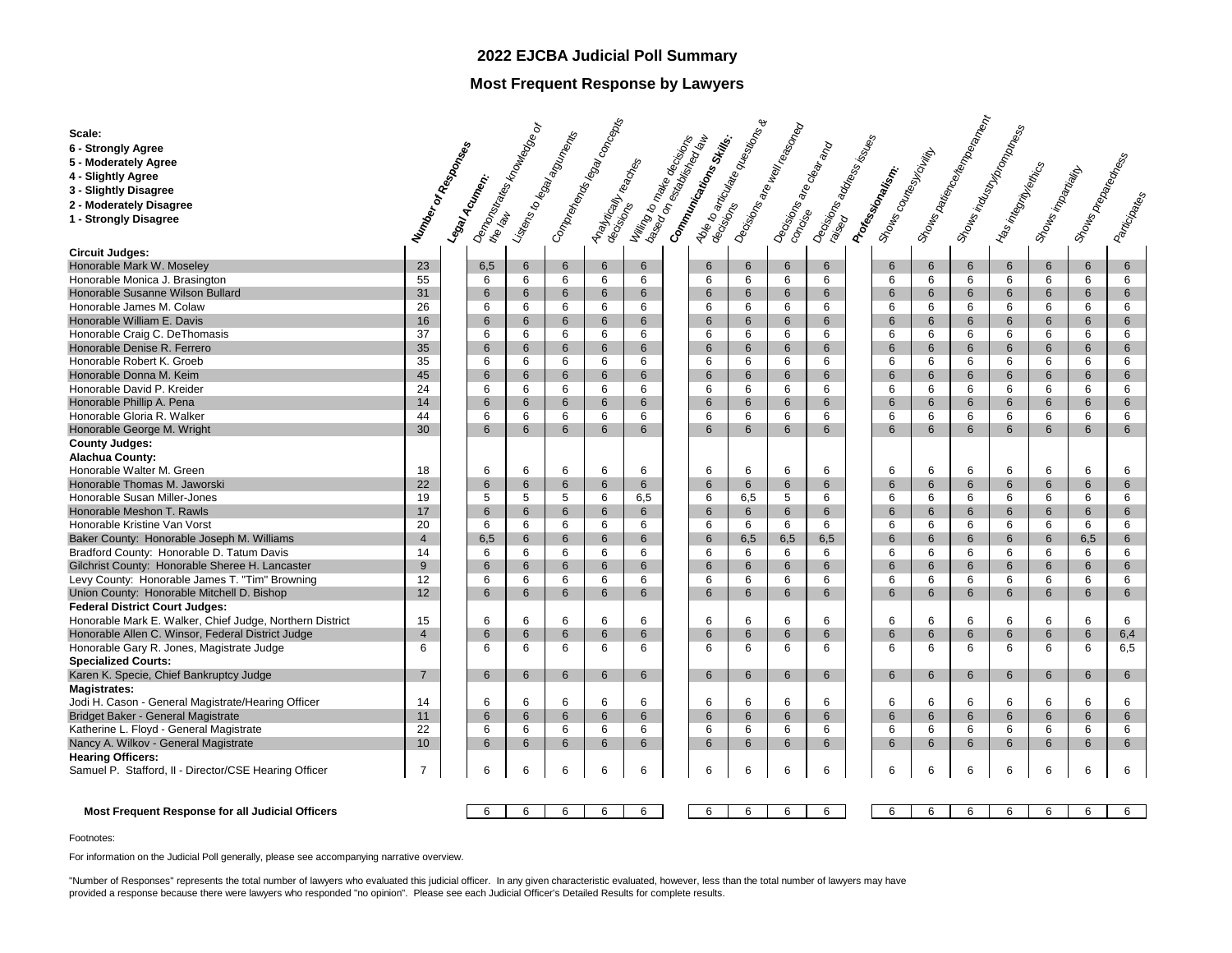### **Hon. Mark W. Moseley, Chief Judge**

|                                                                 |                                                                                                                                                         |                   | <b>Summary</b>                      |                |                                      |                |                                 |                | <b>Detailed Results</b>       |                |                                         |                |                                           |                                  |                                                |                    |
|-----------------------------------------------------------------|---------------------------------------------------------------------------------------------------------------------------------------------------------|-------------------|-------------------------------------|----------------|--------------------------------------|----------------|---------------------------------|----------------|-------------------------------|----------------|-----------------------------------------|----------------|-------------------------------------------|----------------------------------|------------------------------------------------|--------------------|
|                                                                 | Scale:<br>6 - Strongly Agree<br>5 - Moderately Agree<br>4 - Slightly Agree<br>3 - Slightly Disagree<br>2 - Moderately Disagree<br>1 - Strongly Disagree | Average<br>Rating | <b>Most</b><br>Frequent<br>Response | #              | <b>Strongly</b><br>Agree<br>(6)<br>% | #              | Moderately<br>Agree<br>(5)<br>% | #              | Slightly<br>Agree<br>(4)<br>% | #              | Slightly<br><b>Disagree</b><br>(3)<br>% | #              | Moderately<br><b>Disagree</b><br>(2)<br>% | #                                | <b>Strongly</b><br><b>Disagree</b><br>(1)<br>% | No<br>Opinion<br># |
| Number of Attorneys Responding:                                 | 23                                                                                                                                                      |                   |                                     |                |                                      |                |                                 |                |                               |                |                                         |                |                                           |                                  |                                                |                    |
|                                                                 |                                                                                                                                                         |                   |                                     |                |                                      |                |                                 |                |                               |                |                                         |                |                                           |                                  |                                                |                    |
| Legal Acumen:                                                   |                                                                                                                                                         | 4.77              |                                     | 8              | 36.4%                                | 8              | 36.4%                           | 3              | 13.6%                         | $\overline{1}$ | 4.5%                                    | $\overline{0}$ | 0.0%                                      |                                  | 9.1%                                           | $\mathbf{1}$       |
| Demonstrates knowledge of the law<br>Listens to legal arguments |                                                                                                                                                         | 4.95              | 6,5<br>6                            | 10             | 45.5%                                | 9              | 40.9%                           | $\mathbf 0$    | 0.0%                          | $\Omega$       | 0.0%                                    | 1              | 4.5%                                      | $\overline{2}$<br>$\overline{2}$ | 9.1%                                           |                    |
| Comprehends legal concepts                                      |                                                                                                                                                         | 4.50              | 6                                   | $\overline{7}$ | 31.9%                                | $6\phantom{1}$ | 27.3%                           | 5              | 22.7%                         | $\overline{1}$ | 4.5%                                    | $\overline{1}$ | 4.5%                                      | 2                                | 9.1%                                           | $\overline{1}$     |
| Analytically reaches decisions in unsettled areas of law        |                                                                                                                                                         | 4.29              | 6                                   |                | 33.4%                                | 4              | 19.0%                           | 5              | 23.8%                         | $\overline{0}$ | 0.0%                                    | 3              | 14.3%                                     | $\overline{2}$                   | 9.5%                                           | $\overline{2}$     |
| Willing to make decisions based on established law              |                                                                                                                                                         | 4.73              | 6                                   | 11             | 50.1%                                | 3              | 13.6%                           | 5              | 22.7%                         | $\Omega$       | 0.0%                                    | $\Omega$       | 0.0%                                      | 3                                | 13.6%                                          | $\mathbf{1}$       |
|                                                                 |                                                                                                                                                         |                   |                                     |                |                                      |                |                                 |                |                               |                |                                         |                |                                           |                                  |                                                |                    |
| <b>Communications Skills:</b>                                   |                                                                                                                                                         |                   |                                     |                |                                      |                |                                 |                |                               |                |                                         |                |                                           |                                  |                                                |                    |
| Able to articulate questions & decisions                        |                                                                                                                                                         | 4.73              | 6                                   | 9              | 40.9%                                | 6              | 27.3%                           | $\overline{4}$ | 18.2%                         | $\overline{0}$ | 0.0%                                    |                | 4.5%                                      | 2                                | 9.1%                                           | $\mathbf 1$        |
| Decisions are well reasoned                                     |                                                                                                                                                         | 4.45              | 6                                   | 9              | 41.0%                                | $\overline{4}$ | 18.2%                           | 3              | 13.6%                         | 3              | 13.6%                                   | $\Omega$       | 0.0%                                      | 3                                | 13.6%                                          |                    |
| Decisions are clear and concise                                 |                                                                                                                                                         | 4.55              | 6                                   | 9              | 40.9%                                | $\overline{4}$ | 18.2%                           | $\overline{4}$ | 18.2%                         | $\overline{2}$ | 9.1%                                    | $\mathbf{1}$   | 4.5%                                      | 2                                | 9.1%                                           | $\overline{1}$     |
| Decisions address issues raised                                 |                                                                                                                                                         | 4.55              | 6                                   | 10             | 45.5%                                | 3              | 13.6%                           | 4              | 18.2%                         | $\overline{2}$ | 9.1%                                    | $\Omega$       | 0.0%                                      | 3                                | 13.6%                                          | 1                  |
|                                                                 |                                                                                                                                                         |                   |                                     |                |                                      |                |                                 |                |                               |                |                                         |                |                                           |                                  |                                                |                    |
| Professionalism:                                                |                                                                                                                                                         |                   |                                     |                |                                      |                |                                 |                |                               |                |                                         |                |                                           |                                  |                                                |                    |
| Shows courtesy/civility                                         |                                                                                                                                                         | 5.61              | 6                                   | 18             | 78.3%                                | 2              | 8.7%                            | 2              | 8.7%                          | $\overline{1}$ | 4.3%                                    | $\Omega$       | 0.0%                                      | $\overline{0}$                   | 0.0%                                           | $\mathbf{0}$       |
| Shows patience/temperament                                      |                                                                                                                                                         | 5.36              | 6                                   | 13             | 59.2%                                | 5              | 22.7%                           | 3              | 13.6%                         | -1             | 4.5%                                    | $\Omega$       | 0.0%                                      | $\Omega$                         | 0.0%                                           |                    |
| Shows industry/promptness                                       |                                                                                                                                                         | 5.53              | 6                                   | 13             | 68.4%                                | 3              | 15.8%                           | 3              | 15.8%                         | $\overline{0}$ | 0.0%                                    | $\Omega$       | 0.0%                                      | $\overline{0}$                   | 0.0%                                           | $\overline{4}$     |
| Has integrity/ethics                                            |                                                                                                                                                         | 5.47              | 6                                   | 13             | 68.4%                                | $\overline{4}$ | 21.1%                           | $\mathbf{1}$   | 5.3%                          | $\Omega$       | 0.0%                                    | $\overline{1}$ | 5.2%                                      | $\Omega$                         | 0.0%                                           | 4                  |
| Shows impartiality                                              |                                                                                                                                                         | 5.05              | 6                                   | 11             | 55.0%                                | 5              | 25.0%                           | $\mathbf 0$    | 0.0%                          | 3              | 15.0%                                   | $\Omega$       | 0.0%                                      | $\overline{1}$                   | 5.0%                                           | 3                  |
| Shows preparedness                                              |                                                                                                                                                         | 5.00              | 6                                   | 13             | 61.9%                                | 3              | 14.3%                           | 2              | 9.5%                          | $\Omega$       | 0.0%                                    |                | 4.8%                                      | $\overline{2}$                   | 9.5%                                           | 2                  |
| Participates in professional activities (eg. bar association,   |                                                                                                                                                         |                   |                                     |                |                                      |                |                                 |                |                               |                |                                         |                |                                           |                                  |                                                |                    |
| functions, Inns of Court, Teen Court, etc.)                     |                                                                                                                                                         | 5.67              | 6                                   | 12             | 80.0%                                |                | 6.7%                            | $\overline{2}$ | 13.3%                         | $\Omega$       | 0.0%                                    | $\Omega$       | 0.0%                                      | $\Omega$                         | 0.0%                                           | 8                  |

Footnote: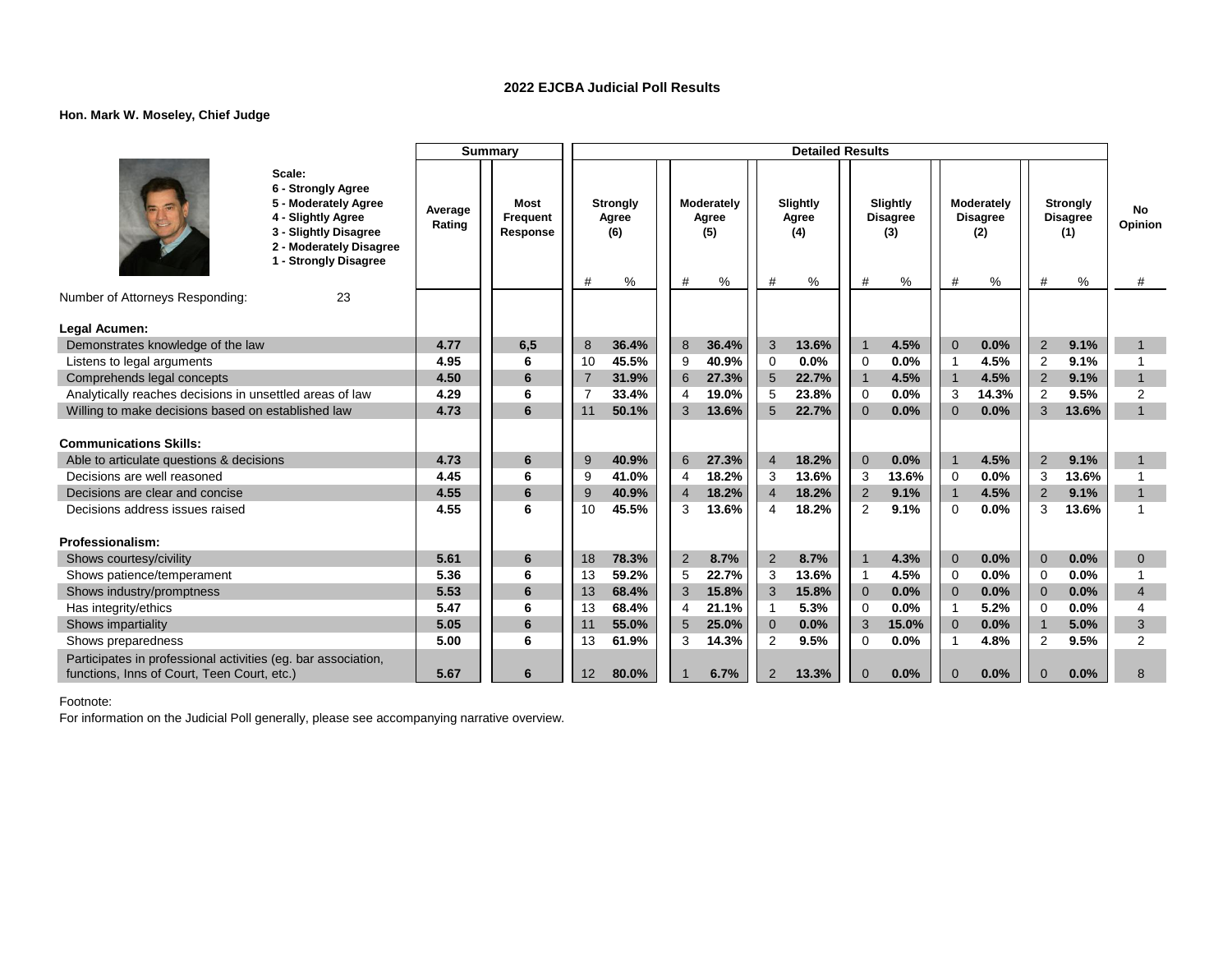### **Hon. Monica J. Brasington, Circuit Judge**

|                                                                                                                                                         |                   | <b>Summary</b>               |                                           |                                            | <b>Detailed Results</b>            |                                              |                                                |                                                     |                     |
|---------------------------------------------------------------------------------------------------------------------------------------------------------|-------------------|------------------------------|-------------------------------------------|--------------------------------------------|------------------------------------|----------------------------------------------|------------------------------------------------|-----------------------------------------------------|---------------------|
| Scale:<br>6 - Strongly Agree<br>5 - Moderately Agree<br>4 - Slightly Agree<br>3 - Slightly Disagree<br>2 - Moderately Disagree<br>1 - Strongly Disagree | Average<br>Rating | Most<br>Frequent<br>Response | <b>Strongly</b><br>Agree<br>(6)<br>%<br># | Moderately<br>Agree<br>(5)<br>$\%$<br>$\#$ | Slightly<br>Agree<br>(4)<br>#<br>% | Slightly<br><b>Disagree</b><br>(3)<br>%<br># | Moderately<br><b>Disagree</b><br>(2)<br>%<br># | <b>Strongly</b><br><b>Disagree</b><br>(1)<br>%<br># | No.<br>Opinion<br># |
| Number of Attorneys Responding:<br>55                                                                                                                   |                   |                              |                                           |                                            |                                    |                                              |                                                |                                                     |                     |
| Legal Acumen:                                                                                                                                           |                   |                              |                                           |                                            |                                    |                                              |                                                |                                                     |                     |
| Demonstrates knowledge of the law                                                                                                                       | 5.47              | 6                            | 43<br>78.2%                               | 6<br>10.9%                                 | $\overline{2}$<br>3.6%             | $\mathbf 0$<br>0.0%                          | 1.8%<br>$\overline{1}$                         | 3<br>5.5%                                           | $\mathbf{0}$        |
| Listens to legal arguments                                                                                                                              | 5.53              | 6                            | 80.1%<br>44                               | 9.1%<br>5                                  | 2<br>3.6%                          | 1.8%<br>$\mathbf{1}$                         | 1.8%<br>$\overline{1}$                         | 3.6%<br>$\overline{2}$                              | $\Omega$            |
| Comprehends legal concepts                                                                                                                              | 5.47              | 6                            | 80.0%<br>44                               | $\overline{4}$<br>7.3%                     | 3<br>5.5%                          | $\mathbf 0$<br>0.0%                          | $\overline{1}$<br>1.8%                         | 3<br>5.4%                                           | $\mathbf{0}$        |
| Analytically reaches decisions in unsettled areas of law                                                                                                | 5.26              | 6                            | 72.3%<br>34                               | 12.8%<br>6                                 | $\Omega$<br>0.0%                   | 4.3%<br>$\overline{2}$                       | 4.3%<br>$\overline{2}$                         | 6.3%<br>3                                           | 8                   |
| Willing to make decisions based on established law                                                                                                      | 5.41              | 6                            | 81.5%<br>44                               | 3<br>5.6%                                  | 1.9%<br>$\mathbf 1$                | 1.9%<br>$\mathbf{1}$                         | 1.9%<br>$\overline{1}$                         | 7.2%<br>$\overline{4}$                              | $\mathbf{1}$        |
|                                                                                                                                                         |                   |                              |                                           |                                            |                                    |                                              |                                                |                                                     |                     |
| <b>Communications Skills:</b>                                                                                                                           |                   |                              |                                           |                                            |                                    |                                              |                                                |                                                     |                     |
| Able to articulate questions & decisions                                                                                                                | 5.57              | 6                            | 83.3%<br>45                               | $\overline{4}$<br>7.4%                     | 2<br>3.7%                          | $\Omega$<br>0.0%                             | $\Omega$<br>0.0%                               | 3<br>5.6%                                           |                     |
| Decisions are well reasoned                                                                                                                             | 5.26              | 6                            | 39<br>72.2%                               | 14.8%<br>8                                 | 0.0%<br>0                          | 1.9%<br>$\mathbf{1}$                         | 1.9%<br>$\mathbf{1}$                           | 9.2%<br>5                                           |                     |
| Decisions are clear and concise                                                                                                                         | 5.39              | 6                            | 81.5%<br>44                               | 5.6%<br>3                                  | 0.0%<br>$\overline{0}$             | 3.7%<br>$\overline{2}$                       | 1.9%<br>$\overline{1}$                         | 7.3%<br>$\overline{4}$                              | $\mathbf{1}$        |
| Decisions address issues raised                                                                                                                         | 5.44              | 6                            | 80.0%<br>44                               | 5<br>9.1%                                  | 0.0%<br>$\Omega$                   | 1.8%<br>1                                    | 3.6%<br>2                                      | 5.5%<br>3                                           | $\Omega$            |
| Professionalism:                                                                                                                                        |                   |                              |                                           |                                            |                                    |                                              |                                                |                                                     |                     |
| Shows courtesy/civility                                                                                                                                 | 5.58              | 6                            | 85.5%<br>47                               | 7.3%<br>$\overline{4}$                     | $\overline{0}$<br>0.0%             | 0.0%<br>$\mathbf 0$                          | 1.8%<br>$\overline{1}$                         | 3<br>5.4%                                           | $\mathbf{0}$        |
| Shows patience/temperament                                                                                                                              | 5.47              | 6                            | 44<br>80.0%                               | 9.1%<br>5                                  | 0.0%<br>0                          | 1.8%<br>$\mathbf 1$                          | 7.3%<br>$\overline{4}$                         | 1.8%<br>$\overline{1}$                              | $\mathbf 0$         |
| Shows industry/promptness                                                                                                                               | 5.54              | $6\phantom{1}$               | 79.6%<br>43                               | 6<br>11.1%                                 | 0.0%<br>$\mathbf{0}$               | 3.7%<br>$\overline{2}$                       | 3.7%<br>2                                      | 1.9%<br>$\overline{1}$                              | $\mathbf{1}$        |
| Has integrity/ethics                                                                                                                                    | 5.62              | 6                            | 88.7%<br>47                               | 1.9%<br>$\mathbf 1$                        | 1.9%<br>$\mathbf{1}$               | 1.9%<br>$\mathbf 1$                          | 1.9%<br>-1                                     | 3.7%<br>$\overline{2}$                              | $\overline{2}$      |
| Shows impartiality                                                                                                                                      | 5.40              | 6                            | 46<br>83.6%                               | 2<br>3.6%                                  | $\mathbf{0}$<br>0.0%               | 0.0%<br>$\overline{0}$                       | $\overline{4}$<br>7.3%                         | 3<br>5.5%                                           | $\mathbf{0}$        |
| Shows preparedness                                                                                                                                      | 5.49              | 6                            | 45<br>81.8%                               | 3<br>5.5%                                  | 3<br>5.5%                          | 0.0%<br>$\Omega$                             | 1.8%<br>-1                                     | 5.4%<br>3                                           | $\Omega$            |
| Participates in professional activities (eg. bar association,                                                                                           |                   |                              |                                           |                                            |                                    |                                              |                                                |                                                     |                     |
| functions, Inns of Court, Teen Court, etc.)                                                                                                             | 5.81              | 6                            | 29<br>93.6%                               | 3.2%                                       | 0.0%<br>$\Omega$                   | 0.0%<br>$\Omega$                             | 0.0%<br>$\Omega$                               | 3.2%                                                | 24                  |

Footnote: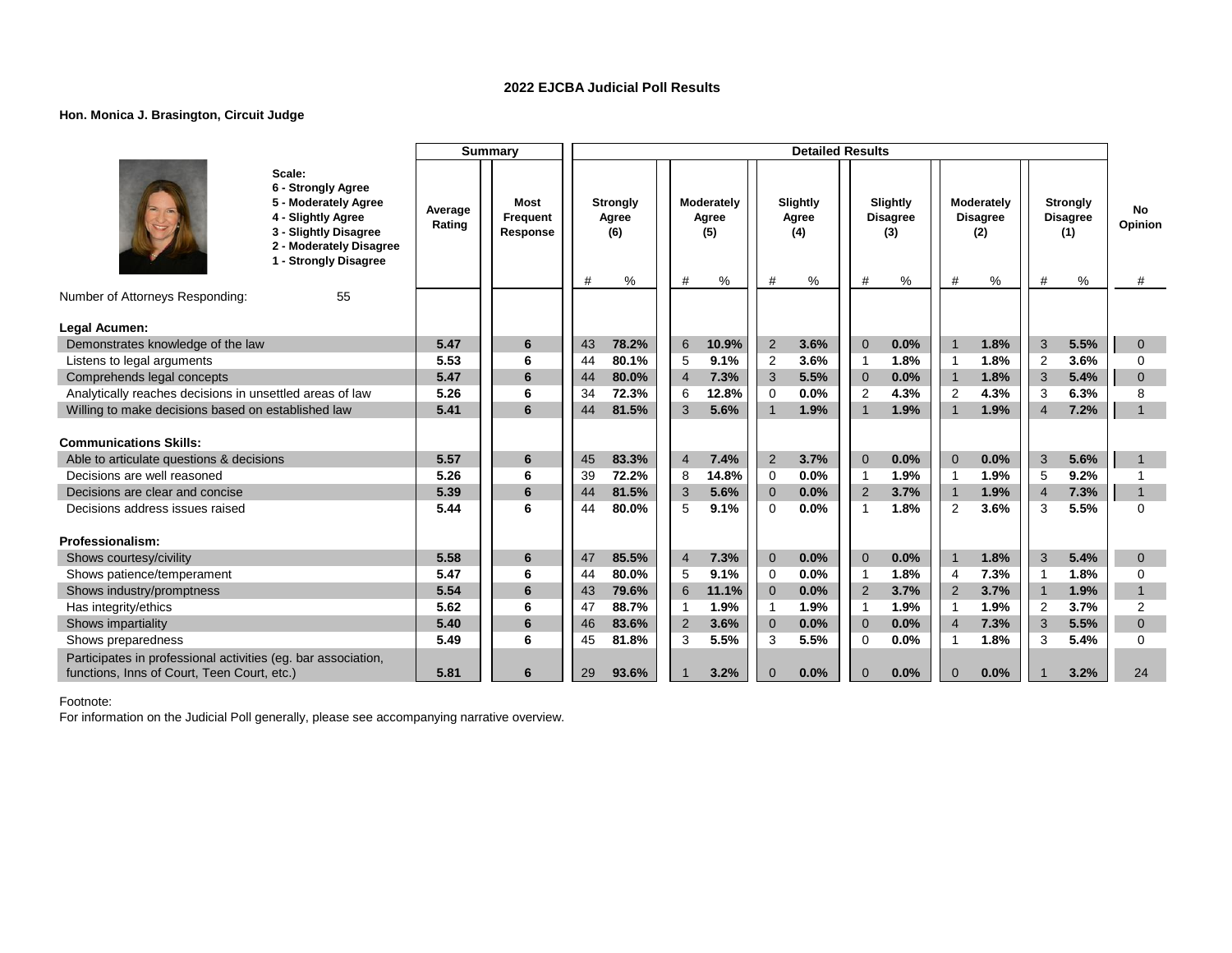### **Hon. Susanne Wilson Bullard, Circuit Judge**

|                                                               |                                                                                                                                                         |                   | <b>Summary</b>               |    |                                      |                 |                                 |                | <b>Detailed Results</b>       |                |                                         |                |                                           |                |                                                |                     |
|---------------------------------------------------------------|---------------------------------------------------------------------------------------------------------------------------------------------------------|-------------------|------------------------------|----|--------------------------------------|-----------------|---------------------------------|----------------|-------------------------------|----------------|-----------------------------------------|----------------|-------------------------------------------|----------------|------------------------------------------------|---------------------|
|                                                               | Scale:<br>6 - Strongly Agree<br>5 - Moderately Agree<br>4 - Slightly Agree<br>3 - Slightly Disagree<br>2 - Moderately Disagree<br>1 - Strongly Disagree | Average<br>Rating | Most<br>Frequent<br>Response | #  | <b>Strongly</b><br>Agree<br>(6)<br>% | #               | Moderately<br>Agree<br>(5)<br>% | #              | Slightly<br>Agree<br>(4)<br>% | #              | Slightly<br><b>Disagree</b><br>(3)<br>% | #              | Moderately<br><b>Disagree</b><br>(2)<br>% | #              | <b>Strongly</b><br><b>Disagree</b><br>(1)<br>% | No.<br>Opinion<br># |
| Number of Attorneys Responding:                               | 31                                                                                                                                                      |                   |                              |    |                                      |                 |                                 |                |                               |                |                                         |                |                                           |                |                                                |                     |
|                                                               |                                                                                                                                                         |                   |                              |    |                                      |                 |                                 |                |                               |                |                                         |                |                                           |                |                                                |                     |
| Legal Acumen:<br>Demonstrates knowledge of the law            |                                                                                                                                                         | 5.03              | 6                            | 16 | 51.6%                                | $6\overline{6}$ | 19.4%                           | 6              | 19.4%                         | $\mathbf{1}$   | 3.2%                                    | $\overline{1}$ | 3.2%                                      | $\overline{1}$ | 3.2%                                           | $\mathbf{0}$        |
| Listens to legal arguments                                    |                                                                                                                                                         | 5.42              | 6                            | 21 | 67.8%                                | 5               | 16.1%                           | 3              | 9.7%                          | $\mathbf 1$    | 3.2%                                    | $\overline{1}$ | 3.2%                                      | $\Omega$       | 0.0%                                           | $\Omega$            |
| Comprehends legal concepts                                    |                                                                                                                                                         | 5.30              | 6                            | 20 | 66.7%                                | 2               | 6.7%                            | $\overline{7}$ | 23.3%                         | $\overline{0}$ | 0.0%                                    | $\mathbf{0}$   | 0.0%                                      | $\overline{1}$ | 3.3%                                           | $\Omega$            |
| Analytically reaches decisions in unsettled areas of law      |                                                                                                                                                         | 5.07              | 6                            | 12 | 44.5%                                | $\overline{7}$  | 25.9%                           | 6              | 22.2%                         | $\overline{2}$ | 7.4%                                    | $\Omega$       | 0.0%                                      | $\Omega$       | 0.0%                                           | 4                   |
| Willing to make decisions based on established law            |                                                                                                                                                         | 5.13              | 6                            | 19 | 61.3%                                | 3               | 9.7%                            | $\overline{7}$ | 22.6%                         | $\Omega$       | 0.0%                                    | $\Omega$       | 0.0%                                      | 2              | 6.4%                                           | $\Omega$            |
|                                                               |                                                                                                                                                         |                   |                              |    |                                      |                 |                                 |                |                               |                |                                         |                |                                           |                |                                                |                     |
| <b>Communications Skills:</b>                                 |                                                                                                                                                         |                   |                              |    |                                      |                 |                                 |                |                               |                |                                         |                |                                           |                |                                                |                     |
| Able to articulate questions & decisions                      |                                                                                                                                                         | 5.48              | 6                            | 20 | 64.5%                                | $6\overline{6}$ | 19.4%                           | 5              | 16.1%                         | $\Omega$       | 0.0%                                    | $\Omega$       | 0.0%                                      | $\Omega$       | 0.0%                                           | $\mathbf{0}$        |
| Decisions are well reasoned                                   |                                                                                                                                                         | 5.06              | 6                            | 18 | 58.1%                                | 3               | 9.7%                            | $\overline{7}$ | 22.6%                         |                | 3.2%                                    | $\overline{1}$ | 3.2%                                      | $\overline{1}$ | 3.2%                                           | $\Omega$            |
| Decisions are clear and concise                               |                                                                                                                                                         | 5.07              | 6                            | 17 | 56.7%                                | 5               | 16.7%                           | $5\phantom{1}$ | 16.7%                         | $\overline{1}$ | 3.3%                                    | $\mathbf{0}$   | 0.0%                                      | 2              | 6.6%                                           | $\mathbf{1}$        |
| Decisions address issues raised                               |                                                                                                                                                         | 5.26              | 6                            | 19 | 61.3%                                | 5               | 16.1%                           | 4              | 12.9%                         | $\overline{2}$ | 6.5%                                    | -1             | 3.2%                                      | $\Omega$       | 0.0%                                           | $\Omega$            |
|                                                               |                                                                                                                                                         |                   |                              |    |                                      |                 |                                 |                |                               |                |                                         |                |                                           |                |                                                |                     |
| Professionalism:                                              |                                                                                                                                                         |                   |                              |    |                                      |                 |                                 |                |                               |                |                                         |                |                                           |                |                                                |                     |
| Shows courtesy/civility                                       |                                                                                                                                                         | 5.65              | 6                            | 23 | 74.2%                                | $6\overline{6}$ | 19.4%                           | $\mathbf{1}$   | 3.2%                          | $\overline{1}$ | 3.2%                                    | $\Omega$       | 0.0%                                      | $\Omega$       | 0.0%                                           | $\mathbf{0}$        |
| Shows patience/temperament                                    |                                                                                                                                                         | 5.55              | 6                            | 21 | 67.7%                                | $\overline{7}$  | 22.6%                           | 2              | 6.5%                          | $\mathbf{1}$   | 3.2%                                    | $\Omega$       | 0.0%                                      | $\Omega$       | 0.0%                                           | $\Omega$            |
| Shows industry/promptness                                     |                                                                                                                                                         | 5.63              | 6                            | 21 | 70.0%                                | $\overline{7}$  | 23.3%                           | $\overline{2}$ | 6.7%                          | $\overline{0}$ | 0.0%                                    | $\overline{0}$ | 0.0%                                      | $\overline{0}$ | 0.0%                                           | $\mathbf{1}$        |
| Has integrity/ethics                                          |                                                                                                                                                         | 5.80              | 6                            | 25 | 83.4%                                | 4               | 13.3%                           | $\mathbf{1}$   | 3.3%                          | 0              | 0.0%                                    | $\mathbf 0$    | 0.0%                                      | $\mathbf 0$    | 0.0%                                           |                     |
| Shows impartiality                                            |                                                                                                                                                         | 5.16              | 6                            | 21 | 67.8%                                | $\mathbf{1}$    | 3.2%                            | 3              | 9.7%                          | 5              | 16.1%                                   | $\mathbf 1$    | 3.2%                                      | $\mathbf{0}$   | 0.0%                                           | $\mathbf{0}$        |
| Shows preparedness                                            |                                                                                                                                                         | 5.63              | 6                            | 21 | 70.0%                                | $\overline{7}$  | 23.3%                           | $\overline{2}$ | 6.7%                          | $\Omega$       | 0.0%                                    | $\Omega$       | 0.0%                                      | $\Omega$       | 0.0%                                           | $\Omega$            |
| Participates in professional activities (eg. bar association, |                                                                                                                                                         |                   |                              |    |                                      |                 |                                 |                |                               |                |                                         |                |                                           |                |                                                |                     |
| functions, Inns of Court, Teen Court, etc.)                   |                                                                                                                                                         | 5.63              | 6                            | 13 | 68.4%                                | 5               | 26.3%                           |                | 5.3%                          | $\Omega$       | 0.0%                                    | $\Omega$       | 0.0%                                      | $\Omega$       | 0.0%                                           | 12                  |

Footnote: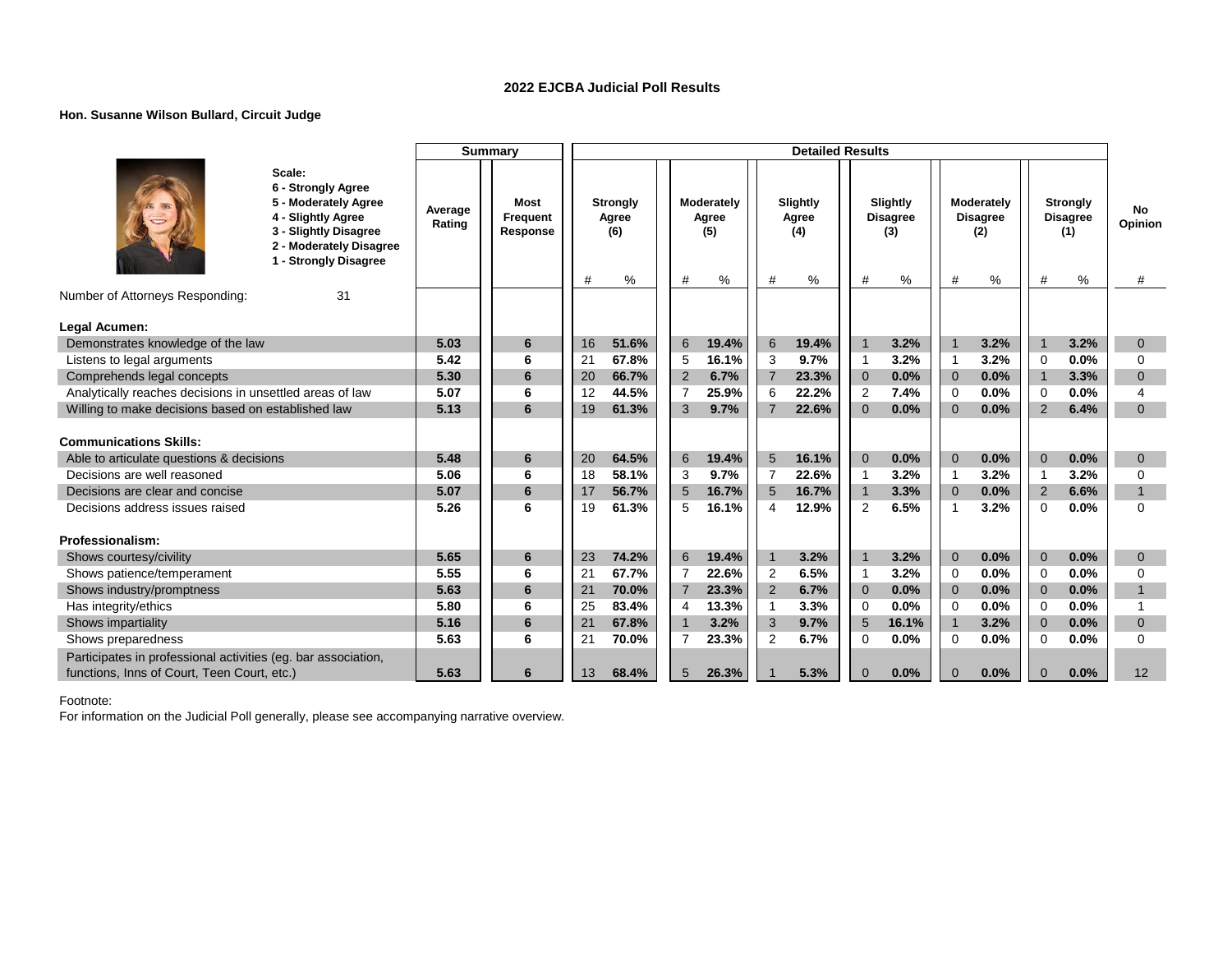### **Hon. James M. Colaw, Circuit Judge**

|                                                                                                                                                         |                   | <b>Summary</b>               |    |                                 |                 |                            |                | <b>Detailed Results</b>  |                |                                    |                |                                      |                         |                                           |                |
|---------------------------------------------------------------------------------------------------------------------------------------------------------|-------------------|------------------------------|----|---------------------------------|-----------------|----------------------------|----------------|--------------------------|----------------|------------------------------------|----------------|--------------------------------------|-------------------------|-------------------------------------------|----------------|
| Scale:<br>6 - Strongly Agree<br>5 - Moderately Agree<br>4 - Slightly Agree<br>3 - Slightly Disagree<br>2 - Moderately Disagree<br>1 - Strongly Disagree | Average<br>Rating | Most<br>Frequent<br>Response | #  | <b>Strongly</b><br>Agree<br>(6) |                 | Moderately<br>Agree<br>(5) |                | Slightly<br>Agree<br>(4) |                | Slightly<br><b>Disagree</b><br>(3) |                | Moderately<br><b>Disagree</b><br>(2) |                         | <b>Strongly</b><br><b>Disagree</b><br>(1) | No<br>Opinion  |
| Number of Attorneys Responding:<br>26                                                                                                                   |                   |                              |    | %                               | $\#$            | $\%$                       | #              | %                        | $\#$           | %                                  | #              | %                                    | #                       | %                                         | #              |
|                                                                                                                                                         |                   |                              |    |                                 |                 |                            |                |                          |                |                                    |                |                                      |                         |                                           |                |
| Legal Acumen:                                                                                                                                           |                   |                              |    |                                 |                 |                            |                |                          |                |                                    |                |                                      |                         |                                           |                |
| Demonstrates knowledge of the law                                                                                                                       | 5.42              | 6                            | 19 | 73.1%                           | $5\phantom{.0}$ | 19.2%                      | $\mathbf{0}$   | 0.0%                     | $\Omega$       | 0.0%                               | $\overline{0}$ | 0.0%                                 | $\overline{2}$          | 7.7%                                      | $\mathbf{0}$   |
| Listens to legal arguments                                                                                                                              | 4.58              | 6                            | 12 | 46.2%                           | 6               | 23.1%                      | $\overline{2}$ | 7.7%                     | -1             | 3.8%                               | -1             | 3.8%                                 | $\overline{4}$          | 15.4%                                     | $\Omega$       |
| Comprehends legal concepts                                                                                                                              | 5.60              | 6                            | 19 | 76.0%                           | 5               | 20.0%                      | $\mathbf{0}$   | 0.0%                     | $\mathbf 0$    | 0.0%                               | $\overline{0}$ | 0.0%                                 | $\overline{1}$          | 4.0%                                      | $\mathbf{1}$   |
| Analytically reaches decisions in unsettled areas of law                                                                                                | 4.83              | 6                            | 13 | 54.2%                           | 6               | 25.0%                      | $\overline{1}$ | 4.2%                     | $\mathbf 0$    | 0.0%                               | $\Omega$       | 0.0%                                 | $\overline{4}$          | 16.6%                                     | $\overline{2}$ |
| Willing to make decisions based on established law                                                                                                      | 5.15              | 6                            | 16 | 61.6%                           | 5               | 19.2%                      | $\overline{2}$ | 7.7%                     | $\Omega$       | 0.0%                               | 2              | 7.7%                                 | $\overline{\mathbf{1}}$ | 3.8%                                      | $\mathbf{0}$   |
| <b>Communications Skills:</b>                                                                                                                           |                   |                              |    |                                 |                 |                            |                |                          |                |                                    |                |                                      |                         |                                           |                |
| Able to articulate questions & decisions                                                                                                                | 5.56              | 6                            | 19 | 76.0%                           | $\overline{4}$  | 16.0%                      | $\mathbf{1}$   | 4.0%                     | $\Omega$       | 0.0%                               | $\overline{0}$ | 0.0%                                 |                         | 4.0%                                      | $\mathbf{1}$   |
| Decisions are well reasoned                                                                                                                             | 4.92              | 6                            | 14 | 54.0%                           | 5               | 19.2%                      | 3              | 11.5%                    | $\mathbf{1}$   | 3.8%                               | $\overline{1}$ | 3.8%                                 | $\overline{2}$          | 7.7%                                      | $\mathbf 0$    |
| Decisions are clear and concise                                                                                                                         | 5.40              | 6                            | 17 | 68.0%                           | $\overline{4}$  | 16.0%                      | 3              | 12.0%                    | $\overline{0}$ | 0.0%                               | $\overline{0}$ | 0.0%                                 | $\overline{1}$          | 4.0%                                      | $\mathbf{1}$   |
| Decisions address issues raised                                                                                                                         | 5.35              | 6                            | 17 | 65.5%                           | 5               | 19.2%                      | 2              | 7.7%                     | 1              | 3.8%                               | $\Omega$       | 0.0%                                 | -1                      | 3.8%                                      | $\Omega$       |
|                                                                                                                                                         |                   |                              |    |                                 |                 |                            |                |                          |                |                                    |                |                                      |                         |                                           |                |
| Professionalism:                                                                                                                                        |                   |                              |    |                                 |                 |                            |                |                          |                |                                    |                |                                      |                         |                                           |                |
| Shows courtesy/civility                                                                                                                                 | 5.00              | 6                            | 14 | 54.0%                           | 5               | 19.2%                      | 3              | 11.5%                    | 2              | 7.7%                               |                | 3.8%                                 |                         | 3.8%                                      | $\mathbf{0}$   |
| Shows patience/temperament                                                                                                                              | 4.88              | 6                            | 13 | 50.1%                           | 6               | 23.1%                      | 3              | 11.5%                    | $\mathbf{1}$   | 3.8%                               | $\overline{1}$ | 3.8%                                 | $\overline{2}$          | 7.7%                                      | $\mathbf 0$    |
| Shows industry/promptness                                                                                                                               | 5.36              | 6                            | 16 | 64.0%                           | 5               | 20.0%                      | 3              | 12.0%                    | $\overline{0}$ | 0.0%                               | $\overline{0}$ | 0.0%                                 | $\overline{1}$          | 4.0%                                      | $\mathbf{1}$   |
| Has integrity/ethics                                                                                                                                    | 4.69              | 6                            | 13 | 50.1%                           | 5               | 19.2%                      | 2              | 7.7%                     | $\overline{2}$ | 7.7%                               | -1             | 3.8%                                 | 3                       | 11.5%                                     | $\Omega$       |
| Shows impartiality                                                                                                                                      | 4.12              | 6                            | 10 | 38.6%                           | 5               | 19.2%                      | 3              | 11.5%                    | $\mathbf{1}$   | 3.8%                               | $\mathbf{0}$   | 0.0%                                 | $\overline{7}$          | 26.9%                                     | $\mathbf{0}$   |
| Shows preparedness                                                                                                                                      | 5.36              | 6                            | 16 | 64.0%                           | 5               | 20.0%                      | 3              | 12.0%                    | $\Omega$       | 0.0%                               | $\Omega$       | 0.0%                                 |                         | 4.0%                                      |                |
| Participates in professional activities (eg. bar association,                                                                                           |                   |                              |    |                                 |                 |                            |                |                          |                |                                    |                |                                      |                         |                                           |                |
| functions, Inns of Court, Teen Court, etc.)                                                                                                             | 5.30              | 6                            | 13 | 65.0%                           | $\overline{4}$  | 20.0%                      |                | 5.0%                     |                | 5.0%                               | $\Omega$       | 0.0%                                 |                         | 5.0%                                      | 6              |

Footnote: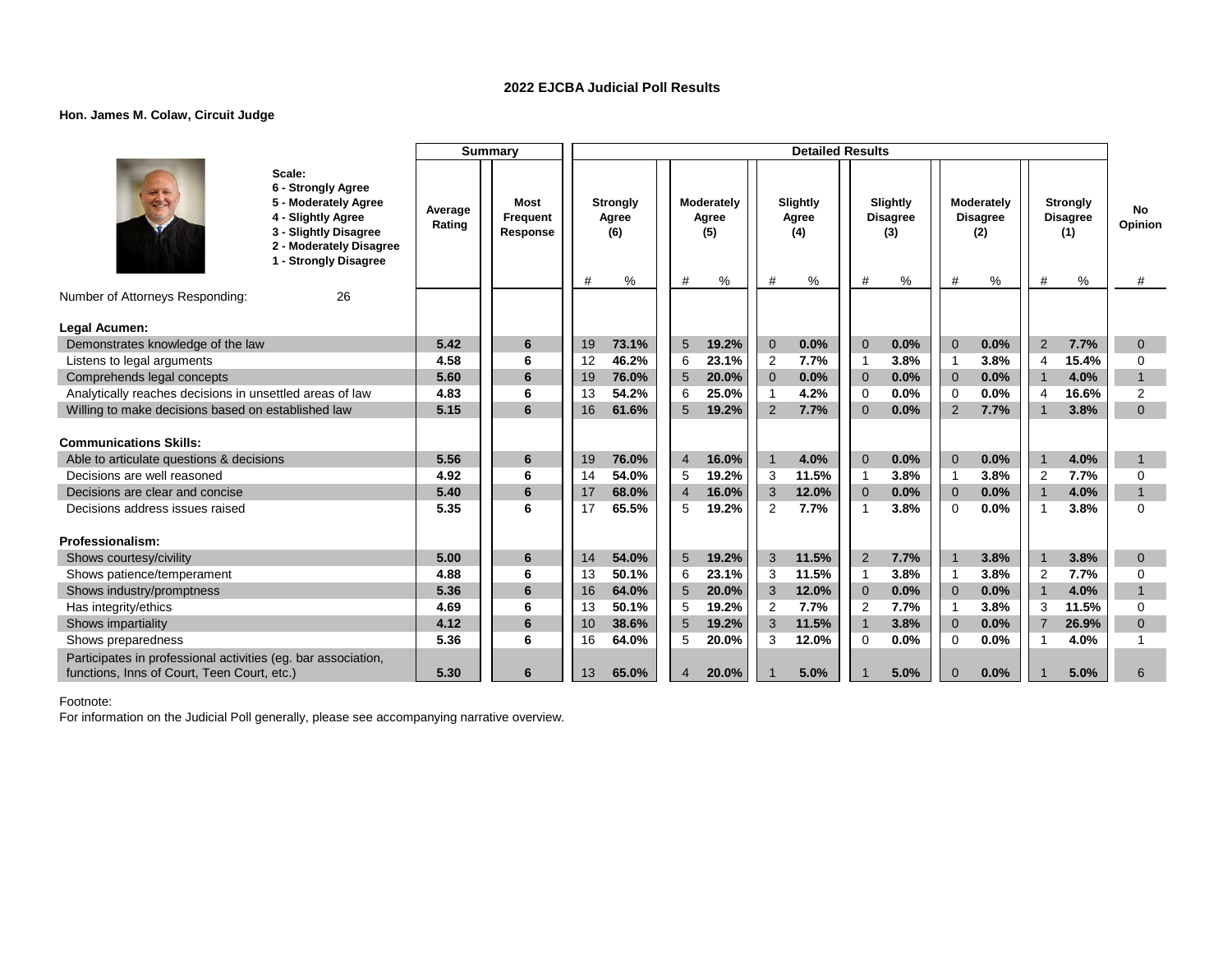### **Hon. William E. Davis, Circuit Judge**

|                                                                                                              |                                                                                                                                                         |                   | <b>Summary</b>                      |    |                                      |                |                                 |                | <b>Detailed Results</b>       |                |                                         |                |                                           |                |                                                |                    |
|--------------------------------------------------------------------------------------------------------------|---------------------------------------------------------------------------------------------------------------------------------------------------------|-------------------|-------------------------------------|----|--------------------------------------|----------------|---------------------------------|----------------|-------------------------------|----------------|-----------------------------------------|----------------|-------------------------------------------|----------------|------------------------------------------------|--------------------|
|                                                                                                              | Scale:<br>6 - Strongly Agree<br>5 - Moderately Agree<br>4 - Slightly Agree<br>3 - Slightly Disagree<br>2 - Moderately Disagree<br>1 - Strongly Disagree | Average<br>Rating | <b>Most</b><br>Frequent<br>Response | #  | <b>Strongly</b><br>Agree<br>(6)<br>% | #              | Moderately<br>Agree<br>(5)<br>% | #              | Slightly<br>Agree<br>(4)<br>% | #              | Slightly<br><b>Disagree</b><br>(3)<br>% | #              | Moderately<br><b>Disagree</b><br>(2)<br>% | #              | <b>Strongly</b><br><b>Disagree</b><br>(1)<br>% | No<br>Opinion<br># |
| Number of Attorneys Responding:                                                                              | 16                                                                                                                                                      |                   |                                     |    |                                      |                |                                 |                |                               |                |                                         |                |                                           |                |                                                |                    |
|                                                                                                              |                                                                                                                                                         |                   |                                     |    |                                      |                |                                 |                |                               |                |                                         |                |                                           |                |                                                |                    |
| Legal Acumen:                                                                                                |                                                                                                                                                         |                   |                                     |    |                                      |                |                                 |                |                               |                |                                         |                |                                           |                |                                                |                    |
| Demonstrates knowledge of the law                                                                            |                                                                                                                                                         | 5.81              | 6                                   | 13 | 81.3%                                | 3              | 18.7%                           | $\overline{0}$ | 0.0%                          | $\overline{0}$ | 0.0%                                    | $\Omega$       | 0.0%                                      | $\overline{0}$ | 0.0%                                           | $\mathbf{0}$       |
| Listens to legal arguments                                                                                   |                                                                                                                                                         | 5.88              | 6                                   | 14 | 87.5%                                | $\overline{2}$ | 12.5%                           | 0              | 0.0%                          | 0              | 0.0%                                    | $\Omega$       | 0.0%                                      | $\Omega$       | 0.0%                                           | $\Omega$           |
| Comprehends legal concepts                                                                                   |                                                                                                                                                         | 5.94              | 6                                   | 15 | 93.8%                                | $\overline{1}$ | 6.2%                            | $\mathbf{0}$   | 0.0%                          | $\mathbf 0$    | 0.0%                                    | $\overline{0}$ | 0.0%                                      | $\overline{0}$ | 0.0%                                           | $\mathbf{0}$       |
| Analytically reaches decisions in unsettled areas of law                                                     |                                                                                                                                                         | 5.80              | 6                                   | 12 | 80.0%                                | 3              | 20.0%                           | 0              | 0.0%                          | $\mathbf 0$    | 0.0%                                    | $\mathbf 0$    | 0.0%                                      | $\overline{0}$ | 0.0%                                           |                    |
| Willing to make decisions based on established law                                                           |                                                                                                                                                         | 5.94              | 6                                   | 15 | 93.8%                                |                | 6.2%                            | $\overline{0}$ | 0.0%                          | $\Omega$       | 0.0%                                    | $\Omega$       | 0.0%                                      | $\Omega$       | 0.0%                                           | $\Omega$           |
| <b>Communications Skills:</b>                                                                                |                                                                                                                                                         |                   |                                     |    |                                      |                |                                 |                |                               |                |                                         |                |                                           |                |                                                |                    |
| Able to articulate questions & decisions                                                                     |                                                                                                                                                         | 5.94              | 6                                   | 15 | 93.8%                                | 1              | 6.2%                            | $\mathbf{0}$   | 0.0%                          | $\mathbf 0$    | 0.0%                                    | $\overline{0}$ | 0.0%                                      | $\overline{0}$ | 0.0%                                           | $\mathbf{0}$       |
| Decisions are well reasoned                                                                                  |                                                                                                                                                         | 5.88              | 6                                   | 14 | 87.5%                                | 2              | 12.5%                           | 0              | 0.0%                          | $\Omega$       | 0.0%                                    | $\Omega$       | 0.0%                                      | $\Omega$       | 0.0%                                           | $\Omega$           |
| Decisions are clear and concise                                                                              |                                                                                                                                                         | 5.88              | 6                                   | 14 | 87.5%                                | 2              | 12.5%                           | $\mathbf{0}$   | 0.0%                          | $\overline{0}$ | 0.0%                                    | $\overline{0}$ | 0.0%                                      | $\overline{0}$ | 0.0%                                           | $\mathbf{0}$       |
| Decisions address issues raised                                                                              |                                                                                                                                                         | 5.88              | 6                                   | 14 | 87.5%                                | $\overline{2}$ | 12.5%                           | $\Omega$       | 0.0%                          | $\Omega$       | 0.0%                                    | $\Omega$       | 0.0%                                      | $\Omega$       | 0.0%                                           | $\Omega$           |
| Professionalism:                                                                                             |                                                                                                                                                         |                   |                                     |    |                                      |                |                                 |                |                               |                |                                         |                |                                           |                |                                                |                    |
| Shows courtesy/civility                                                                                      |                                                                                                                                                         | 6.00              | 6                                   | 16 | 100.0%                               | $\mathbf 0$    | 0.0%                            | $\mathbf{0}$   | 0.0%                          | $\mathbf 0$    | 0.0%                                    | $\overline{0}$ | 0.0%                                      | $\mathbf{0}$   | 0.0%                                           | $\mathbf{0}$       |
| Shows patience/temperament                                                                                   |                                                                                                                                                         | 6.00              | 6                                   | 16 | 100.0%                               | 0              | 0.0%                            | 0              | 0.0%                          | $\mathbf 0$    | 0.0%                                    | $\mathbf 0$    | 0.0%                                      | $\overline{0}$ | 0.0%                                           | 0                  |
| Shows industry/promptness                                                                                    |                                                                                                                                                         | 5.94              | 6                                   | 15 | 93.8%                                | $\overline{1}$ | 6.2%                            | $\mathbf{0}$   | 0.0%                          | $\overline{0}$ | 0.0%                                    | $\overline{0}$ | 0.0%                                      | $\overline{0}$ | 0.0%                                           | $\mathbf{0}$       |
| Has integrity/ethics                                                                                         |                                                                                                                                                         | 6.00              | 6                                   | 16 | 100.0%                               | 0              | 0.0%                            | 0              | 0.0%                          | $\mathbf 0$    | 0.0%                                    | $\Omega$       | 0.0%                                      | $\Omega$       | 0.0%                                           | $\Omega$           |
| Shows impartiality                                                                                           |                                                                                                                                                         | 5.88              | 6                                   | 14 | 87.5%                                | $\overline{2}$ | 12.5%                           | $\mathbf{0}$   | 0.0%                          | $\mathbf 0$    | 0.0%                                    | $\overline{0}$ | 0.0%                                      | $\overline{0}$ | 0.0%                                           | $\mathbf 0$        |
| Shows preparedness                                                                                           |                                                                                                                                                         | 6.00              | 6                                   | 16 | 100.0%                               | 0              | 0.0%                            | 0              | 0.0%                          | $\mathbf 0$    | 0.0%                                    | $\Omega$       | 0.0%                                      | $\mathbf 0$    | 0.0%                                           | $\Omega$           |
| Participates in professional activities (eg. bar association,<br>functions, Inns of Court, Teen Court, etc.) |                                                                                                                                                         | 5.58              | 6                                   | 9  | 75.0%                                |                | 8.3%                            | 2              | 16.7%                         | $\mathbf{0}$   | 0.0%                                    | $\Omega$       | 0.0%                                      | $\Omega$       | 0.0%                                           | 4                  |
|                                                                                                              |                                                                                                                                                         |                   |                                     |    |                                      |                |                                 |                |                               |                |                                         |                |                                           |                |                                                |                    |

Footnote: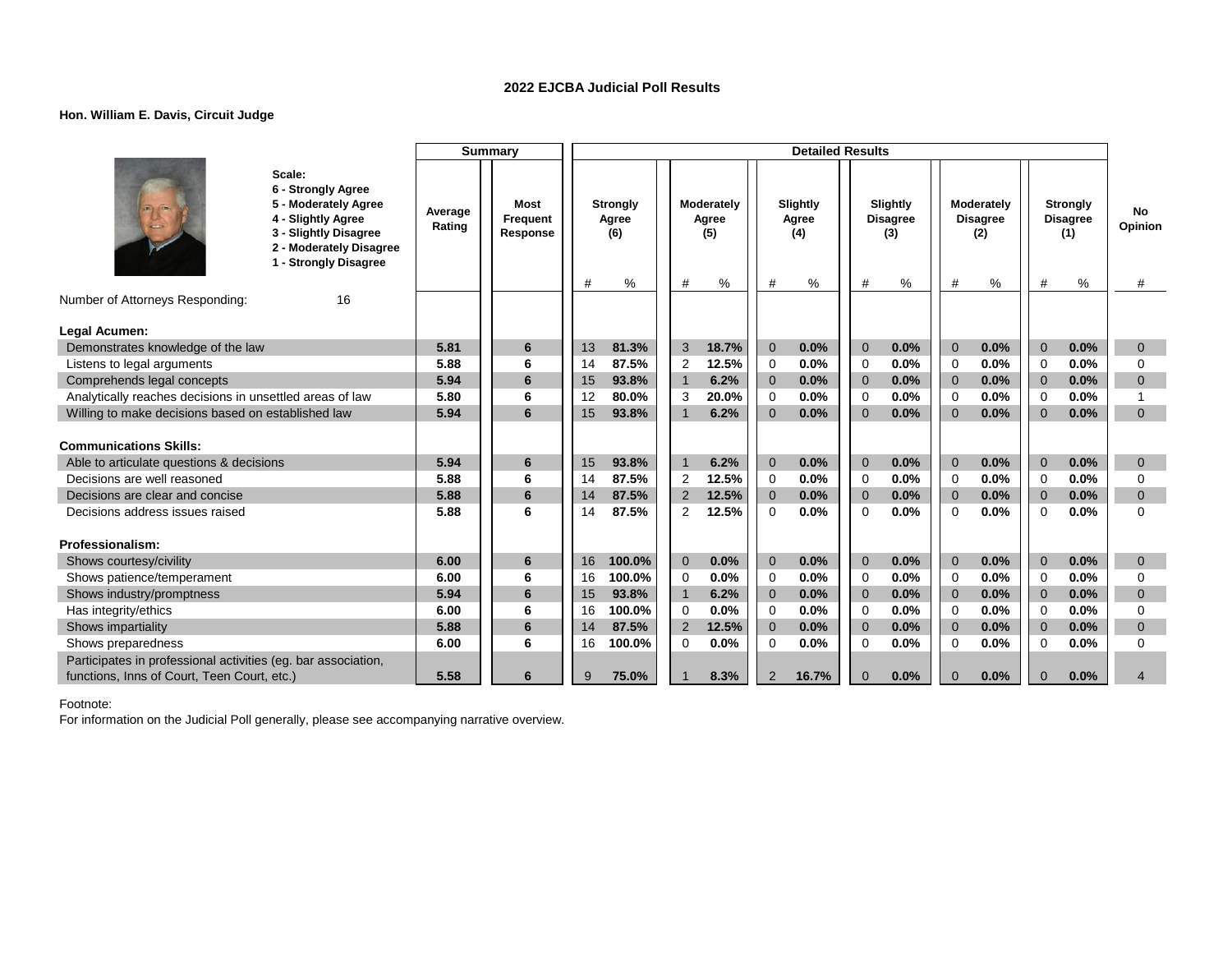### **Hon. Craig C. DeThomasis, Circuit Judge**

|                                                                                                              |                                                                                                                                                         |                   | <b>Summary</b>               |          |                                 |                     |                            |                          | <b>Detailed Results</b>  |                            |                                    |                            |                                      |                          |                                           |                          |
|--------------------------------------------------------------------------------------------------------------|---------------------------------------------------------------------------------------------------------------------------------------------------------|-------------------|------------------------------|----------|---------------------------------|---------------------|----------------------------|--------------------------|--------------------------|----------------------------|------------------------------------|----------------------------|--------------------------------------|--------------------------|-------------------------------------------|--------------------------|
|                                                                                                              | Scale:<br>6 - Strongly Agree<br>5 - Moderately Agree<br>4 - Slightly Agree<br>3 - Slightly Disagree<br>2 - Moderately Disagree<br>1 - Strongly Disagree | Average<br>Rating | Most<br>Frequent<br>Response |          | <b>Strongly</b><br>Agree<br>(6) |                     | Moderately<br>Agree<br>(5) |                          | Slightly<br>Agree<br>(4) |                            | Slightly<br><b>Disagree</b><br>(3) |                            | Moderately<br><b>Disagree</b><br>(2) |                          | <b>Strongly</b><br><b>Disagree</b><br>(1) | No.<br>Opinion           |
| Number of Attorneys Responding:                                                                              | 37                                                                                                                                                      |                   |                              | #        | %                               | #                   | $\%$                       | #                        | %                        | #                          | %                                  | #                          | %                                    | #                        | %                                         | #                        |
|                                                                                                              |                                                                                                                                                         |                   |                              |          |                                 |                     |                            |                          |                          |                            |                                    |                            |                                      |                          |                                           |                          |
| Legal Acumen:                                                                                                |                                                                                                                                                         |                   |                              |          |                                 |                     |                            |                          |                          |                            |                                    |                            |                                      |                          |                                           |                          |
| Demonstrates knowledge of the law                                                                            |                                                                                                                                                         | 5.84              | 6                            | 31       | 83.8%                           | 6                   | 16.2%                      | $\mathbf{0}$             | 0.0%<br>5.4%             | $\mathbf 0$                | 0.0%                               | $\overline{0}$             | 0.0%                                 | $\overline{0}$           | 0.0%                                      | $\mathbf{0}$             |
| Listens to legal arguments<br>Comprehends legal concepts                                                     |                                                                                                                                                         | 5.86<br>5.86      | 6<br>6                       | 34<br>33 | 91.9%<br>89.2%                  | $\mathbf{1}$<br>3   | 2.7%<br>8.1%               | 2<br>$\mathbf{1}$        | 2.7%                     | $\Omega$<br>$\overline{0}$ | 0.0%<br>0.0%                       | $\Omega$<br>$\overline{0}$ | 0.0%<br>0.0%                         | $\Omega$<br>$\mathbf{0}$ | 0.0%<br>0.0%                              | $\Omega$<br>$\mathbf{0}$ |
| Analytically reaches decisions in unsettled areas of law                                                     |                                                                                                                                                         | 5.79              | 6                            | 28       | 84.9%                           | $\overline{4}$      | 12.1%                      | $\mathbf 0$              | 0.0%                     | $\mathbf{1}$               | 3.0%                               | $\Omega$                   | 0.0%                                 | $\Omega$                 | 0.0%                                      | 4                        |
| Willing to make decisions based on established law                                                           |                                                                                                                                                         | 5.81              | 6                            | 32       | 86.5%                           | 3                   | 8.1%                       | $\overline{2}$           | 5.4%                     | $\Omega$                   | 0.0%                               | $\mathbf{0}$               | 0.0%                                 | $\mathbf{0}$             | 0.0%                                      | $\mathbf{0}$             |
|                                                                                                              |                                                                                                                                                         |                   |                              |          |                                 |                     |                            |                          |                          |                            |                                    |                            |                                      |                          |                                           |                          |
| <b>Communications Skills:</b>                                                                                |                                                                                                                                                         |                   |                              |          |                                 |                     |                            |                          |                          |                            |                                    |                            |                                      |                          |                                           |                          |
| Able to articulate questions & decisions                                                                     |                                                                                                                                                         | 5.89              | 6                            | 33       | 89.2%                           | $\overline{4}$      | 10.8%                      | $\mathbf{0}$             | 0.0%                     | $\mathbf 0$                | 0.0%                               | $\overline{0}$             | 0.0%                                 | $\overline{0}$           | 0.0%                                      | $\mathbf{0}$             |
| Decisions are well reasoned                                                                                  |                                                                                                                                                         | 5.88              | 6                            | 31       | 91.2%                           | 2                   | 5.9%                       | $\mathbf{1}$             | 2.9%                     | 0                          | 0.0%                               | $\mathbf 0$                | 0.0%                                 | $\mathbf 0$              | 0.0%                                      | 2                        |
| Decisions are clear and concise                                                                              |                                                                                                                                                         | 5.85              | 6                            | 30       | 88.3%                           | 3                   | 8.8%                       | $\mathbf{1}$             | 2.9%                     | $\overline{0}$             | 0.0%                               | $\overline{0}$             | 0.0%                                 | $\overline{0}$           | 0.0%                                      | 2                        |
| Decisions address issues raised                                                                              |                                                                                                                                                         | 5.88              | 6                            | 31       | 91.2%                           | 2                   | 5.9%                       | $\mathbf{1}$             | 2.9%                     | $\Omega$                   | 0.0%                               | $\Omega$                   | 0.0%                                 | $\Omega$                 | 0.0%                                      | $\overline{2}$           |
|                                                                                                              |                                                                                                                                                         |                   |                              |          |                                 |                     |                            |                          |                          |                            |                                    |                            |                                      |                          |                                           |                          |
| Professionalism:                                                                                             |                                                                                                                                                         |                   |                              |          |                                 |                     |                            |                          |                          |                            |                                    |                            |                                      |                          |                                           |                          |
| Shows courtesy/civility                                                                                      |                                                                                                                                                         | 5.94              | 6                            | 34       | 94.4%                           | 2                   | 5.6%                       | $\overline{0}$           | 0.0%                     | $\mathbf 0$                | 0.0%                               | $\mathbf{0}$               | 0.0%                                 | $\mathbf{0}$             | 0.0%                                      | $\mathbf{0}$             |
| Shows patience/temperament                                                                                   |                                                                                                                                                         | 5.92              | 6                            | 33       | 91.7%                           | 3                   | 8.3%                       | $\Omega$                 | 0.0%                     | 0                          | 0.0%                               | $\mathbf 0$                | 0.0%                                 | $\mathbf 0$              | 0.0%                                      | $\mathbf 0$              |
| Shows industry/promptness                                                                                    |                                                                                                                                                         | 5.91              | 6                            | 33       | 94.3%                           | $\overline{1}$      | 2.9%                       | $\mathbf{1}$             | 2.8%                     | $\overline{0}$             | 0.0%                               | $\overline{0}$             | 0.0%                                 | $\overline{0}$           | 0.0%                                      | $\mathbf{1}$             |
| Has integrity/ethics                                                                                         |                                                                                                                                                         | 5.92              | 6                            | 34       | 94.4%                           | $\overline{1}$      | 2.8%                       | $\mathbf{1}$             | 2.8%                     | $\Omega$                   | 0.0%                               | $\Omega$                   | 0.0%                                 | $\Omega$                 | 0.0%                                      | $\Omega$                 |
| Shows impartiality<br>Shows preparedness                                                                     |                                                                                                                                                         | 5.83<br>5.94      | 6<br>6                       | 33<br>34 | 91.7%<br>94.4%                  | $\overline{1}$<br>2 | 2.8%<br>5.6%               | $\mathbf{1}$<br>$\Omega$ | 2.8%<br>0.0%             | $\mathbf 1$<br>$\Omega$    | 2.7%<br>0.0%                       | $\Omega$<br>$\Omega$       | 0.0%<br>0.0%                         | $\mathbf{0}$<br>$\Omega$ | 0.0%<br>0.0%                              | $\mathbf{0}$<br>$\Omega$ |
|                                                                                                              |                                                                                                                                                         |                   |                              |          |                                 |                     |                            |                          |                          |                            |                                    |                            |                                      |                          |                                           |                          |
| Participates in professional activities (eg. bar association,<br>functions, Inns of Court, Teen Court, etc.) |                                                                                                                                                         | 5.88              | 6                            | 22       | 88.0%                           | 3                   | 12.0%                      | $\Omega$                 | 0.0%                     | $\Omega$                   | 0.0%                               | $\Omega$                   | 0.0%                                 | $\Omega$                 | 0.0%                                      | 11                       |
|                                                                                                              |                                                                                                                                                         |                   |                              |          |                                 |                     |                            |                          |                          |                            |                                    |                            |                                      |                          |                                           |                          |

Footnote: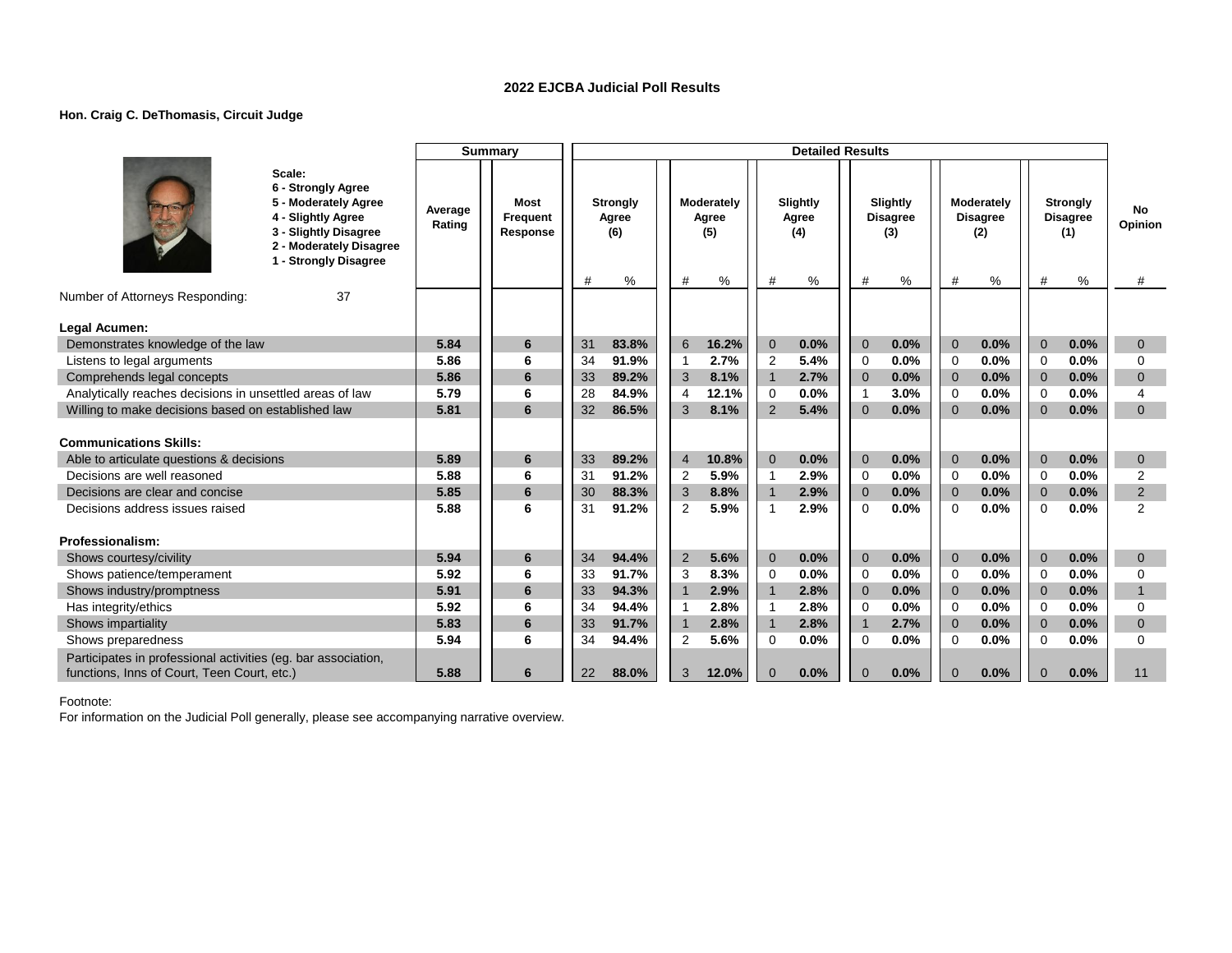### **Hon. Denise R. Ferrero, Circuit Judge**

|                                                                                                                |                                                                                                                                                         |                   | <b>Summary</b>               |          |                                      |                     |                                 |                   | <b>Detailed Results</b>       |                            |                                            |                            |                                           |                          |                                                   |                          |
|----------------------------------------------------------------------------------------------------------------|---------------------------------------------------------------------------------------------------------------------------------------------------------|-------------------|------------------------------|----------|--------------------------------------|---------------------|---------------------------------|-------------------|-------------------------------|----------------------------|--------------------------------------------|----------------------------|-------------------------------------------|--------------------------|---------------------------------------------------|--------------------------|
|                                                                                                                | Scale:<br>6 - Strongly Agree<br>5 - Moderately Agree<br>4 - Slightly Agree<br>3 - Slightly Disagree<br>2 - Moderately Disagree<br>1 - Strongly Disagree | Average<br>Rating | Most<br>Frequent<br>Response | #        | <b>Strongly</b><br>Agree<br>(6)<br>% | #                   | Moderately<br>Agree<br>(5)<br>% | #                 | Slightly<br>Agree<br>(4)<br>% | #                          | Slightly<br><b>Disagree</b><br>(3)<br>$\%$ | #                          | Moderately<br><b>Disagree</b><br>(2)<br>% | #                        | <b>Strongly</b><br><b>Disagree</b><br>(1)<br>$\%$ | No<br>Opinion<br>#       |
| Number of Attorneys Responding:                                                                                | 35                                                                                                                                                      |                   |                              |          |                                      |                     |                                 |                   |                               |                            |                                            |                            |                                           |                          |                                                   |                          |
|                                                                                                                |                                                                                                                                                         |                   |                              |          |                                      |                     |                                 |                   |                               |                            |                                            |                            |                                           |                          |                                                   |                          |
| Legal Acumen:                                                                                                  |                                                                                                                                                         |                   |                              |          |                                      |                     |                                 |                   |                               |                            |                                            |                            |                                           |                          |                                                   |                          |
| Demonstrates knowledge of the law                                                                              |                                                                                                                                                         | 5.77<br>5.60      | 6<br>6                       | 28       | 80.0%<br>68.6%                       | 6                   | 17.1%<br>22.9%                  | $\overline{1}$    | 2.9%<br>8.5%                  | $\overline{0}$             | 0.0%<br>0.0%                               | $\overline{0}$             | 0.0%<br>0.0%                              | $\overline{0}$           | 0.0%<br>0.0%                                      | $\mathbf 0$<br>$\Omega$  |
| Listens to legal arguments                                                                                     |                                                                                                                                                         | 5.77              | 6                            | 24<br>28 | 80.0%                                | 8                   | 17.1%                           | 3<br>$\mathbf{1}$ | 2.9%                          | $\Omega$<br>$\overline{0}$ | 0.0%                                       | $\Omega$<br>$\overline{0}$ | 0.0%                                      | $\Omega$<br>$\mathbf{0}$ | 0.0%                                              | $\mathbf{0}$             |
| Comprehends legal concepts                                                                                     |                                                                                                                                                         | 5.74              | 6                            | 24       | 77.4%                                | 6                   |                                 | $\mathbf{1}$      | 3.2%                          | $\mathbf 0$                | 0.0%                                       |                            | 0.0%                                      |                          | 0.0%                                              | 4                        |
| Analytically reaches decisions in unsettled areas of law<br>Willing to make decisions based on established law |                                                                                                                                                         | 5.63              | 6                            | 25       | 71.4%                                | 6<br>$\overline{7}$ | 19.4%<br>20.0%                  | 3                 | 8.6%                          | $\Omega$                   | 0.0%                                       | $\mathbf 0$<br>$\Omega$    | 0.0%                                      | $\mathbf 0$<br>$\Omega$  | 0.0%                                              | $\Omega$                 |
|                                                                                                                |                                                                                                                                                         |                   |                              |          |                                      |                     |                                 |                   |                               |                            |                                            |                            |                                           |                          |                                                   |                          |
| <b>Communications Skills:</b>                                                                                  |                                                                                                                                                         |                   |                              |          |                                      |                     |                                 |                   |                               |                            |                                            |                            |                                           |                          |                                                   |                          |
| Able to articulate questions & decisions                                                                       |                                                                                                                                                         | 5.66              | 6                            | 25       | 71.4%                                | 8                   | 22.9%                           | $\overline{2}$    | 5.7%                          | $\mathbf{0}$               | 0.0%                                       | $\Omega$                   | 0.0%                                      | $\mathbf{0}$             | 0.0%                                              | $\mathbf{0}$             |
| Decisions are well reasoned                                                                                    |                                                                                                                                                         | 5.44              | 6                            | 21       | 61.8%                                | 9                   | 26.5%                           | 3                 | 8.8%                          | 0                          | 0.0%                                       | -1                         | 2.9%                                      | 0                        | 0.0%                                              |                          |
| Decisions are clear and concise                                                                                |                                                                                                                                                         | 5.63              | 6                            | 26       | 74.3%                                | $\overline{7}$      | 20.0%                           | $\mathbf{1}$      | 2.8%                          | $\mathbf{0}$               | 0.0%                                       | $\overline{1}$             | 2.9%                                      | $\mathbf{0}$             | 0.0%                                              | $\mathbf{0}$             |
| Decisions address issues raised                                                                                |                                                                                                                                                         | 5.71              | 6                            | 26       | 74.3%                                | 8                   | 22.9%                           | $\mathbf{1}$      | 2.8%                          | $\Omega$                   | 0.0%                                       | $\Omega$                   | 0.0%                                      | $\Omega$                 | 0.0%                                              | $\Omega$                 |
| Professionalism:                                                                                               |                                                                                                                                                         |                   |                              |          |                                      |                     |                                 |                   |                               |                            |                                            |                            |                                           |                          |                                                   |                          |
|                                                                                                                |                                                                                                                                                         | 5.43              |                              | 24       | 68.6%                                | 6                   | 17.1%                           | $\overline{2}$    | 5.7%                          | $\overline{2}$             | 5.7%                                       |                            | 2.9%                                      | $\mathbf{0}$             | 0.0%                                              |                          |
| Shows courtesy/civility<br>Shows patience/temperament                                                          |                                                                                                                                                         | 5.20              | 6<br>6                       | 20       | 57.1%                                | 8                   | 22.9%                           | 2                 | 5.7%                          | $\overline{4}$             | 11.4%                                      | -1                         | 2.9%                                      | $\Omega$                 | 0.0%                                              | $\mathbf{0}$<br>$\Omega$ |
|                                                                                                                |                                                                                                                                                         | 5.82              | 6                            | 28       | 82.4%                                | 6                   | 17.6%                           | $\overline{0}$    | 0.0%                          | $\overline{0}$             | 0.0%                                       | $\overline{0}$             | 0.0%                                      | $\overline{0}$           | 0.0%                                              | $\mathbf{1}$             |
| Shows industry/promptness<br>Has integrity/ethics                                                              |                                                                                                                                                         | 5.86              | 6                            | 30       | 85.7%                                | 5                   | 14.3%                           | 0                 | 0.0%                          | $\Omega$                   | 0.0%                                       | $\Omega$                   | 0.0%                                      | $\Omega$                 | 0.0%                                              | $\Omega$                 |
| Shows impartiality                                                                                             |                                                                                                                                                         | 5.63              | 6                            | 25       | 71.4%                                | $\overline{7}$      | 20.0%                           | 3                 | 8.6%                          | $\mathbf{0}$               | 0.0%                                       | $\Omega$                   | 0.0%                                      | $\mathbf{0}$             | 0.0%                                              | $\mathbf{0}$             |
| Shows preparedness                                                                                             |                                                                                                                                                         | 5.83              | 6                            | 29       | 82.9%                                | 6                   | 17.1%                           | $\Omega$          | 0.0%                          | $\Omega$                   | 0.0%                                       | $\Omega$                   | 0.0%                                      | $\Omega$                 | 0.0%                                              | $\Omega$                 |
| Participates in professional activities (eg. bar association,                                                  |                                                                                                                                                         |                   |                              |          |                                      |                     |                                 |                   |                               |                            |                                            |                            |                                           |                          |                                                   |                          |
| functions, Inns of Court, Teen Court, etc.)                                                                    |                                                                                                                                                         | 5.86              | 6                            | 18       | 85.7%                                | 3                   | 14.3%                           | $\Omega$          | 0.0%                          | $\Omega$                   | 0.0%                                       | $\Omega$                   | 0.0%                                      | $\Omega$                 | 0.0%                                              | 14                       |
|                                                                                                                |                                                                                                                                                         |                   |                              |          |                                      |                     |                                 |                   |                               |                            |                                            |                            |                                           |                          |                                                   |                          |

Footnote: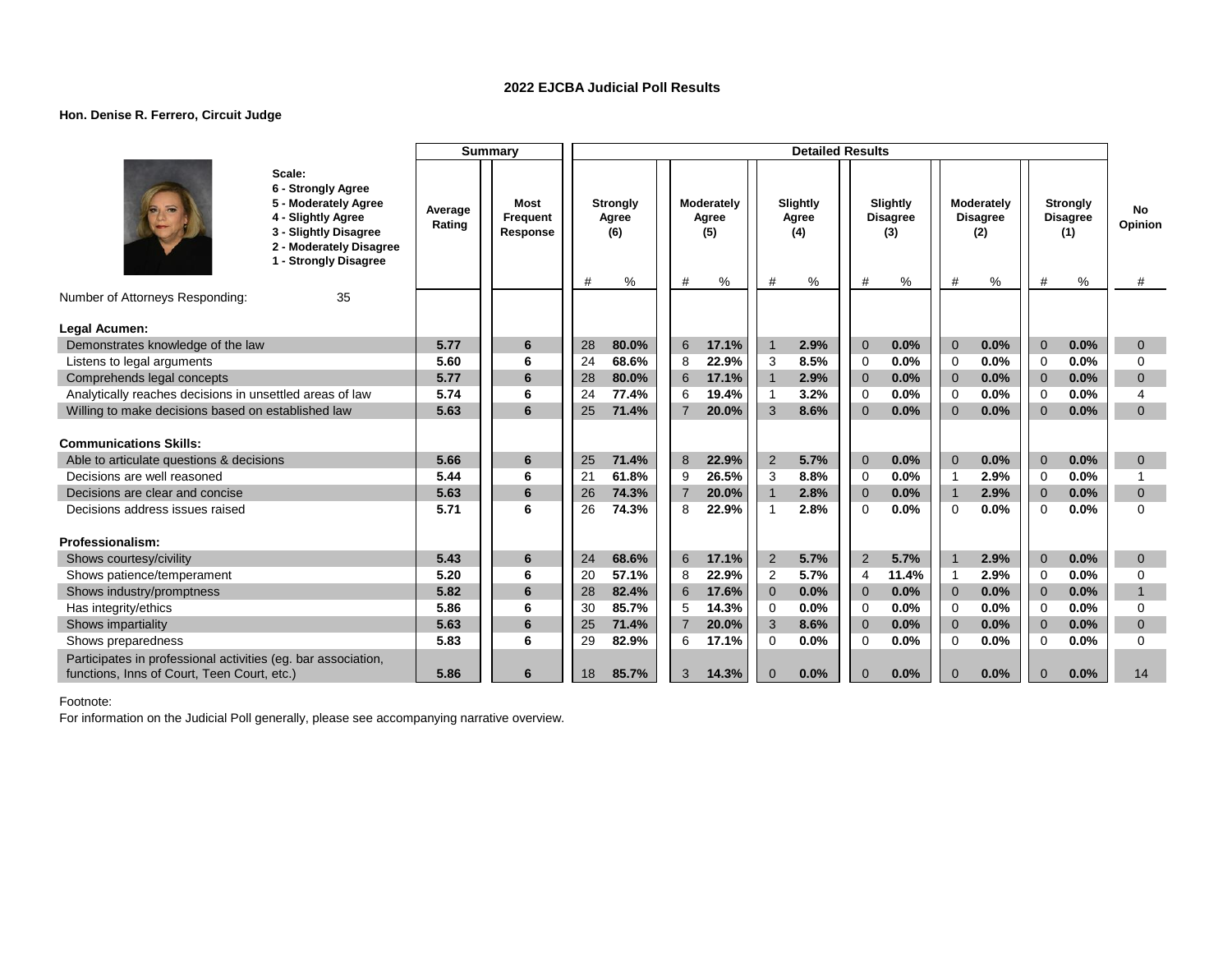### **Hon. Robert K. Groeb, Circuit Judge**

|                                                                                                                                                         |                   | <b>Summary</b>                      |                                           |                                      | <b>Detailed Results</b>            |                                                     |                                                |                                                     |                    |
|---------------------------------------------------------------------------------------------------------------------------------------------------------|-------------------|-------------------------------------|-------------------------------------------|--------------------------------------|------------------------------------|-----------------------------------------------------|------------------------------------------------|-----------------------------------------------------|--------------------|
| Scale:<br>6 - Strongly Agree<br>5 - Moderately Agree<br>4 - Slightly Agree<br>3 - Slightly Disagree<br>2 - Moderately Disagree<br>1 - Strongly Disagree | Average<br>Rating | <b>Most</b><br>Frequent<br>Response | <b>Strongly</b><br>Agree<br>(6)<br>%<br># | Moderately<br>Agree<br>(5)<br>#<br>% | Slightly<br>Agree<br>(4)<br>#<br>% | <b>Slightly</b><br><b>Disagree</b><br>(3)<br>%<br># | Moderately<br><b>Disagree</b><br>(2)<br>%<br># | <b>Strongly</b><br><b>Disagree</b><br>(1)<br>%<br># | No<br>Opinion<br># |
| Number of Attorneys Responding:<br>35                                                                                                                   |                   |                                     |                                           |                                      |                                    |                                                     |                                                |                                                     |                    |
|                                                                                                                                                         |                   |                                     |                                           |                                      |                                    |                                                     |                                                |                                                     |                    |
| Legal Acumen:                                                                                                                                           |                   |                                     |                                           |                                      |                                    |                                                     |                                                |                                                     |                    |
| Demonstrates knowledge of the law                                                                                                                       | 5.54              | 6                                   | 25<br>71.4%                               | $\overline{7}$<br>20.0%              | $\overline{2}$<br>5.7%             | 0.0%<br>$\overline{0}$                              | $\overline{0}$<br>0.0%                         | 2.9%                                                | $\mathbf{0}$       |
| Listens to legal arguments                                                                                                                              | 5.43              | 6                                   | 23<br>65.7%                               | 22.9%<br>8                           | 2<br>5.7%                          | 2.9%<br>$\mathbf{1}$                                | 0.0%<br>$\Omega$                               | 2.8%<br>-1                                          | $\Omega$           |
| Comprehends legal concepts                                                                                                                              | 5.57              | 6                                   | 25<br>71.4%                               | 8<br>22.9%                           | $\mathbf{1}$<br>2.9%               | 0.0%<br>$\overline{0}$                              | 0.0%<br>$\overline{0}$                         | 2.8%<br>$\overline{\mathbf{1}}$                     | $\Omega$           |
| Analytically reaches decisions in unsettled areas of law                                                                                                | 5.38              | 6                                   | 2 <sub>1</sub><br>72.6%                   | 13.8%<br>$\overline{4}$              | $\mathbf{1}$<br>3.4%               | 3.4%<br>$\mathbf 1$                                 | 3.4%<br>$\overline{1}$                         | 3.4%                                                | 6                  |
| Willing to make decisions based on established law                                                                                                      | 5.46              | 6                                   | 21<br>60.0%                               | 12<br>34.3%                          | $\overline{1}$<br>2.9%             | $\Omega$<br>0.0%                                    | 0.0%<br>$\Omega$                               | 2.8%                                                | $\mathbf{0}$       |
| <b>Communications Skills:</b>                                                                                                                           |                   |                                     |                                           |                                      |                                    |                                                     |                                                |                                                     |                    |
| Able to articulate questions & decisions                                                                                                                | 5.60              | 6                                   | 27<br>77.1%                               | 5<br>14.3%                           | $\overline{2}$<br>5.7%             | $\mathbf 0$<br>0.0%                                 | 0.0%<br>$\mathbf 0$                            | 2.9%                                                | $\mathbf{0}$       |
| Decisions are well reasoned                                                                                                                             | 5.46              | 6                                   | 24<br>68.6%                               | 6<br>17.1%                           | 11.4%<br>4                         | 0.0%<br>0                                           | 0.0%<br>$\mathbf 0$                            | 2.9%<br>-1                                          | 0                  |
| Decisions are clear and concise                                                                                                                         | 5.54              | 6                                   | 74.3%<br>26                               | 14.3%<br>5                           | 3<br>8.6%                          | 0.0%<br>$\overline{0}$                              | 0.0%<br>$\mathbf{0}$                           | 2.8%                                                | $\mathbf{0}$       |
| Decisions address issues raised                                                                                                                         | 5.57              | 6                                   | 71.4%<br>25                               | 8<br>22.9%                           | $\overline{1}$<br>2.9%             | 0.0%<br>$\Omega$                                    | 0.0%<br>$\Omega$                               | 2.8%                                                | $\Omega$           |
|                                                                                                                                                         |                   |                                     |                                           |                                      |                                    |                                                     |                                                |                                                     |                    |
| Professionalism:                                                                                                                                        |                   |                                     |                                           |                                      |                                    |                                                     |                                                |                                                     |                    |
| Shows courtesy/civility                                                                                                                                 | 5.60              | 6                                   | 27<br>77.1%                               | 6<br>17.1%                           | $\mathbf{0}$<br>0.0%               | 2.9%<br>$\mathbf{1}$                                | $\mathbf{0}$<br>0.0%                           | 2.9%                                                | $\mathbf{0}$       |
| Shows patience/temperament                                                                                                                              | 5.43              | 6                                   | 24<br>68.6%                               | 6<br>17.1%                           | 3<br>8.6%                          | 2.9%<br>$\mathbf{1}$                                | 0.0%<br>$\mathbf 0$                            | 2.8%                                                | $\mathbf 0$        |
| Shows industry/promptness                                                                                                                               | 5.65              | 6                                   | 79.5%<br>27                               | 14.7%<br>5                           | 2.9%<br>$\mathbf{1}$               | 0.0%<br>$\Omega$                                    | 0.0%<br>$\Omega$                               | 2.9%                                                | $\mathbf{1}$       |
| Has integrity/ethics                                                                                                                                    | 5.63              | 6                                   | 80.0%<br>28                               | 11.4%<br>4                           | 2<br>5.7%                          | 0.0%<br>$\Omega$                                    | 0.0%<br>$\Omega$                               | 2.9%<br>-1                                          | $\Omega$           |
| Shows impartiality                                                                                                                                      | 5.26              | 6                                   | 23<br>65.7%                               | 6<br>17.1%                           | 3<br>8.6%                          | 0.0%<br>$\overline{0}$                              | 2.9%<br>$\mathbf 1$                            | 5.7%<br>$\overline{2}$                              | $\mathbf{0}$       |
| Shows preparedness                                                                                                                                      | 5.47              | 6                                   | 23<br>67.7%                               | $\overline{7}$<br>20.6%              | 3<br>8.8%                          | 0.0%<br>$\Omega$                                    | 0.0%<br>$\Omega$                               | 2.9%                                                | 1                  |
| Participates in professional activities (eg. bar association,                                                                                           |                   |                                     |                                           |                                      |                                    |                                                     |                                                |                                                     |                    |
| functions, Inns of Court, Teen Court, etc.)                                                                                                             | 5.43              | 6                                   | 81.0%<br>17                               | 0.0%<br>$\Omega$                     | $\overline{2}$<br>9.5%             | 4.8%                                                | 0.0%<br>$\Omega$                               | 4.7%                                                | 14                 |

Footnote: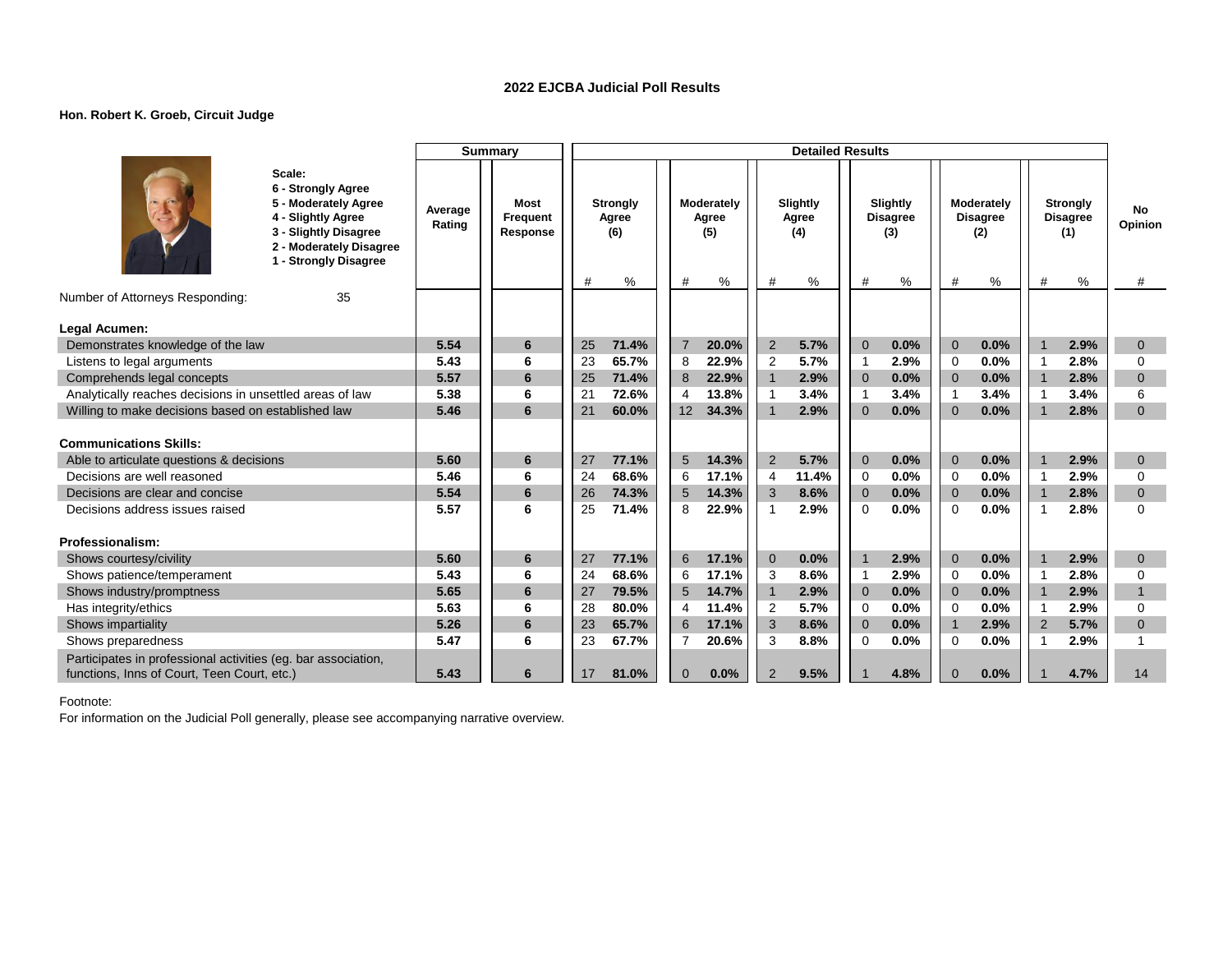# **Hon. Donna M. Keim, Circuit Judge**

|                                                               |                                                                                                                                                         |                   | <b>Summary</b>                      |    |                                      |                |                                    |                | <b>Detailed Results</b>          |                          |                                         |                       |                                           |                |                                                |                    |
|---------------------------------------------------------------|---------------------------------------------------------------------------------------------------------------------------------------------------------|-------------------|-------------------------------------|----|--------------------------------------|----------------|------------------------------------|----------------|----------------------------------|--------------------------|-----------------------------------------|-----------------------|-------------------------------------------|----------------|------------------------------------------------|--------------------|
|                                                               | Scale:<br>6 - Strongly Agree<br>5 - Moderately Agree<br>4 - Slightly Agree<br>3 - Slightly Disagree<br>2 - Moderately Disagree<br>1 - Strongly Disagree | Average<br>Rating | <b>Most</b><br>Frequent<br>Response | #  | <b>Strongly</b><br>Agree<br>(6)<br>% | #              | Moderately<br>Agree<br>(5)<br>$\%$ | #              | Slightly<br>Agree<br>(4)<br>$\%$ | $\#$                     | Slightly<br><b>Disagree</b><br>(3)<br>% | #                     | Moderately<br><b>Disagree</b><br>(2)<br>% | $\#$           | <b>Strongly</b><br><b>Disagree</b><br>(1)<br>% | No<br>Opinion<br># |
| Number of Attorneys Responding:                               | 45                                                                                                                                                      |                   |                                     |    |                                      |                |                                    |                |                                  |                          |                                         |                       |                                           |                |                                                |                    |
| Legal Acumen:                                                 |                                                                                                                                                         |                   |                                     |    |                                      |                |                                    |                |                                  |                          |                                         |                       |                                           |                |                                                |                    |
| Demonstrates knowledge of the law                             |                                                                                                                                                         | 5.13              | 6                                   | 28 | 62.2%                                | 9              | 20.0%                              | $\mathbf{1}$   | 2.2%                             | 3                        | 6.7%                                    |                       | 2.2%                                      | 3              | 6.7%                                           | $\mathbf{0}$       |
| Listens to legal arguments                                    |                                                                                                                                                         | 5.16              | 6                                   | 28 | 62.3%                                | 9              | 20.0%                              | $\overline{2}$ | 4.4%                             | $\overline{2}$           | 4.4%                                    | -1                    | 2.2%                                      | 3              | 6.7%                                           | $\Omega$           |
| Comprehends legal concepts                                    |                                                                                                                                                         | 5.04              | 6                                   | 26 | 57.8%                                | 10             | 22.2%                              | $\mathbf{1}$   | 2.2%                             | 3                        | 6.7%                                    | 3                     | 6.7%                                      | $\overline{2}$ | 4.4%                                           | $\mathbf{0}$       |
| Analytically reaches decisions in unsettled areas of law      |                                                                                                                                                         | 4.93              | 6                                   | 24 | 60.0%                                | 6              | 15.0%                              | $\overline{2}$ | 5.0%                             | $\overline{2}$           | 5.0%                                    | 3                     | 7.5%                                      | 3              | 7.5%                                           | 5                  |
| Willing to make decisions based on established law            |                                                                                                                                                         | 5.14              | 6                                   | 27 | 61.4%                                | $\overline{7}$ | 15.9%                              | 5              | 11.4%                            |                          | 2.3%                                    | 2                     | 4.5%                                      | 2              | 4.5%                                           | $\overline{1}$     |
|                                                               |                                                                                                                                                         |                   |                                     |    |                                      |                |                                    |                |                                  |                          |                                         |                       |                                           |                |                                                |                    |
| <b>Communications Skills:</b>                                 |                                                                                                                                                         |                   |                                     |    |                                      |                |                                    |                |                                  |                          |                                         |                       |                                           |                |                                                |                    |
| Able to articulate questions & decisions                      |                                                                                                                                                         | 5.33              | 6                                   | 31 | 69.0%                                | 5              | 11.1%                              | 5              | 11.1%                            | $\overline{2}$           | 4.4%                                    |                       | 2.2%                                      |                | 2.2%                                           | $\overline{0}$     |
| Decisions are well reasoned                                   |                                                                                                                                                         | 5.00              | 6                                   | 26 | 59.1%                                | 9              | 20.5%                              | $\mathbf{1}$   | 2.3%                             | $\overline{\phantom{a}}$ | 2.3%                                    | 5                     | 11.4%                                     | $\overline{2}$ | 4.4%                                           |                    |
| Decisions are clear and concise                               |                                                                                                                                                         | 5.29              | 6                                   | 31 | 68.9%                                | $\overline{7}$ | 15.6%                              | $\mathbf{1}$   | 2.2%                             | $\overline{2}$           | 4.4%                                    | 3                     | 6.7%                                      | $\overline{1}$ | 2.2%                                           | $\overline{0}$     |
| Decisions address issues raised                               |                                                                                                                                                         | 5.33              | 6                                   | 30 | 66.7%                                | 8              | 17.8%                              | 3              | 6.7%                             | $\overline{1}$           | 2.2%                                    | $\overline{2}$        | 4.4%                                      | -1             | 2.2%                                           | $\Omega$           |
|                                                               |                                                                                                                                                         |                   |                                     |    |                                      |                |                                    |                |                                  |                          |                                         |                       |                                           |                |                                                |                    |
| <b>Professionalism:</b>                                       |                                                                                                                                                         |                   |                                     |    |                                      |                |                                    |                |                                  |                          |                                         |                       |                                           |                |                                                |                    |
| Shows courtesy/civility                                       |                                                                                                                                                         | 5.24              | 6                                   | 32 | 71.2%                                | 5 <sup>5</sup> | 11.1%                              | 2              | 4.4%                             | $\overline{2}$           | 4.4%                                    |                       | 2.2%                                      | 3              | 6.7%                                           | $\mathbf{0}$       |
| Shows patience/temperament                                    |                                                                                                                                                         | 5.02              | 6                                   | 30 | 66.7%                                | 5              | 11.1%                              | $\overline{1}$ | 2.2%                             | $\overline{2}$           | 4.4%                                    | $\boldsymbol{\Delta}$ | 8.9%                                      | 3              | 6.7%                                           | $\mathbf 0$        |
| Shows industry/promptness                                     |                                                                                                                                                         | 5.23              | 6                                   | 30 | 68.2%                                | 5              | 11.4%                              | 3              | 6.8%                             | $\overline{1}$           | 2.3%                                    | 5                     | 11.3%                                     | $\overline{0}$ | 0.0%                                           | $\mathbf{1}$       |
| Has integrity/ethics                                          |                                                                                                                                                         | 5.51              | 6                                   | 36 | 80.1%                                | 2              | 4.4%                               | 4              | 8.9%                             | -1                       | 2.2%                                    | -1                    | 2.2%                                      | -1             | 2.2%                                           | $\Omega$           |
| Shows impartiality                                            |                                                                                                                                                         | 5.07              | 6                                   | 31 | 68.9%                                | 5              | 11.1%                              | $\overline{0}$ | 0.0%                             | 3                        | 6.7%                                    | 2                     | 4.4%                                      | $\overline{4}$ | 8.9%                                           | $\Omega$           |
| Shows preparedness                                            |                                                                                                                                                         | 5.32              | 6                                   | 32 | 72.7%                                | $\overline{4}$ | 9.1%                               | 1              | 2.3%                             | $\overline{4}$           | 9.1%                                    | 3                     | 6.8%                                      | $\Omega$       | 0.0%                                           | -1                 |
| Participates in professional activities (eg. bar association, |                                                                                                                                                         |                   |                                     |    |                                      |                |                                    |                |                                  |                          |                                         |                       |                                           |                |                                                |                    |
| functions, Inns of Court, Teen Court, etc.)                   |                                                                                                                                                         | 5.38              | 6                                   | 19 | 79.2%                                | $\overline{2}$ | 8.3%                               | $\Omega$       | 0.0%                             | $\Omega$                 | 0.0%                                    | 2                     | 8.3%                                      |                | 4.2%                                           | 21                 |

Footnote: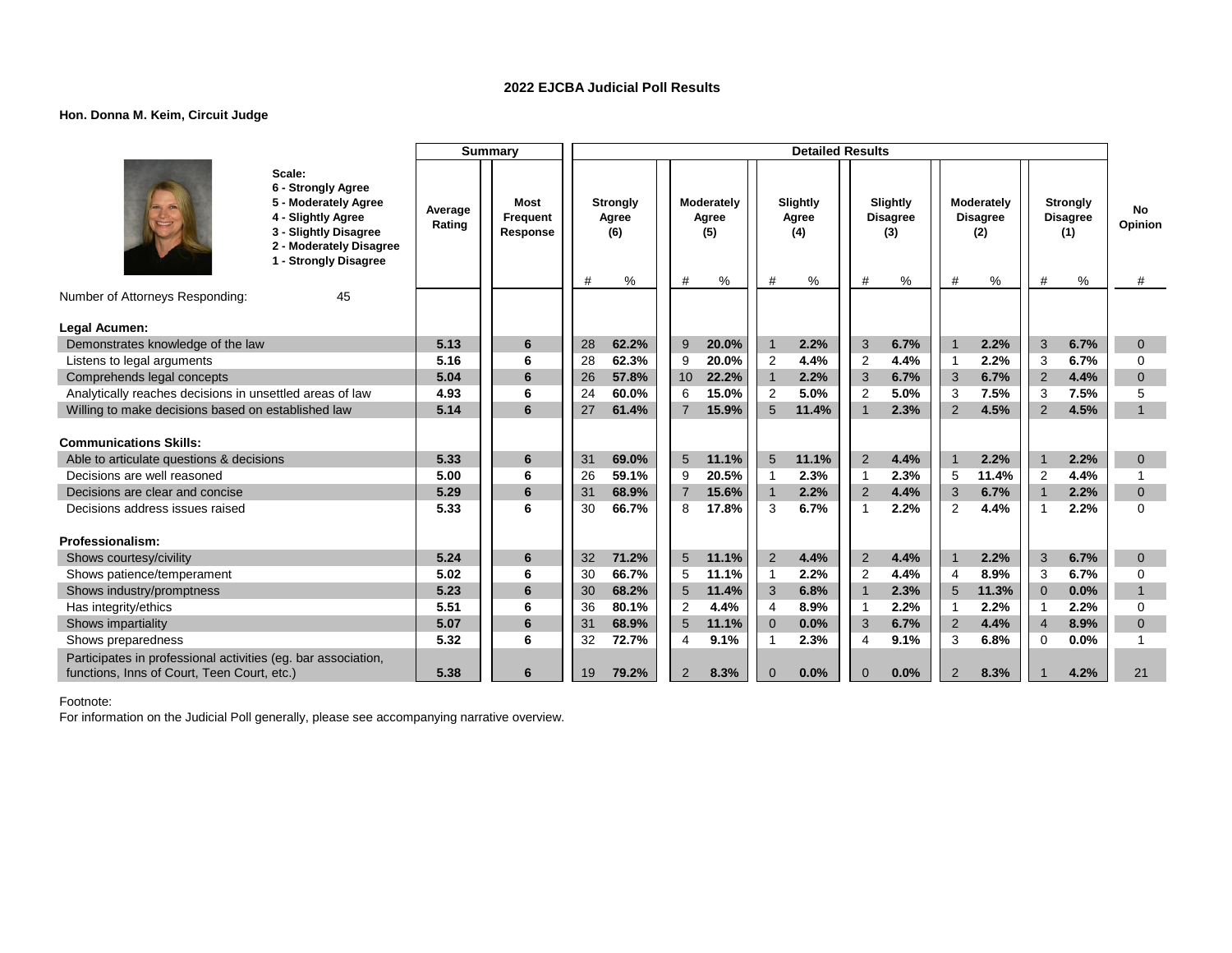### **Hon. David P. Kreider, Circuit Judge**

|                                                               |                                                                                                                                                         |                   | <b>Summary</b>                      |    |                                         |                |                                    |                | <b>Detailed Results</b>       |                |                                            |                |                                              |                         |                                                   |                    |
|---------------------------------------------------------------|---------------------------------------------------------------------------------------------------------------------------------------------------------|-------------------|-------------------------------------|----|-----------------------------------------|----------------|------------------------------------|----------------|-------------------------------|----------------|--------------------------------------------|----------------|----------------------------------------------|-------------------------|---------------------------------------------------|--------------------|
|                                                               | Scale:<br>6 - Strongly Agree<br>5 - Moderately Agree<br>4 - Slightly Agree<br>3 - Slightly Disagree<br>2 - Moderately Disagree<br>1 - Strongly Disagree | Average<br>Rating | <b>Most</b><br>Frequent<br>Response | #  | <b>Strongly</b><br>Agree<br>(6)<br>$\%$ | #              | Moderately<br>Agree<br>(5)<br>$\%$ | #              | Slightly<br>Agree<br>(4)<br>% | #              | Slightly<br><b>Disagree</b><br>(3)<br>$\%$ | #              | Moderately<br><b>Disagree</b><br>(2)<br>$\%$ | #                       | <b>Strongly</b><br><b>Disagree</b><br>(1)<br>$\%$ | No<br>Opinion<br># |
| Number of Attorneys Responding:                               | 24                                                                                                                                                      |                   |                                     |    |                                         |                |                                    |                |                               |                |                                            |                |                                              |                         |                                                   |                    |
| Legal Acumen:                                                 |                                                                                                                                                         |                   |                                     |    |                                         |                |                                    |                |                               |                |                                            |                |                                              |                         |                                                   |                    |
| Demonstrates knowledge of the law                             |                                                                                                                                                         | 5.63              | 6                                   | 19 | 79.2%                                   | $\overline{4}$ | 16.7%                              | $\overline{0}$ | 0.0%                          | $\overline{0}$ | 0.0%                                       | $\Omega$       | 0.0%                                         | $\mathbf 1$             | 4.1%                                              | $\mathbf{0}$       |
| Listens to legal arguments                                    |                                                                                                                                                         | 5.71              | 6                                   | 21 | 87.5%                                   | $\mathbf{1}$   | 4.2%                               | $\mathbf{1}$   | 4.2%                          | $\Omega$       | 0.0%                                       | $\mathbf{1}$   | 4.1%                                         | $\Omega$                | 0.0%                                              | $\Omega$           |
| Comprehends legal concepts                                    |                                                                                                                                                         | 5.63              | 6                                   | 19 | 79.2%                                   | $\overline{4}$ | 16.7%                              | $\mathbf 0$    | 0.0%                          | $\overline{0}$ | 0.0%                                       | $\Omega$       | 0.0%                                         | $\overline{1}$          | 4.1%                                              | $\mathbf{0}$       |
| Analytically reaches decisions in unsettled areas of law      |                                                                                                                                                         | 5.67              | 6                                   | 17 | 81.0%                                   | 3              | 14.3%                              | $\mathbf 0$    | 0.0%                          | $\Omega$       | 0.0%                                       | $\mathbf 1$    | 1.7%                                         | $\Omega$                | 0.0%                                              | 3                  |
| Willing to make decisions based on established law            |                                                                                                                                                         | 5.61              | 6                                   | 18 | 78.3%                                   | $\overline{4}$ | 17.4%                              | $\mathbf{0}$   | 0.0%                          | $\Omega$       | 0.0%                                       | $\Omega$       | 0.0%                                         | $\overline{1}$          | 4.3%                                              | $\mathbf{1}$       |
| <b>Communications Skills:</b>                                 |                                                                                                                                                         |                   |                                     |    |                                         |                |                                    |                |                               |                |                                            |                |                                              |                         |                                                   |                    |
| Able to articulate questions & decisions                      |                                                                                                                                                         | 5.75              | 6                                   | 22 | 91.7%                                   | $\overline{1}$ | 4.2%                               | $\mathbf{0}$   | 0.0%                          | $\Omega$       | 0.0%                                       | $\Omega$       | 0.0%                                         |                         | 4.1%                                              | $\overline{0}$     |
| Decisions are well reasoned                                   |                                                                                                                                                         | 5.70              | 6                                   | 19 | 82.7%                                   | 3              | 13.0%                              | $\Omega$       | 0.0%                          | $\Omega$       | 0.0%                                       | $\overline{1}$ | 4.3%                                         | $\mathbf 0$             | 0.0%                                              |                    |
| Decisions are clear and concise                               |                                                                                                                                                         | 5.71              | 6                                   | 21 | 87.5%                                   | 2              | 8.3%                               | $\overline{0}$ | 0.0%                          | $\overline{0}$ | 0.0%                                       | $\Omega$       | 0.0%                                         | $\overline{1}$          | 4.2%                                              | $\mathbf{0}$       |
| Decisions address issues raised                               |                                                                                                                                                         | 5.75              | 6                                   | 21 | 87.5%                                   | $\overline{2}$ | 8.3%                               | $\Omega$       | 0.0%                          | $\Omega$       | 0.0%                                       | $\overline{1}$ | 4.2%                                         | $\Omega$                | 0.0%                                              | $\Omega$           |
| Professionalism:                                              |                                                                                                                                                         |                   |                                     |    |                                         |                |                                    |                |                               |                |                                            |                |                                              |                         |                                                   |                    |
| Shows courtesy/civility                                       |                                                                                                                                                         | 5.79              | $6\phantom{1}6$                     | 23 | 95.8%                                   | $\overline{0}$ | 0.0%                               | $\mathbf{0}$   | 0.0%                          | $\overline{0}$ | 0.0%                                       | $\mathbf{0}$   | 0.0%                                         |                         | 4.2%                                              | $\mathbf{0}$       |
| Shows patience/temperament                                    |                                                                                                                                                         | 5.71              | 6                                   | 21 | 87.5%                                   | 2              | 8.3%                               | $\mathbf 0$    | 0.0%                          | $\Omega$       | 0.0%                                       | $\Omega$       | 0.0%                                         | $\overline{1}$          | 4.2%                                              | $\Omega$           |
| Shows industry/promptness                                     |                                                                                                                                                         | 5.67              | 6                                   | 21 | 87.5%                                   | $\overline{1}$ | 4.2%                               | $\mathbf{1}$   | 4.2%                          | $\overline{0}$ | 0.0%                                       | $\mathbf 0$    | 0.0%                                         | $\overline{\mathbf{1}}$ | 4.1%                                              | $\mathbf{0}$       |
| Has integrity/ethics                                          |                                                                                                                                                         | 5.79              | 6                                   | 23 | 95.8%                                   | $\mathbf 0$    | 0.0%                               | $\Omega$       | 0.0%                          | $\Omega$       | 0.0%                                       | $\Omega$       | 0.0%                                         | $\overline{1}$          | 4.2%                                              | $\Omega$           |
| Shows impartiality                                            |                                                                                                                                                         | 5.75              | 6                                   | 21 | 87.5%                                   | 2              | 8.3%                               | $\overline{0}$ | 0.0%                          | $\overline{0}$ | 0.0%                                       | $\mathbf{1}$   | 4.2%                                         | $\Omega$                | 0.0%                                              | $\mathbf{0}$       |
| Shows preparedness                                            |                                                                                                                                                         | 5.63              | 6                                   | 20 | 83.3%                                   | 2              | 8.3%                               | 1              | 4.2%                          | $\Omega$       | 0.0%                                       | $\Omega$       | 0.0%                                         |                         | 4.2%                                              | $\Omega$           |
| Participates in professional activities (eg. bar association, |                                                                                                                                                         |                   |                                     |    |                                         |                |                                    |                |                               |                |                                            |                |                                              |                         |                                                   |                    |
| functions, Inns of Court, Teen Court, etc.)                   |                                                                                                                                                         | 5.33              | 6                                   | 11 | 73.3%                                   | $\overline{2}$ | 13.3%                              | $\mathbf{0}$   | 0.0%                          |                | 6.7%                                       | $\Omega$       | 0.0%                                         |                         | 6.7%                                              | 9                  |

Footnote: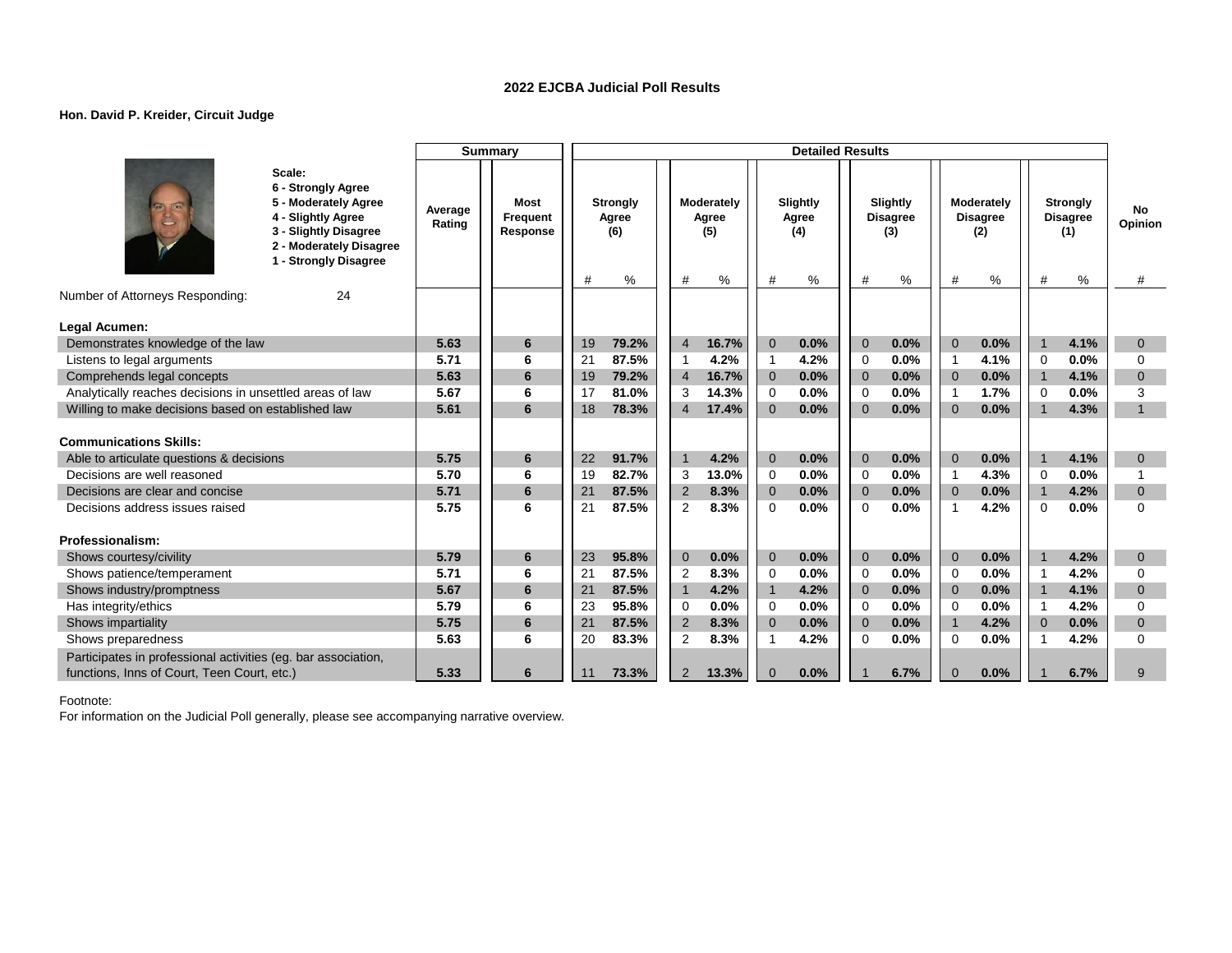### **Hon. Phillip A. Pena, Circuit Judge**

|                                                                                                                                                         |                   | <b>Summary</b>                      |                                           |                                      | <b>Detailed Results</b>            |                                              |                                                |                                                     |                    |
|---------------------------------------------------------------------------------------------------------------------------------------------------------|-------------------|-------------------------------------|-------------------------------------------|--------------------------------------|------------------------------------|----------------------------------------------|------------------------------------------------|-----------------------------------------------------|--------------------|
| Scale:<br>6 - Strongly Agree<br>5 - Moderately Agree<br>4 - Slightly Agree<br>3 - Slightly Disagree<br>2 - Moderately Disagree<br>1 - Strongly Disagree | Average<br>Rating | <b>Most</b><br>Frequent<br>Response | <b>Strongly</b><br>Agree<br>(6)<br>#<br>% | Moderately<br>Agree<br>(5)<br>#<br>% | Slightly<br>Agree<br>(4)<br>#<br>% | Slightly<br><b>Disagree</b><br>(3)<br>#<br>% | Moderately<br><b>Disagree</b><br>(2)<br>%<br># | <b>Strongly</b><br><b>Disagree</b><br>(1)<br>%<br># | No<br>Opinion<br># |
| Number of Attorneys Responding:<br>14                                                                                                                   |                   |                                     |                                           |                                      |                                    |                                              |                                                |                                                     |                    |
| Legal Acumen:                                                                                                                                           |                   |                                     |                                           |                                      |                                    |                                              |                                                |                                                     |                    |
| Demonstrates knowledge of the law                                                                                                                       | 5.45              | 6                                   | 54.5%<br>6                                | 36.4%<br>$\overline{4}$              | $\mathbf{1}$<br>9.1%               | 0.0%<br>$\Omega$                             | $\Omega$<br>0.0%                               | $\overline{0}$<br>0.0%                              | 3                  |
| Listens to legal arguments                                                                                                                              | 5.83              | 6                                   | 91.7%<br>11                               | 0.0%<br>$\Omega$                     | 8.3%<br>$\overline{1}$             | 0.0%<br>$\mathbf 0$                          | 0.0%<br>$\Omega$                               | 0.0%<br>$\Omega$                                    | $\overline{2}$     |
| Comprehends legal concepts                                                                                                                              | 5.58              | 6                                   | 66.7%<br>8                                | 25.0%<br>3                           | $\mathbf{1}$<br>8.3%               | 0.0%<br>$\Omega$                             | 0.0%<br>$\Omega$                               | 0.0%<br>$\Omega$                                    | 2                  |
| Analytically reaches decisions in unsettled areas of law                                                                                                | 5.64              | 6                                   | 72.7%<br>8                                | 18.2%<br>2                           | 9.1%<br>$\mathbf{1}$               | 0.0%<br>0                                    | 0.0%<br>0                                      | 0.0%<br>$\Omega$                                    | 3                  |
| Willing to make decisions based on established law                                                                                                      | 5.55              | 6                                   | 63.6%<br>7                                | 3<br>27.3%                           | 9.1%<br>$\overline{1}$             | 0.0%<br>$\Omega$                             | 0.0%<br>$\Omega$                               | 0.0%<br>$\Omega$                                    | 3                  |
|                                                                                                                                                         |                   |                                     |                                           |                                      |                                    |                                              |                                                |                                                     |                    |
| <b>Communications Skills:</b>                                                                                                                           |                   |                                     |                                           |                                      |                                    |                                              |                                                |                                                     |                    |
| Able to articulate questions & decisions                                                                                                                | 5.75              | 6                                   | 83.4%<br>10                               | $\overline{1}$<br>8.3%               | $\mathbf{1}$<br>8.3%               | $\Omega$<br>0.0%                             | $\overline{0}$<br>0.0%                         | $\overline{0}$<br>0.0%                              | 2                  |
| Decisions are well reasoned                                                                                                                             | 5.50              | 6                                   | 66.7%<br>8                                | 25.0%<br>3                           | 0.0%<br>0                          | 8.3%<br>$\mathbf 1$                          | 0.0%<br>$\Omega$                               | 0.0%<br>$\Omega$                                    | $\overline{2}$     |
| Decisions are clear and concise                                                                                                                         | 5.50              | 6                                   | 8<br>66.7%                                | 2<br>16.7%                           | 2<br>16.6%                         | 0.0%<br>$\mathbf{0}$                         | $\overline{0}$<br>0.0%                         | $\overline{0}$<br>0.0%                              | $\overline{2}$     |
| Decisions address issues raised                                                                                                                         | 5.58              | 6                                   | 75.0%<br>9                                | 2<br>16.7%                           | $\Omega$<br>0.0%                   | 8.3%<br>$\mathbf{1}$                         | 0.0%<br>$\Omega$                               | 0.0%<br>$\Omega$                                    | $\mathfrak{p}$     |
|                                                                                                                                                         |                   |                                     |                                           |                                      |                                    |                                              |                                                |                                                     |                    |
| Professionalism:                                                                                                                                        |                   |                                     |                                           |                                      |                                    |                                              |                                                |                                                     |                    |
| Shows courtesy/civility                                                                                                                                 | 5.77              | 6                                   | 11<br>84.6%                               | $\overline{1}$<br>7.7%               | $\overline{1}$<br>7.7%             | $\mathbf{0}$<br>0.0%                         | $\mathbf{0}$<br>0.0%                           | $\mathbf{0}$<br>0.0%                                |                    |
| Shows patience/temperament                                                                                                                              | 5.85              | 6                                   | 11<br>84.6%                               | $\overline{2}$<br>15.4%              | $\mathbf 0$<br>0.0%                | 0.0%<br>$\mathbf 0$                          | 0.0%<br>$\mathbf 0$                            | 0.0%<br>$\mathbf 0$                                 |                    |
| Shows industry/promptness                                                                                                                               | 5.69              | 6                                   | 76.9%<br>10                               | 2<br>15.4%                           | $\overline{1}$<br>7.7%             | 0.0%<br>$\overline{0}$                       | $\overline{0}$<br>0.0%                         | $\overline{0}$<br>0.0%                              | $\overline{1}$     |
| Has integrity/ethics                                                                                                                                    | 5.69              | 6                                   | 84.6%<br>11                               | 7.7%<br>$\mathbf{1}$                 | $\mathbf 0$<br>0.0%                | 7.7%<br>-1                                   | 0.0%<br>$\mathbf 0$                            | 0.0%<br>$\Omega$                                    |                    |
| Shows impartiality                                                                                                                                      | 5.54              | 6                                   | 76.9%<br>10                               | $\overline{1}$<br>7.7%               | $\mathbf{1}$<br>7.7%               | 7.7%<br>$\mathbf{1}$                         | $\overline{0}$<br>0.0%                         | $\mathbf{0}$<br>0.0%                                | $\mathbf{1}$       |
| Shows preparedness                                                                                                                                      | 5.75              | 6                                   | 83.4%<br>10                               | $\overline{1}$<br>8.3%               | $\overline{1}$<br>8.3%             | $\mathbf 0$<br>0.0%                          | 0.0%<br>$\mathbf 0$                            | 0.0%<br>$\mathbf 0$                                 | $\overline{2}$     |
| Participates in professional activities (eg. bar association,                                                                                           | 5.71              | 6                                   | 85.7%                                     | 0.0%                                 | 14.3%                              | 0.0%                                         | $\Omega$                                       | $\Omega$                                            | $\overline{7}$     |
| functions, Inns of Court, Teen Court, etc.)                                                                                                             |                   |                                     | 6                                         | $\Omega$                             |                                    | $\mathbf{0}$                                 | 0.0%                                           | 0.0%                                                |                    |

Footnote: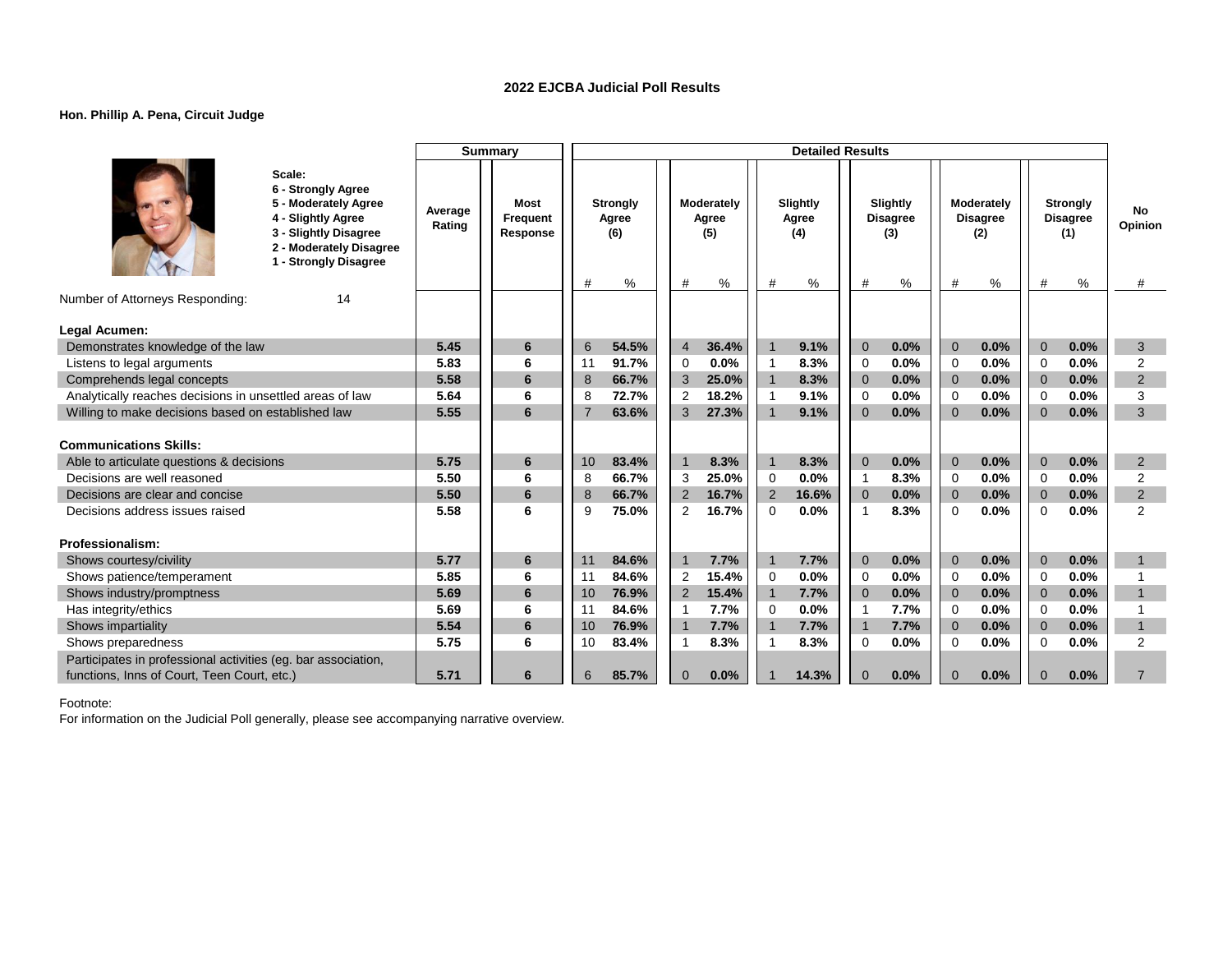### **Hon. Gloria R. Walker, Circuit Judge**

| Scale:<br>6 - Strongly Agree<br>5 - Moderately Agree<br>Slightly<br>Moderately<br><b>Most</b><br><b>Strongly</b><br>Moderately<br>Slightly<br><b>Strongly</b><br>No<br>Average<br>4 - Slightly Agree<br>Agree<br>Frequent<br>Agree<br>Agree<br><b>Disagree</b><br><b>Disagree</b><br><b>Disagree</b><br>Rating<br>Opinion<br>3 - Slightly Disagree<br>Response<br>(6)<br>(5)<br>(4)<br>(3)<br>(2)<br>(1)<br>2 - Moderately Disagree<br>- Strongly Disagree<br>%<br>%<br>%<br>%<br>#<br>%<br>#<br>%<br>#<br>#<br>#<br>#<br>#<br>Number of Attorneys Responding:<br>44<br>Legal Acumen:<br>4.50<br>11<br>26.2%<br>$\overline{4}$<br>9.5%<br>3<br>7.1%<br>Demonstrates knowledge of the law<br>6<br>17<br>40.5%<br>$\overline{0}$<br>0.0%<br>7<br>16.7%<br>2<br>19.0%<br>9.5%<br>2.4%<br>4.8%<br>$\overline{2}$<br>6<br>22<br>52.4%<br>$\overline{2}$<br>5<br>11.9%<br>Listens to legal arguments<br>4.76<br>8<br>4<br>-1<br>5<br>6<br>$\overline{2}$<br>4.62<br>$6\phantom{1}6$<br>8<br>19.0%<br>11.9%<br>$\overline{2}$<br>4.8%<br>$\overline{1}$<br>2.4%<br>14.3%<br>Comprehends legal concepts<br>20<br>47.6% |
|----------------------------------------------------------------------------------------------------------------------------------------------------------------------------------------------------------------------------------------------------------------------------------------------------------------------------------------------------------------------------------------------------------------------------------------------------------------------------------------------------------------------------------------------------------------------------------------------------------------------------------------------------------------------------------------------------------------------------------------------------------------------------------------------------------------------------------------------------------------------------------------------------------------------------------------------------------------------------------------------------------------------------------------------------------------------------------------------------------------|
|                                                                                                                                                                                                                                                                                                                                                                                                                                                                                                                                                                                                                                                                                                                                                                                                                                                                                                                                                                                                                                                                                                                |
|                                                                                                                                                                                                                                                                                                                                                                                                                                                                                                                                                                                                                                                                                                                                                                                                                                                                                                                                                                                                                                                                                                                |
|                                                                                                                                                                                                                                                                                                                                                                                                                                                                                                                                                                                                                                                                                                                                                                                                                                                                                                                                                                                                                                                                                                                |
|                                                                                                                                                                                                                                                                                                                                                                                                                                                                                                                                                                                                                                                                                                                                                                                                                                                                                                                                                                                                                                                                                                                |
|                                                                                                                                                                                                                                                                                                                                                                                                                                                                                                                                                                                                                                                                                                                                                                                                                                                                                                                                                                                                                                                                                                                |
|                                                                                                                                                                                                                                                                                                                                                                                                                                                                                                                                                                                                                                                                                                                                                                                                                                                                                                                                                                                                                                                                                                                |
|                                                                                                                                                                                                                                                                                                                                                                                                                                                                                                                                                                                                                                                                                                                                                                                                                                                                                                                                                                                                                                                                                                                |
| Analytically reaches decisions in unsettled areas of law<br>4.65<br>26.5%<br>11.8%<br>0.0%<br>2.9%<br>6<br>15<br>44.1%<br>9<br>4<br>$\mathbf 0$<br>5<br>14.7%<br>10<br>-1                                                                                                                                                                                                                                                                                                                                                                                                                                                                                                                                                                                                                                                                                                                                                                                                                                                                                                                                      |
| $\overline{7}$<br>$\overline{4}$<br>6<br>2<br>Willing to make decisions based on established law<br>4.62<br>6<br>16.7%<br>9.5%<br>3<br>7.1%<br>2.4%<br>14.3%<br>21<br>50.0%<br>$\overline{1}$                                                                                                                                                                                                                                                                                                                                                                                                                                                                                                                                                                                                                                                                                                                                                                                                                                                                                                                  |
| <b>Communications Skills:</b>                                                                                                                                                                                                                                                                                                                                                                                                                                                                                                                                                                                                                                                                                                                                                                                                                                                                                                                                                                                                                                                                                  |
| 6<br>$\mathbf{3}$<br>$\overline{2}$<br>4.98<br>$6\phantom{1}6$<br>25<br>7.3%<br>4.9%<br>2.4%<br>9.8%<br>3<br>Able to articulate questions & decisions<br>61.0%<br>14.6%<br>$\overline{4}$                                                                                                                                                                                                                                                                                                                                                                                                                                                                                                                                                                                                                                                                                                                                                                                                                                                                                                                      |
| 14.6%<br>4.9%<br>0.0%<br>4.54<br>6<br>19<br>46.3%<br>$\overline{7}$<br>17.1%<br>$\overline{2}$<br>$\overline{7}$<br>17.1%<br>3<br>Decisions are well reasoned<br>6<br>$\Omega$                                                                                                                                                                                                                                                                                                                                                                                                                                                                                                                                                                                                                                                                                                                                                                                                                                                                                                                                 |
| 4.9%<br>3<br>Decisions are clear and concise<br>4.85<br>6<br>61.0%<br>5<br>12.2%<br>3<br>7.3%<br>2.4%<br>$\overline{2}$<br>5<br>12.2%<br>25<br>$\mathbf{1}$                                                                                                                                                                                                                                                                                                                                                                                                                                                                                                                                                                                                                                                                                                                                                                                                                                                                                                                                                    |
| 2.4%<br>3<br>4.88<br>6<br>24<br>14.6%<br>9.8%<br>2.4%<br>12.2%<br>Decisions address issues raised<br>58.6%<br>6<br>4<br>$\mathbf{1}$<br>5<br>-1                                                                                                                                                                                                                                                                                                                                                                                                                                                                                                                                                                                                                                                                                                                                                                                                                                                                                                                                                                |
| <b>Professionalism:</b>                                                                                                                                                                                                                                                                                                                                                                                                                                                                                                                                                                                                                                                                                                                                                                                                                                                                                                                                                                                                                                                                                        |
| 3<br>5.17<br>$\sqrt{5}$<br>3<br>3<br>Shows courtesy/civility<br>6<br>66.8%<br>11.9%<br>7.1%<br>7.1%<br>$\overline{0}$<br>0.0%<br>7.1%<br>28<br>$\overline{2}$                                                                                                                                                                                                                                                                                                                                                                                                                                                                                                                                                                                                                                                                                                                                                                                                                                                                                                                                                  |
| 9.5%<br>2.4%<br>4.8%<br>7.1%<br>$\overline{2}$<br>Shows patience/temperament<br>4.93<br>6<br>24<br>57.2%<br>19.0%<br>$\overline{2}$<br>3<br>8<br>4<br>$\mathbf{1}$                                                                                                                                                                                                                                                                                                                                                                                                                                                                                                                                                                                                                                                                                                                                                                                                                                                                                                                                             |
| 2.5%<br>0.0%<br>5.20<br>6<br>62.5%<br>20.0%<br>7.5%<br>3<br>7.5%<br>Shows industry/promptness<br>25<br>8<br>3<br>$\Omega$<br>$\overline{4}$<br>$\overline{1}$                                                                                                                                                                                                                                                                                                                                                                                                                                                                                                                                                                                                                                                                                                                                                                                                                                                                                                                                                  |
| 2.7%<br>8.1%<br>2<br>5.4%<br>0.0%<br>5.4%<br>$\overline{7}$<br>5.43<br>6<br>29<br>78.4%<br>3<br>$\overline{2}$<br>$\Omega$<br>$\overline{1}$<br>Has integrity/ethics                                                                                                                                                                                                                                                                                                                                                                                                                                                                                                                                                                                                                                                                                                                                                                                                                                                                                                                                           |
| $\mathbf{1}$<br>3<br>7.3%<br>3<br>7.3%<br>3<br>Shows impartiality<br>5.05<br>6<br>28<br>68.3%<br>$\overline{4}$<br>9.8%<br>2.4%<br>$\overline{2}$<br>4.9%                                                                                                                                                                                                                                                                                                                                                                                                                                                                                                                                                                                                                                                                                                                                                                                                                                                                                                                                                      |
| 5.15<br>12.5%<br>0.0%<br>$\overline{2}$<br>5.0%<br>5.0%<br>7.5%<br>6<br>28<br>70.0%<br>5<br>0<br>2<br>3<br>Shows preparedness<br>$\overline{4}$                                                                                                                                                                                                                                                                                                                                                                                                                                                                                                                                                                                                                                                                                                                                                                                                                                                                                                                                                                |
| Participates in professional activities (eg. bar association,                                                                                                                                                                                                                                                                                                                                                                                                                                                                                                                                                                                                                                                                                                                                                                                                                                                                                                                                                                                                                                                  |
| functions, Inns of Court, Teen Court, etc.)<br>5.68<br>10.5%<br>5.3%<br>6<br>84.2%<br>0.0%<br>$\mathbf{0}$<br>0.0%<br>0.0%<br>25<br>16<br>2<br>$\Omega$<br>$\Omega$                                                                                                                                                                                                                                                                                                                                                                                                                                                                                                                                                                                                                                                                                                                                                                                                                                                                                                                                            |

Footnote: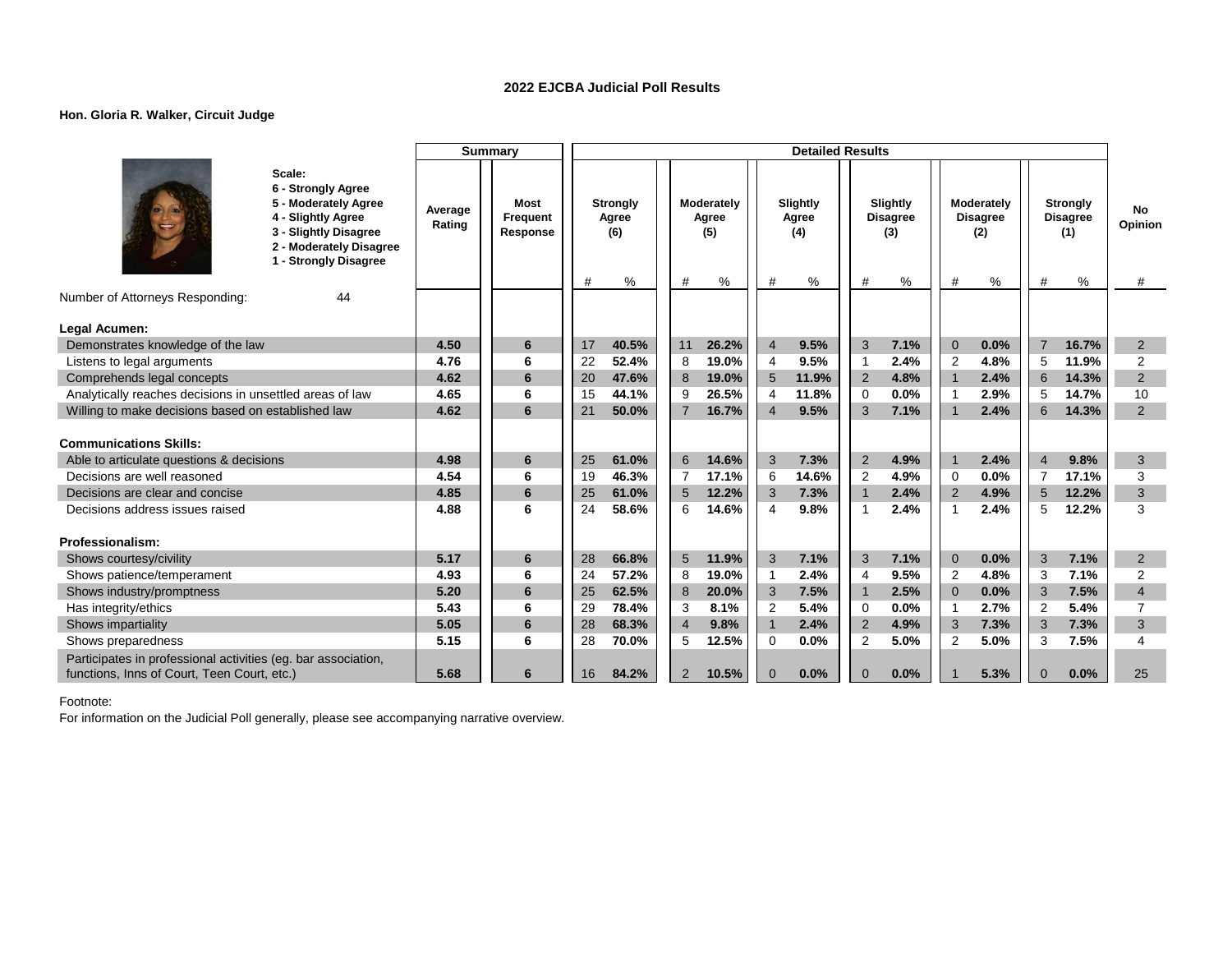# **Hon. George M. Wright, Circuit Judge**

|                                                               |                                                                                                                                                         |                   | <b>Summary</b>               |          |                                         |                   |                                 |                | <b>Detailed Results</b>       |                            |                                         |                            |                                           |                     |                                                   |                    |
|---------------------------------------------------------------|---------------------------------------------------------------------------------------------------------------------------------------------------------|-------------------|------------------------------|----------|-----------------------------------------|-------------------|---------------------------------|----------------|-------------------------------|----------------------------|-----------------------------------------|----------------------------|-------------------------------------------|---------------------|---------------------------------------------------|--------------------|
|                                                               | Scale:<br>6 - Strongly Agree<br>5 - Moderately Agree<br>4 - Slightly Agree<br>3 - Slightly Disagree<br>2 - Moderately Disagree<br>1 - Strongly Disagree | Average<br>Rating | Most<br>Frequent<br>Response | #        | <b>Strongly</b><br>Agree<br>(6)<br>$\%$ | #                 | Moderately<br>Agree<br>(5)<br>% | #              | Slightly<br>Agree<br>(4)<br>% | #                          | Slightly<br><b>Disagree</b><br>(3)<br>% | #                          | Moderately<br><b>Disagree</b><br>(2)<br>% | #                   | <b>Strongly</b><br><b>Disagree</b><br>(1)<br>$\%$ | No<br>Opinion<br># |
| Number of Attorneys Responding:                               | 30                                                                                                                                                      |                   |                              |          |                                         |                   |                                 |                |                               |                            |                                         |                            |                                           |                     |                                                   |                    |
|                                                               |                                                                                                                                                         |                   |                              |          |                                         |                   |                                 |                |                               |                            |                                         |                            |                                           |                     |                                                   |                    |
| Legal Acumen:                                                 |                                                                                                                                                         |                   |                              |          |                                         |                   |                                 |                |                               |                            |                                         |                            |                                           |                     |                                                   |                    |
| Demonstrates knowledge of the law                             |                                                                                                                                                         | 5.03<br>5.29      | 6<br>6                       | 17<br>22 | 58.6%<br>78.6%                          | 6<br>$\mathbf{1}$ | 20.7%<br>3.6%                   | 2              | 6.9%<br>7.1%                  | $\overline{0}$<br>$\Omega$ | 0.0%<br>0.0%                            | $\overline{2}$<br>$\Omega$ | 6.9%<br>0.0%                              | $\overline{2}$<br>3 | 6.9%<br>10.7%                                     | $\mathbf{1}$<br>2  |
| Listens to legal arguments<br>Comprehends legal concepts      |                                                                                                                                                         | 5.32              | 6                            | 22       | 78.6%                                   | $\mathbf{1}$      | 3.6%                            | 2<br>2         | 7.1%                          | $\overline{0}$             | 0.0%                                    | $\overline{1}$             | 3.6%                                      | $\overline{2}$      | 7.1%                                              | $\overline{2}$     |
| Analytically reaches decisions in unsettled areas of law      |                                                                                                                                                         | 5.09              | 6                            | 16       | 69.6%                                   | 3                 | 13.0%                           | $\mathbf 0$    | 0.0%                          | $\mathbf 0$                | 0.0%                                    | $\overline{2}$             | 8.7%                                      | $\overline{2}$      | 8.7%                                              | $\overline{7}$     |
| Willing to make decisions based on established law            |                                                                                                                                                         | 5.22              | 6                            | 21       | 77.8%                                   | $\overline{2}$    | 7.4%                            | $\Omega$       | 0.0%                          | $\Omega$                   | 0.0%                                    | $\overline{1}$             | 3.7%                                      | 3                   | 11.1%                                             | 3                  |
|                                                               |                                                                                                                                                         |                   |                              |          |                                         |                   |                                 |                |                               |                            |                                         |                            |                                           |                     |                                                   |                    |
| <b>Communications Skills:</b>                                 |                                                                                                                                                         |                   |                              |          |                                         |                   |                                 |                |                               |                            |                                         |                            |                                           |                     |                                                   |                    |
| Able to articulate questions & decisions                      |                                                                                                                                                         | 5.32              | 6                            | 21       | 75.0%                                   | $\overline{4}$    | 14.3%                           | $\mathbf{0}$   | 0.0%                          | $\overline{0}$             | 0.0%                                    | $\Omega$                   | 0.0%                                      | 3                   | 10.7%                                             | 2                  |
| Decisions are well reasoned                                   |                                                                                                                                                         | 5.14              | 6                            | 20       | 71.4%                                   | 3                 | 10.7%                           | $\mathbf{1}$   | 3.6%                          | $\Omega$                   | 0.0%                                    | $\mathbf 1$                | 3.6%                                      | 3                   | 10.7%                                             | $\overline{2}$     |
| Decisions are clear and concise                               |                                                                                                                                                         | 5.32              | 6                            | 21       | 75.0%                                   | 3                 | 10.7%                           | $\mathbf{1}$   | 3.6%                          | $\overline{0}$             | 0.0%                                    | $\overline{1}$             | 3.6%                                      | $\overline{2}$      | 7.1%                                              | $\overline{2}$     |
| Decisions address issues raised                               |                                                                                                                                                         | 5.30              | 6                            | 20       | 74.1%                                   | 3                 | 11.1%                           | $\overline{1}$ | 3.7%                          | $\Omega$                   | 0.0%                                    | $\overline{1}$             | 3.7%                                      | 2                   | 7.4%                                              | 3                  |
|                                                               |                                                                                                                                                         |                   |                              |          |                                         |                   |                                 |                |                               |                            |                                         |                            |                                           |                     |                                                   |                    |
| Professionalism:                                              |                                                                                                                                                         |                   |                              |          |                                         |                   |                                 |                |                               |                            |                                         |                            |                                           |                     |                                                   |                    |
| Shows courtesy/civility                                       |                                                                                                                                                         | 5.36              | 6                            | 22       | 78.6%                                   | 3                 | 10.7%                           | $\mathbf 0$    | 0.0%                          | $\overline{0}$             | 0.0%                                    | $\Omega$                   | 0.0%                                      | 3                   | 10.7%                                             | $\overline{2}$     |
| Shows patience/temperament                                    |                                                                                                                                                         | 5.36              | 6                            | 21       | 75.0%                                   | $\overline{4}$    | 14.3%                           | $\Omega$       | 0.0%                          | $\Omega$                   | 0.0%                                    | $\mathbf 1$                | 3.6%                                      | 2                   | 7.1%                                              | $\overline{2}$     |
| Shows industry/promptness                                     |                                                                                                                                                         | 5.39              | 6                            | 23       | 82.2%                                   | $\overline{2}$    | 7.1%                            | $\mathbf{0}$   | 0.0%                          | $\Omega$                   | 0.0%                                    | $\Omega$                   | 0.0%                                      | 3                   | 10.7%                                             | $\overline{2}$     |
| Has integrity/ethics                                          |                                                                                                                                                         | 5.42              | 6                            | 22       | 84.7%                                   | $\mathbf{1}$      | 3.8%                            | $\Omega$       | 0.0%                          | $\Omega$                   | 0.0%                                    | $\mathbf 1$                | 3.8%                                      | $\overline{2}$      | 7.7%                                              | 4                  |
| Shows impartiality                                            |                                                                                                                                                         | 5.15              | 6                            | 20       | 74.1%                                   | 2                 | 7.4%                            | $\mathbf{1}$   | 3.7%                          | $\overline{0}$             | 0.0%                                    | $\mathbf{1}$               | 3.7%                                      | 3                   | 11.1%                                             | 3                  |
| Shows preparedness                                            |                                                                                                                                                         | 5.21              | 6                            | 21       | 75.0%                                   | 2                 | 7.1%                            | 1              | 3.6%                          |                            | 3.6%                                    | $\Omega$                   | 0.0%                                      | 3                   | 10.7%                                             | 2                  |
| Participates in professional activities (eg. bar association, |                                                                                                                                                         |                   |                              |          |                                         |                   |                                 |                |                               |                            |                                         |                            |                                           |                     |                                                   |                    |
| functions, Inns of Court, Teen Court, etc.)                   |                                                                                                                                                         | 4.93              | 6                            | 9        | 64.3%                                   | $\overline{2}$    | 14.3%                           | $\Omega$       | 0.0%                          |                            | 7.1%                                    | $\Omega$                   | 0.0%                                      | 2                   | 14.3%                                             | 16                 |

Footnote: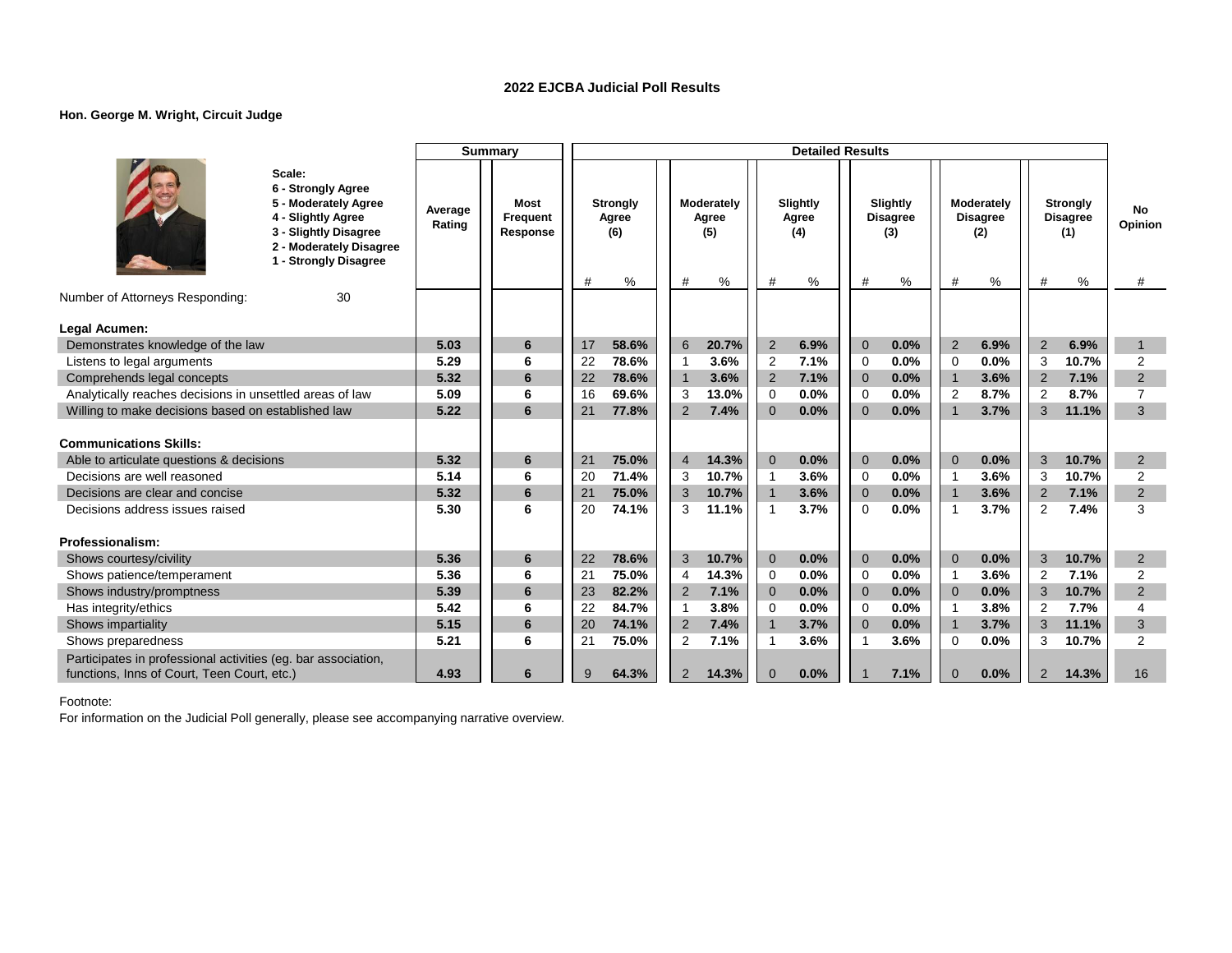### **Hon. Walter M. Green, County Judge**

|                                                               |                                                                                                                                                            |                   | <b>Summary</b>                             |                 |                                         |                |                                 |                | <b>Detailed Results</b>       |                          |                                         |                |                                           |                |                                                |                    |
|---------------------------------------------------------------|------------------------------------------------------------------------------------------------------------------------------------------------------------|-------------------|--------------------------------------------|-----------------|-----------------------------------------|----------------|---------------------------------|----------------|-------------------------------|--------------------------|-----------------------------------------|----------------|-------------------------------------------|----------------|------------------------------------------------|--------------------|
|                                                               | Scale:<br>6 - Strongly Agree<br>5 - Moderately Agree<br>4 - Slightly Agree<br>3 - Slightly Disagree<br>2 - Moderately Disagree<br>- Strongly Disagree<br>1 | Average<br>Rating | <b>Most</b><br><b>Frequent</b><br>Response |                 | <b>Strongly</b><br>Agree<br>(6)<br>$\%$ | #              | Moderately<br>Agree<br>(5)<br>% | #              | Slightly<br>Agree<br>(4)<br>% | #                        | Slightly<br><b>Disagree</b><br>(3)<br>% | #              | Moderately<br><b>Disagree</b><br>(2)<br>% | #              | <b>Strongly</b><br><b>Disagree</b><br>(1)<br>% | No<br>Opinion<br># |
| Number of Attorneys Responding:                               | 18                                                                                                                                                         |                   |                                            |                 |                                         |                |                                 |                |                               |                          |                                         |                |                                           |                |                                                |                    |
|                                                               |                                                                                                                                                            |                   |                                            |                 |                                         |                |                                 |                |                               |                          |                                         |                |                                           |                |                                                |                    |
| Legal Acumen:<br>Demonstrates knowledge of the law            |                                                                                                                                                            | 5.17              | 6                                          | 11              | 61.1%                                   | 3              | 16.7%                           | 2              | 11.1%                         | $\Omega$                 | 0.0%                                    | $\overline{2}$ | 11.1%                                     | $\Omega$       | 0.0%                                           | $\Omega$           |
| Listens to legal arguments                                    |                                                                                                                                                            | 5.61              | 6                                          | 14              | 77.8%                                   | 3              | 16.7%                           | 0              | 0.0%                          | $\Omega$                 | 0.0%                                    |                | 5.5%                                      | $\Omega$       | 0.0%                                           | 0                  |
| Comprehends legal concepts                                    |                                                                                                                                                            | 5.33              | 6                                          | 12              | 66.7%                                   | 3              | 16.7%                           | $\mathbf{1}$   | 5.6%                          | $\overline{1}$           | 5.5%                                    | $\overline{1}$ | 5.5%                                      | $\Omega$       | 0.0%                                           | $\overline{0}$     |
| Analytically reaches decisions in unsettled areas of law      |                                                                                                                                                            | 5.41              | 6                                          | 13              | 76.5%                                   | 1              | 5.9%                            | $\mathbf{1}$   | 5.9%                          | $\overline{1}$           | 5.9%                                    | -1             | 5.8%                                      | $\Omega$       | 0.0%                                           |                    |
| Willing to make decisions based on established law            |                                                                                                                                                            | 5.18              | 6                                          | 10 <sup>1</sup> | 58.8%                                   | 3              | 17.6%                           | 2              | 11.8%                         | $\overline{\mathbf{1}}$  | 5.9%                                    |                | 5.9%                                      | $\Omega$       | 0.0%                                           | $\mathbf{1}$       |
|                                                               |                                                                                                                                                            |                   |                                            |                 |                                         |                |                                 |                |                               |                          |                                         |                |                                           |                |                                                |                    |
| <b>Communications Skills:</b>                                 |                                                                                                                                                            |                   |                                            |                 |                                         |                |                                 |                |                               |                          |                                         |                |                                           |                |                                                |                    |
| Able to articulate questions & decisions                      |                                                                                                                                                            | 5.56              | 6                                          | 12              | 66.7%                                   | 5              | 27.8%                           | $\mathbf{0}$   | 0.0%                          | $\overline{1}$           | 5.5%                                    | $\Omega$       | 0.0%                                      | $\overline{0}$ | 0.0%                                           | $\overline{0}$     |
| Decisions are well reasoned                                   |                                                                                                                                                            | 5.44              | 6                                          | 13              | 72.2%                                   | 3              | 16.7%                           | 0              | 0.0%                          | $\overline{\mathbf{1}}$  | 5.6%                                    | -1             | 5.5%                                      | $\Omega$       | 0.0%                                           | 0                  |
| Decisions are clear and concise                               |                                                                                                                                                            | 5.67              | $6\phantom{1}6$                            | 13              | 72.2%                                   | $\overline{4}$ | 22.2%                           | $\overline{1}$ | 5.6%                          | $\overline{0}$           | 0.0%                                    | $\overline{0}$ | 0.0%                                      | $\mathbf{0}$   | 0.0%                                           | $\overline{0}$     |
| Decisions address issues raised                               |                                                                                                                                                            | 5.67              | 6                                          | 14              | 77.8%                                   | 2              | 11.1%                           | 2              | 11.1%                         | $\Omega$                 | 0.0%                                    | $\Omega$       | 0.0%                                      | $\Omega$       | 0.0%                                           | $\Omega$           |
|                                                               |                                                                                                                                                            |                   |                                            |                 |                                         |                |                                 |                |                               |                          |                                         |                |                                           |                |                                                |                    |
| Professionalism:                                              |                                                                                                                                                            |                   |                                            |                 |                                         |                |                                 |                |                               |                          |                                         |                |                                           |                |                                                |                    |
| Shows courtesy/civility                                       |                                                                                                                                                            | 5.89              | 6                                          | 17              | 94.4%                                   | $\mathbf{0}$   | 0.0%                            | $\overline{1}$ | 5.6%                          | $\overline{0}$           | 0.0%                                    | $\Omega$       | 0.0%                                      | $\mathbf{0}$   | 0.0%                                           | $\overline{0}$     |
| Shows patience/temperament                                    |                                                                                                                                                            | 5.72              | 6                                          | 13              | 72.2%                                   | 5              | 27.8%                           | 0              | 0.0%                          | $\mathbf 0$              | 0.0%                                    | $\mathbf 0$    | 0.0%                                      | $\overline{0}$ | 0.0%                                           | 0                  |
| Shows industry/promptness                                     |                                                                                                                                                            | 5.22              | $6\phantom{1}6$                            | 13              | 72.2%                                   | $\mathbf{1}$   | 5.6%                            | $\mathbf{1}$   | 5.6%                          | $\overline{1}$           | 5.6%                                    | $\overline{2}$ | 11.0%                                     | $\overline{0}$ | 0.0%                                           | $\overline{0}$     |
| Has integrity/ethics                                          |                                                                                                                                                            | 5.78              | 6                                          | 15              | 83.3%                                   | 2              | 11.1%                           | $\mathbf{1}$   | 5.6%                          | $\Omega$                 | 0.0%                                    | $\Omega$       | 0.0%                                      | $\Omega$       | 0.0%                                           | 0                  |
| Shows impartiality                                            |                                                                                                                                                            | 5.39              | $6\phantom{1}6$                            | 11              | 61.1%                                   | $\overline{4}$ | 22.2%                           | 2              | 11.1%                         | $\overline{1}$           | 5.6%                                    | $\overline{0}$ | 0.0%                                      | $\overline{0}$ | 0.0%                                           | $\overline{0}$     |
| Shows preparedness                                            |                                                                                                                                                            | 5.06              | 6                                          | 11              | 61.1%                                   | 3              | 16.7%                           | $\overline{1}$ | 5.6%                          | $\overline{\phantom{a}}$ | 5.6%                                    |                | 5.6%                                      |                | 5.4%                                           | $\Omega$           |
| Participates in professional activities (eg. bar association, |                                                                                                                                                            |                   |                                            |                 |                                         |                |                                 |                |                               |                          |                                         |                |                                           |                |                                                |                    |
| functions, Inns of Court, Teen Court, etc.)                   |                                                                                                                                                            | 5.15              | 6                                          | 8               | 61.5%                                   | $\overline{2}$ | 15.4%                           |                | 7.7%                          |                          | 7.7%                                    |                | 7.7%                                      | $\Omega$       | 0.0%                                           | 5                  |

Footnote: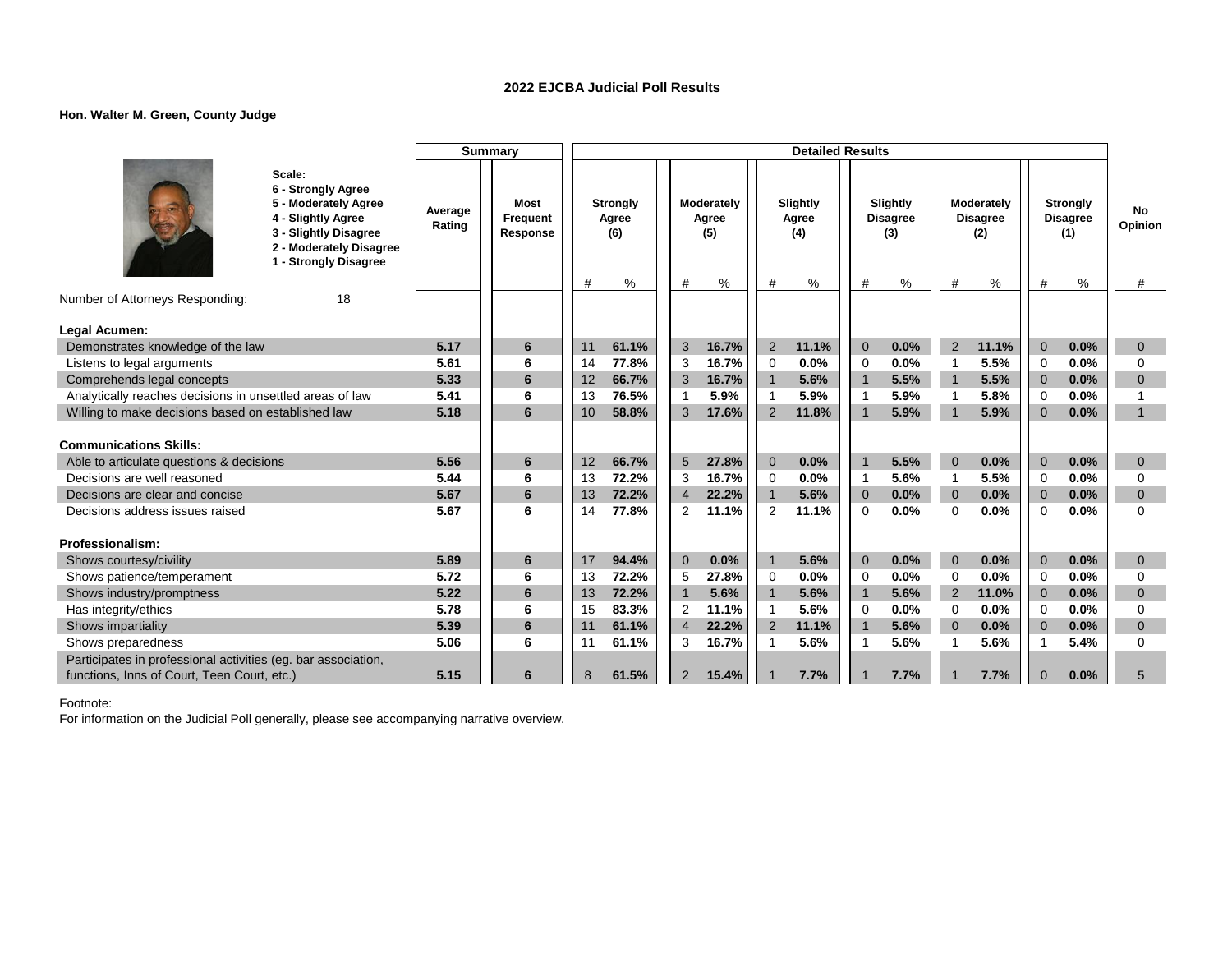### **Hon. Thomas M. Jaworski, County Judge**

|                                                               |                                                                                                                                                         |                   | <b>Summary</b>               |                |                                 |                           |                            |                | <b>Detailed Results</b>  |                         |                                    |                                  |                                      |                |                                                |                      |
|---------------------------------------------------------------|---------------------------------------------------------------------------------------------------------------------------------------------------------|-------------------|------------------------------|----------------|---------------------------------|---------------------------|----------------------------|----------------|--------------------------|-------------------------|------------------------------------|----------------------------------|--------------------------------------|----------------|------------------------------------------------|----------------------|
|                                                               | Scale:<br>6 - Strongly Agree<br>5 - Moderately Agree<br>4 - Slightly Agree<br>3 - Slightly Disagree<br>2 - Moderately Disagree<br>1 - Strongly Disagree | Average<br>Rating | Most<br>Frequent<br>Response |                | <b>Strongly</b><br>Agree<br>(6) |                           | Moderately<br>Agree<br>(5) | #              | Slightly<br>Agree<br>(4) |                         | Slightly<br><b>Disagree</b><br>(3) |                                  | Moderately<br><b>Disagree</b><br>(2) |                | <b>Strongly</b><br><b>Disagree</b><br>(1)<br>% | <b>No</b><br>Opinion |
| Number of Attorneys Responding:                               | 22                                                                                                                                                      |                   |                              | #              | $\%$                            | #                         | ℅                          |                | %                        | #                       | %                                  | #                                | $\%$                                 | #              |                                                | #                    |
|                                                               |                                                                                                                                                         |                   |                              |                |                                 |                           |                            |                |                          |                         |                                    |                                  |                                      |                |                                                |                      |
| Legal Acumen:                                                 |                                                                                                                                                         |                   |                              |                |                                 |                           |                            |                |                          |                         |                                    |                                  |                                      |                |                                                |                      |
| Demonstrates knowledge of the law                             |                                                                                                                                                         | 4.59              | $6\phantom{1}$               | 8              | 36.5%                           | $\overline{5}$            | 22.7%                      | $5\phantom{1}$ | 22.7%                    | $\overline{1}$          | 4.5%                               | $\overline{2}$                   | 9.1%                                 |                | 4.5%                                           | $\mathbf{0}$         |
| Listens to legal arguments                                    |                                                                                                                                                         | 4.64              | 6                            | 11             | 50.1%                           | 0                         | 0.0%                       | 6              | 27.3%                    | 3                       | 13.6%                              | $\mathbf{1}$                     | 4.5%                                 | $\overline{1}$ | 4.5%                                           | $\Omega$             |
| Comprehends legal concepts                                    |                                                                                                                                                         | 4.59              | 6                            | 9              | 40.9%                           | $\ensuremath{\mathsf{3}}$ | 13.6%                      | 6              | 27.3%                    | 2                       | 9.1%                               | $\overline{0}$                   | 0.0%                                 | $\overline{2}$ | 9.1%                                           | $\mathbf 0$          |
| Analytically reaches decisions in unsettled areas of law      |                                                                                                                                                         | 4.30              | 6                            | 8              | 40.0%                           | 3                         | 15.0%                      | 2              | 10.0%                    | $\overline{4}$          | 20.0%                              | $\Omega$                         | 0.0%                                 | 3              | 15.0%                                          | $\overline{2}$       |
| Willing to make decisions based on established law            |                                                                                                                                                         | 4.64              | 6                            | 10             | 45.5%                           | 2                         | 9.1%                       | 6              | 27.3%                    | 2                       | 9.1%                               | $\Omega$                         | 0.0%                                 | $\overline{2}$ | 9.0%                                           | $\Omega$             |
| <b>Communications Skills:</b>                                 |                                                                                                                                                         |                   |                              |                |                                 |                           |                            |                |                          |                         |                                    |                                  |                                      |                |                                                |                      |
| Able to articulate questions & decisions                      |                                                                                                                                                         | 4.82              | 6                            | 9              | 41.0%                           | $6\phantom{1}$            | 27.3%                      | $\overline{4}$ | 18.2%                    | $\overline{1}$          | 4.5%                               | $\overline{1}$                   | 4.5%                                 | $\overline{1}$ | 4.5%                                           | $\overline{0}$       |
| Decisions are well reasoned                                   |                                                                                                                                                         | 4.33              | 6                            | $\overline{7}$ | 33.4%                           | 5                         | 23.8%                      | 3              | 14.3%                    | $\overline{2}$          | 9.5%                               | $\overline{2}$                   | 9.5%                                 | $\overline{2}$ | 9.5%                                           |                      |
| Decisions are clear and concise                               |                                                                                                                                                         | 4.59              | 6                            | 9              | 41.0%                           | 5                         | 22.7%                      | 3              | 13.6%                    | $\overline{2}$          | 9.1%                               | $\overline{1}$                   | 4.5%                                 | $\overline{2}$ | 9.1%                                           | $\Omega$             |
| Decisions address issues raised                               |                                                                                                                                                         | 4.73              | 6                            | 8              | 36.4%                           | $\overline{7}$            | 31.8%                      | 4              | 18.2%                    | $\overline{\mathbf{1}}$ | 4.5%                               | $\Omega$                         | 0.0%                                 | $\overline{2}$ | 9.1%                                           | $\Omega$             |
|                                                               |                                                                                                                                                         |                   |                              |                |                                 |                           |                            |                |                          |                         |                                    |                                  |                                      |                |                                                |                      |
| Professionalism:                                              |                                                                                                                                                         |                   |                              |                |                                 |                           |                            |                |                          |                         |                                    |                                  |                                      |                |                                                |                      |
| Shows courtesy/civility                                       |                                                                                                                                                         | 4.68              | 6<br>6                       | 11             | 50.1%                           | 3                         | 13.6%                      | 3              | 13.6%                    | 2                       | 9.1%                               | $\overline{1}$                   | 4.5%                                 | $\overline{2}$ | 9.1%                                           | $\overline{0}$       |
| Shows patience/temperament                                    |                                                                                                                                                         | 4.68              |                              | 11             | 50.1%                           | $\overline{4}$            | 18.2%                      | 1              | 4.5%                     | 3                       | 13.6%                              | $\overline{\mathbf{1}}$          | 4.5%                                 | $\overline{2}$ | 9.1%                                           | $\mathbf 0$          |
| Shows industry/promptness                                     |                                                                                                                                                         | 4.95              | 6                            | 12             | 54.6%                           | $\overline{4}$            | 18.2%                      | 3              | 13.6%                    | $\overline{1}$          | 4.5%                               | $\Omega$                         | 0.0%                                 | $\overline{2}$ | 9.1%                                           | $\overline{0}$       |
| Has integrity/ethics                                          |                                                                                                                                                         | 5.23              | 6                            | 13             | 59.2%                           | 3                         | 13.6%                      | 5              | 22.7%                    | $\mathbf 0$             | 0.0%                               | $\overline{1}$                   | 4.5%                                 | $\mathbf 0$    | 0.0%                                           | $\mathbf 0$          |
| Shows impartiality                                            |                                                                                                                                                         | 4.77              | 6<br>6                       | 12             | 54.6%                           | 3                         | 13.6%                      | 2              | 9.1%                     | $\overline{2}$          | 9.1%                               | $\overline{1}$<br>$\overline{1}$ | 4.5%                                 | $\overline{2}$ | 9.1%                                           | $\Omega$             |
| Shows preparedness                                            |                                                                                                                                                         | 4.55              |                              | 10             | 45.6%                           | 4                         | 18.2%                      | 3              | 13.6%                    | -1                      | 4.5%                               |                                  | 4.5%                                 | 3              | 13.6%                                          | $\Omega$             |
| Participates in professional activities (eg. bar association, |                                                                                                                                                         |                   |                              |                |                                 |                           |                            |                |                          |                         |                                    |                                  |                                      |                |                                                |                      |
| functions, Inns of Court, Teen Court, etc.)                   |                                                                                                                                                         | 5.63              | 6                            | 13             | 81.3%                           |                           | 6.3%                       |                | 6.2%                     |                         | 6.2%                               | $\Omega$                         | 0.0%                                 | $\Omega$       | 0.0%                                           | 6                    |

Footnote: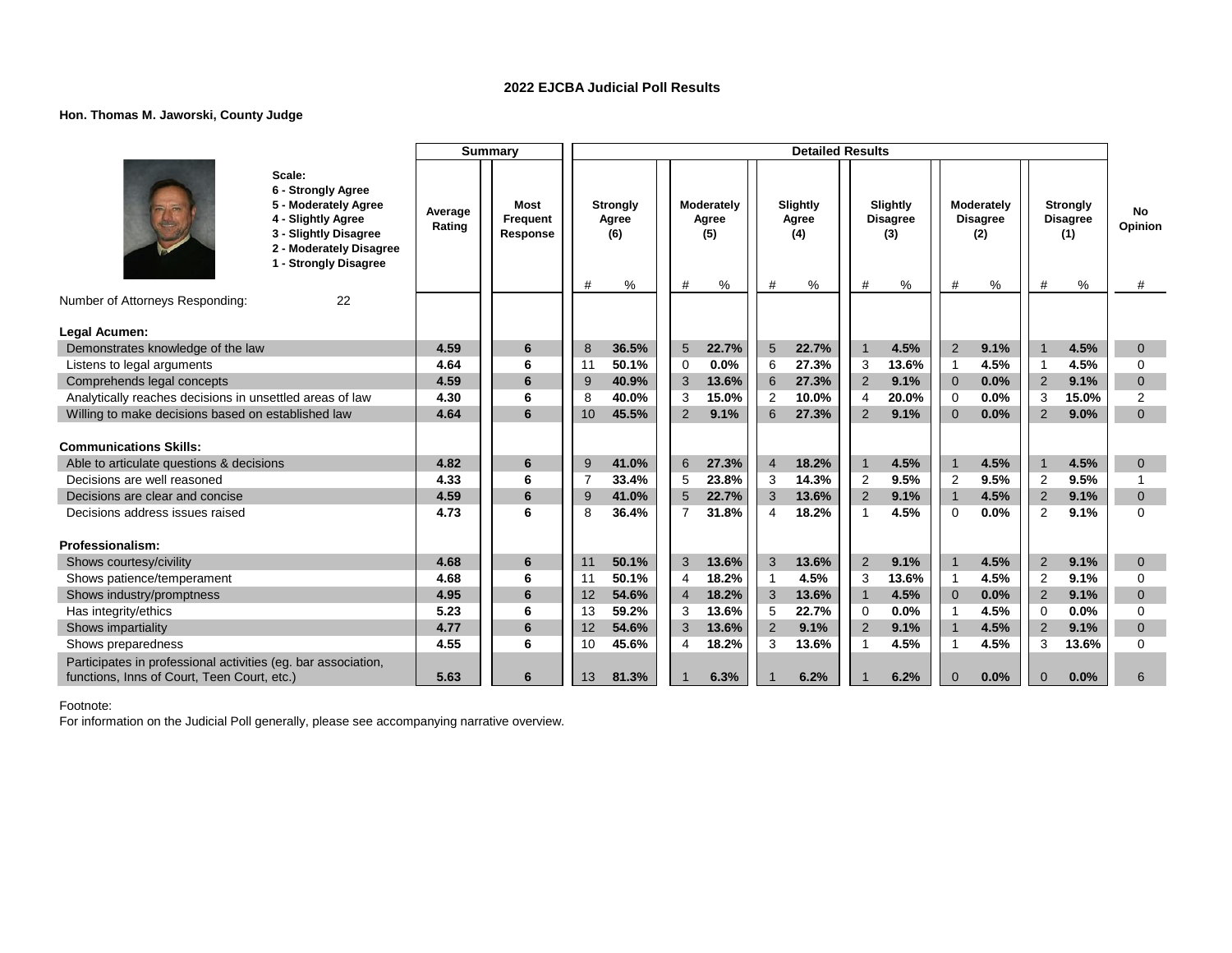### **Hon. Susan Miller-Jones, County Judge**

|                                                                                                                                                         |                   | <b>Summary</b>               |                |                                         |                |                                 | <b>Detailed Results</b>            |                |                                         |                         |                                           |                |                                                   |                           |
|---------------------------------------------------------------------------------------------------------------------------------------------------------|-------------------|------------------------------|----------------|-----------------------------------------|----------------|---------------------------------|------------------------------------|----------------|-----------------------------------------|-------------------------|-------------------------------------------|----------------|---------------------------------------------------|---------------------------|
| Scale:<br>6 - Strongly Agree<br>5 - Moderately Agree<br>4 - Slightly Agree<br>3 - Slightly Disagree<br>2 - Moderately Disagree<br>1 - Strongly Disagree | Average<br>Rating | Most<br>Frequent<br>Response | #              | <b>Strongly</b><br>Agree<br>(6)<br>$\%$ | #              | Moderately<br>Agree<br>(5)<br>% | Slightly<br>Agree<br>(4)<br>#<br>% | #              | Slightly<br><b>Disagree</b><br>(3)<br>% | #                       | Moderately<br><b>Disagree</b><br>(2)<br>% | #              | <b>Strongly</b><br><b>Disagree</b><br>(1)<br>$\%$ | <b>No</b><br>Opinion<br># |
| Number of Attorneys Responding:<br>19                                                                                                                   |                   |                              |                |                                         |                |                                 |                                    |                |                                         |                         |                                           |                |                                                   |                           |
| Legal Acumen:                                                                                                                                           |                   |                              |                |                                         |                |                                 |                                    |                |                                         |                         |                                           |                |                                                   |                           |
| Demonstrates knowledge of the law                                                                                                                       | 4.53              | 5                            | $\overline{4}$ | 23.5%                                   | $\overline{7}$ | 41.2%                           | 2<br>11.8%                         | 3              | 17.6%                                   | $\overline{0}$          | 0.0%                                      |                | 5.9%                                              | $\overline{2}$            |
| Listens to legal arguments                                                                                                                              | 5.00              | 5                            | 6              | 35.3%                                   | $\overline{7}$ | 41.2%                           | 3<br>17.6%                         | $\mathbf 0$    | 0.0%                                    | $\overline{\mathbf{1}}$ | 5.9%                                      | $\overline{0}$ | 0.0%                                              | 2                         |
| Comprehends legal concepts                                                                                                                              | 4.53              | 5                            | $\overline{4}$ | 23.5%                                   | $\overline{7}$ | 41.2%                           | 2<br>11.8%                         | 3              | 17.6%                                   | $\overline{0}$          | 0.0%                                      | $\overline{1}$ | 5.9%                                              | 2                         |
| Analytically reaches decisions in unsettled areas of law                                                                                                | 4.40              | 6                            | 5              | 33.3%                                   | 4              | 26.7%                           | 6.7%<br>-1                         | 3              | 20.0%                                   | -1                      | 6.7%                                      | $\overline{1}$ | 6.6%                                              | 4                         |
| Willing to make decisions based on established law                                                                                                      | 4.76              | 6,5                          | 6              | 35.3%                                   | 6              | 35.3%                           | 11.8%<br>$\overline{2}$            | 2              | 11.8%                                   | $\Omega$                | 0.0%                                      |                | 5.8%                                              | 2                         |
| <b>Communications Skills:</b>                                                                                                                           |                   |                              |                |                                         |                |                                 |                                    |                |                                         |                         |                                           |                |                                                   |                           |
| Able to articulate questions & decisions                                                                                                                | 4.71              | 6                            | 6              | 35.3%                                   | 5              | 29.4%                           | $\overline{4}$<br>23.5%            | $\overline{0}$ | 0.0%                                    | $\overline{1}$          | 5.9%                                      | $\mathbf{1}$   | 5.9%                                              | 2                         |
| Decisions are well reasoned                                                                                                                             | 4.41              | 6,5                          | 5              | 29.4%                                   | 5              | 29.4%                           | 17.6%<br>3                         | $\overline{2}$ | 11.8%                                   | $\Omega$                | 0.0%                                      | $\overline{2}$ | 11.8%                                             | $\overline{2}$            |
| Decisions are clear and concise                                                                                                                         | 4.76              | 5                            | 6              | 35.3%                                   | $\overline{7}$ | 41.2%                           | $\mathbf{1}$<br>5.9%               | $\overline{1}$ | 5.9%                                    | $\overline{1}$          | 5.9%                                      | $\overline{1}$ | 5.8%                                              | $\overline{2}$            |
| Decisions address issues raised                                                                                                                         | 5.00              | 6                            | 8              | 47.1%                                   | 5              | 29.4%                           | 2<br>11.8%                         | $\overline{1}$ | 5.9%                                    | $\Omega$                | 0.0%                                      |                | 5.8%                                              | $\overline{2}$            |
| Professionalism:                                                                                                                                        |                   |                              |                |                                         |                |                                 |                                    |                |                                         |                         |                                           |                |                                                   |                           |
| Shows courtesy/civility                                                                                                                                 | 5.65              | 6                            | 12             | 70.6%                                   | $\overline{4}$ | 23.5%                           | $\overline{1}$<br>5.9%             | $\overline{0}$ | 0.0%                                    | $\Omega$                | 0.0%                                      | $\overline{0}$ | 0.0%                                              | $\overline{2}$            |
| Shows patience/temperament                                                                                                                              | 5.47              | 6                            | 11             | 64.8%                                   | 3              | 17.6%                           | 3<br>17.6%                         | $\Omega$       | 0.0%                                    | $\Omega$                | 0.0%                                      | $\Omega$       | 0.0%                                              | 2                         |
| Shows industry/promptness                                                                                                                               | 5.65              | 6                            | 13             | 76.5%                                   | 3              | 17.6%                           | 0.0%<br>$\Omega$                   | $\mathbf 1$    | 5.9%                                    | $\Omega$                | 0.0%                                      | $\Omega$       | 0.0%                                              | 2                         |
| Has integrity/ethics                                                                                                                                    | 5.47              | 6                            | 11             | 64.7%                                   | 4              | 23.5%                           | 5.9%<br>$\mathbf{1}$               | -1             | 5.9%                                    | $\Omega$                | 0.0%                                      | $\Omega$       | 0.0%                                              | $\overline{2}$            |
| Shows impartiality                                                                                                                                      | 4.82              | $6\phantom{1}6$              | 9              | 53.0%                                   | 3              | 17.6%                           | $\overline{1}$<br>5.9%             | $\overline{1}$ | 5.9%                                    | 3                       | 17.6%                                     | $\overline{0}$ | 0.0%                                              | 2                         |
| Shows preparedness                                                                                                                                      | 5.12              | 6                            | 9              | 53.0%                                   | 4              | 23.5%                           | 5.9%                               | 3              | 17.6%                                   | $\Omega$                | 0.0%                                      | $\Omega$       | 0.0%                                              | 2                         |
| Participates in professional activities (eg. bar association,<br>functions, Inns of Court, Teen Court, etc.)                                            | 5.21              | 6                            | 9              | 64.4%                                   | $\overline{2}$ | 14.3%                           | 7.1%                               |                | 7.1%                                    |                         | 7.1%                                      | $\Omega$       | 0.0%                                              | 5                         |

Footnote: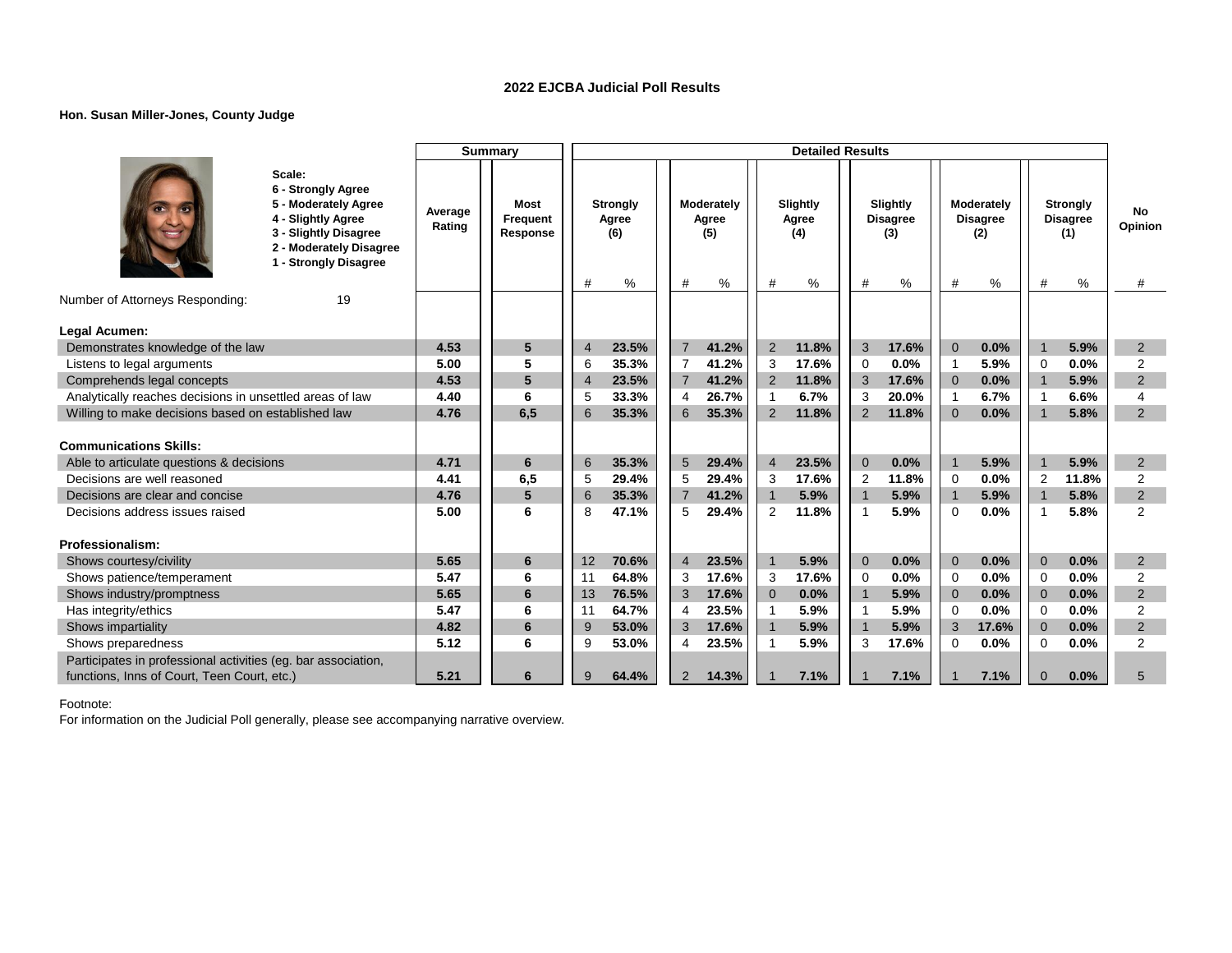### **Hon. Meshon T. Rawls, County Judge**

|                                                               |                                                                                                                                                         |                   | <b>Summary</b>                      |    |                               |                |                                 |                | <b>Detailed Results</b>       |                          |                                         |                         |                                           |                |                                                |                           |
|---------------------------------------------------------------|---------------------------------------------------------------------------------------------------------------------------------------------------------|-------------------|-------------------------------------|----|-------------------------------|----------------|---------------------------------|----------------|-------------------------------|--------------------------|-----------------------------------------|-------------------------|-------------------------------------------|----------------|------------------------------------------------|---------------------------|
|                                                               | Scale:<br>6 - Strongly Agree<br>5 - Moderately Agree<br>4 - Slightly Agree<br>3 - Slightly Disagree<br>2 - Moderately Disagree<br>1 - Strongly Disagree | Average<br>Rating | <b>Most</b><br>Frequent<br>Response |    | Strongly<br>Agree<br>(6)<br>% | #              | Moderately<br>Agree<br>(5)<br>% | #              | Slightly<br>Agree<br>(4)<br>% | #                        | Slightly<br><b>Disagree</b><br>(3)<br>% | #                       | Moderately<br><b>Disagree</b><br>(2)<br>% | #              | <b>Strongly</b><br><b>Disagree</b><br>(1)<br>% | <b>No</b><br>Opinion<br># |
| Number of Attorneys Responding:                               | 17                                                                                                                                                      |                   |                                     |    |                               |                |                                 |                |                               |                          |                                         |                         |                                           |                |                                                |                           |
|                                                               |                                                                                                                                                         |                   |                                     |    |                               |                |                                 |                |                               |                          |                                         |                         |                                           |                |                                                |                           |
| Legal Acumen:                                                 |                                                                                                                                                         |                   |                                     |    |                               |                |                                 |                |                               |                          |                                         |                         |                                           |                |                                                |                           |
| Demonstrates knowledge of the law                             |                                                                                                                                                         | 4.73              | 6                                   | 7  | 46.7%                         | $\overline{4}$ | 26.7%                           | $\mathbf{1}$   | 6.7%                          | $\overline{1}$           | 6.7%                                    | $\Omega$                | 0.0%                                      | $\overline{2}$ | 13.2%                                          | 2                         |
| Listens to legal arguments                                    |                                                                                                                                                         | 5.50              | 6                                   | 10 | 62.5%                         | 5              | 31.3%                           | 0              | 0.0%                          | $\overline{\phantom{0}}$ | 6.2%                                    | $\mathbf 0$             | 0.0%                                      | $\mathbf 0$    | 0.0%                                           |                           |
| Comprehends legal concepts                                    |                                                                                                                                                         | 5.07              | 6                                   | 8  | 57.3%                         | 3              | 21.4%                           | $\mathbf{1}$   | 7.1%                          | $\overline{1}$           | 7.1%                                    | $\Omega$                | 0.0%                                      | $\overline{1}$ | 7.1%                                           | 3                         |
| Analytically reaches decisions in unsettled areas of law      |                                                                                                                                                         | 4.92              | 6                                   | 6  | 46.2%                         | 3              | 23.1%                           | 2              | 15.4%                         | $\overline{1}$           | 7.7%                                    | -1                      | 7.6%                                      | $\overline{0}$ | 0.0%                                           | $\overline{4}$            |
| Willing to make decisions based on established law            |                                                                                                                                                         | 5.07              | 6                                   | 8  | 53.3%                         | $\overline{4}$ | 26.7%                           | $\overline{1}$ | 6.7%                          | $\overline{1}$           | 6.7%                                    | $\Omega$                | 0.0%                                      | $\overline{1}$ | 6.6%                                           | 2                         |
| <b>Communications Skills:</b>                                 |                                                                                                                                                         |                   |                                     |    |                               |                |                                 |                |                               |                          |                                         |                         |                                           |                |                                                |                           |
| Able to articulate questions & decisions                      |                                                                                                                                                         | 5.20              | 6                                   | 8  | 53.3%                         | 5              | 33.3%                           | $\mathbf 0$    | 0.0%                          | $\overline{1}$           | 6.7%                                    |                         | 6.7%                                      | $\mathbf 0$    | 0.0%                                           | 2                         |
| Decisions are well reasoned                                   |                                                                                                                                                         | 4.93              | 6                                   | 6  | 42.9%                         | $\overline{4}$ | 28.6%                           | 2              | 14.3%                         | $\overline{\phantom{a}}$ | 7.1%                                    | $\overline{1}$          | 7.1%                                      | $\Omega$       | 0.0%                                           | 3                         |
| Decisions are clear and concise                               |                                                                                                                                                         | 4.88              | 6                                   | 8  | 50.0%                         | $\overline{4}$ | 25.0%                           | $\mathbf{0}$   | 0.0%                          | $\overline{2}$           | 12.5%                                   | $\overline{2}$          | 12.5%                                     | $\overline{0}$ | 0.0%                                           | $\overline{1}$            |
| Decisions address issues raised                               |                                                                                                                                                         | 5.00              | 6                                   | 8  | 50.0%                         | 5              | 31.3%                           | $\Omega$       | 0.0%                          | $\overline{\mathbf{1}}$  | 6.3%                                    | $\overline{2}$          | 12.4%                                     | $\Omega$       | 0.0%                                           | $\overline{ }$            |
| Professionalism:                                              |                                                                                                                                                         |                   |                                     |    |                               |                |                                 |                |                               |                          |                                         |                         |                                           |                |                                                |                           |
| Shows courtesy/civility                                       |                                                                                                                                                         | 5.75              | $6\phantom{1}6$                     | 15 | 93.8%                         | $\mathbf 0$    | 0.0%                            | $\mathbf{0}$   | 0.0%                          | $\mathbf{0}$             | 0.0%                                    | -1                      | 6.2%                                      | $\overline{0}$ | 0.0%                                           | $\mathbf{1}$              |
| Shows patience/temperament                                    |                                                                                                                                                         | 5.75              | 6                                   | 15 | 93.8%                         | $\mathbf 0$    | 0.0%                            | 0              | 0.0%                          | $\mathbf 0$              | 0.0%                                    | $\overline{\mathbf{1}}$ | 6.2%                                      | $\mathbf 0$    | 0.0%                                           |                           |
| Shows industry/promptness                                     |                                                                                                                                                         | 5.19              | 6                                   | 13 | 81.3%                         | $\mathbf{0}$   | 0.0%                            | $\mathbf{0}$   | 0.0%                          | $\mathbf 1$              | 6.3%                                    | $\overline{0}$          | 0.0%                                      | $\overline{2}$ | 12.4%                                          | $\mathbf{1}$              |
| Has integrity/ethics                                          |                                                                                                                                                         | 6.00              | 6                                   | 15 | 100.0%                        | $\mathbf 0$    | 0.0%                            | 0              | 0.0%                          | $\mathbf 0$              | 0.0%                                    | $\Omega$                | 0.0%                                      | $\Omega$       | 0.0%                                           | $\overline{2}$            |
| Shows impartiality                                            |                                                                                                                                                         | 5.67              | $6\phantom{1}6$                     | 12 | 80.0%                         | $\overline{1}$ | 6.7%                            | 2              | 13.3%                         | $\mathbf 0$              | 0.0%                                    | $\mathbf 0$             | 0.0%                                      | $\overline{0}$ | 0.0%                                           | 2                         |
| Shows preparedness                                            |                                                                                                                                                         | 5.44              | 6                                   | 12 | 75.0%                         | 2              | 12.5%                           |                | 6.3%                          | $\Omega$                 | 0.0%                                    | $\Omega$                | 0.0%                                      |                | 6.2%                                           |                           |
| Participates in professional activities (eg. bar association, |                                                                                                                                                         |                   |                                     |    |                               |                |                                 |                |                               |                          |                                         |                         |                                           |                |                                                |                           |
| functions, Inns of Court, Teen Court, etc.)                   |                                                                                                                                                         | 6.00              | 6                                   | 13 | 100.0%                        | $\mathbf{0}$   | 0.0%                            | $\mathbf 0$    | 0.0%                          | $\overline{0}$           | 0.0%                                    | $\Omega$                | 0.0%                                      | $\Omega$       | 0.0%                                           | $\boldsymbol{\Delta}$     |
|                                                               |                                                                                                                                                         |                   |                                     |    |                               |                |                                 |                |                               |                          |                                         |                         |                                           |                |                                                |                           |

Footnote: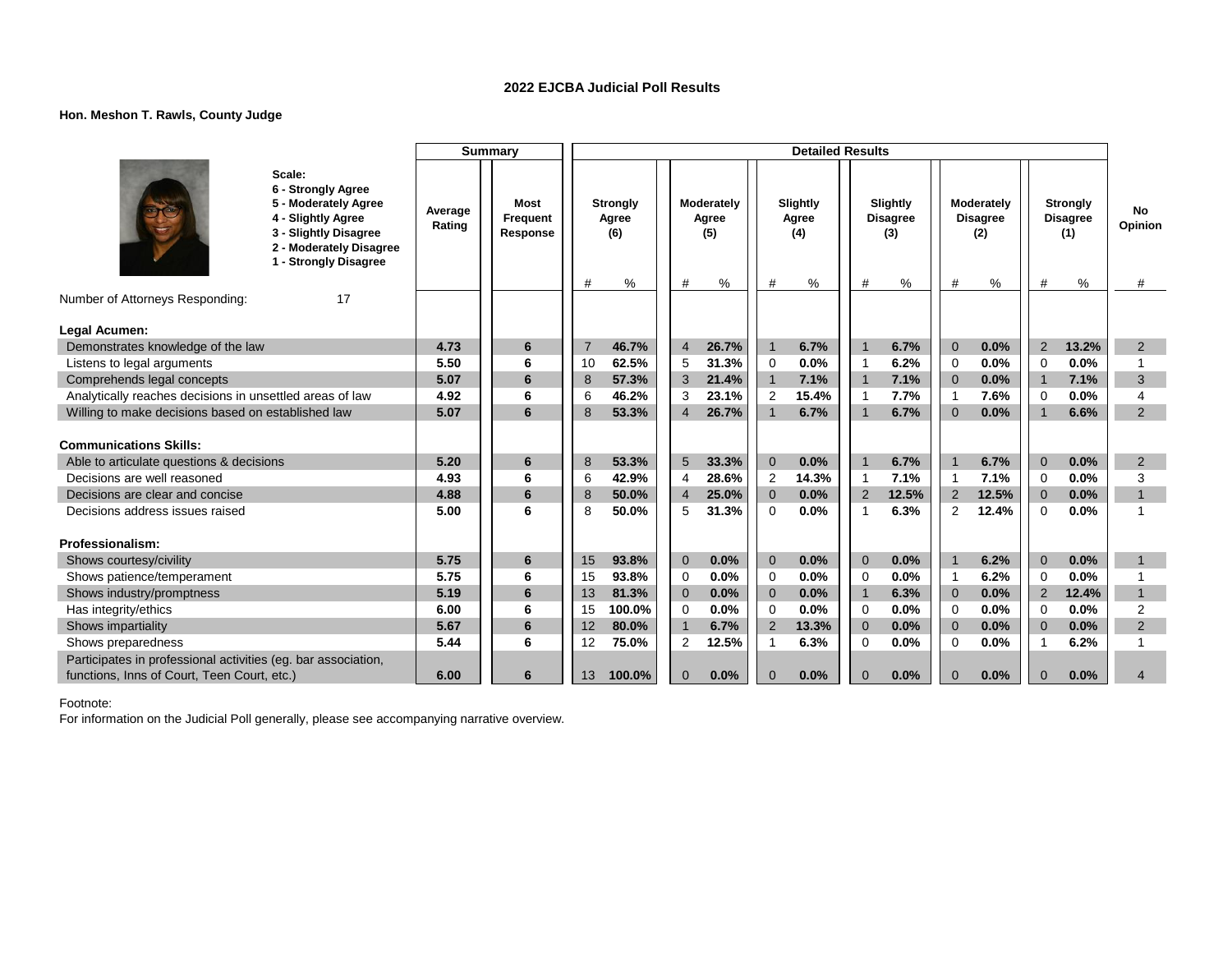### **Hon. Kristine Van Vorst, County Judge**

|                                                               |                                                                                                                                                         |                   | <b>Summary</b>               |          |                                      |                     |                                 |                | <b>Detailed Results</b>       |                         |                                         |                            |                                           |                            |                                                |                                  |
|---------------------------------------------------------------|---------------------------------------------------------------------------------------------------------------------------------------------------------|-------------------|------------------------------|----------|--------------------------------------|---------------------|---------------------------------|----------------|-------------------------------|-------------------------|-----------------------------------------|----------------------------|-------------------------------------------|----------------------------|------------------------------------------------|----------------------------------|
|                                                               | Scale:<br>6 - Strongly Agree<br>5 - Moderately Agree<br>4 - Slightly Agree<br>3 - Slightly Disagree<br>2 - Moderately Disagree<br>1 - Strongly Disagree | Average<br>Rating | Most<br>Frequent<br>Response | #        | <b>Strongly</b><br>Agree<br>(6)<br>% | #                   | Moderately<br>Agree<br>(5)<br>% | #              | Slightly<br>Agree<br>(4)<br>% | #                       | Slightly<br><b>Disagree</b><br>(3)<br>% | #                          | Moderately<br><b>Disagree</b><br>(2)<br>℅ | #                          | <b>Strongly</b><br><b>Disagree</b><br>(1)<br>% | No<br>Opinion<br>#               |
| Number of Attorneys Responding:                               | 20                                                                                                                                                      |                   |                              |          |                                      |                     |                                 |                |                               |                         |                                         |                            |                                           |                            |                                                |                                  |
|                                                               |                                                                                                                                                         |                   |                              |          |                                      |                     |                                 |                |                               |                         |                                         |                            |                                           |                            |                                                |                                  |
| Legal Acumen:                                                 |                                                                                                                                                         |                   |                              |          |                                      |                     |                                 |                |                               |                         |                                         |                            |                                           |                            |                                                |                                  |
| Demonstrates knowledge of the law                             |                                                                                                                                                         | 5.63              | 6                            | 14       | 73.7%                                | 3                   | 15.8%                           | 2              | 10.5%                         | $\overline{0}$          | 0.0%                                    | $\overline{0}$             | 0.0%                                      | $\overline{0}$             | 0.0%                                           | $\mathbf{1}$                     |
| Listens to legal arguments                                    |                                                                                                                                                         | 5.56              | 6                            | 13       | 72.2%                                | 2<br>$\overline{1}$ | 11.1%<br>5.3%                   | 3<br>3         | 16.7%                         | $\mathbf 0$             | 0.0%                                    | $\Omega$                   | 0.0%                                      | $\overline{0}$             | 0.0%<br>5.2%                                   | $\overline{2}$<br>$\overline{1}$ |
| Comprehends legal concepts                                    |                                                                                                                                                         | 5.37              | 6<br>6                       | 14       | 73.7%<br>66.7%                       |                     |                                 |                | 15.8%<br>16.7%                | $\overline{0}$          | 0.0%<br>0.0%                            | $\overline{0}$             | 0.0%<br>5.5%                              | $\overline{1}$             | 0.0%                                           |                                  |
| Analytically reaches decisions in unsettled areas of law      |                                                                                                                                                         | 5.33<br>5.37      | 6                            | 12<br>14 | 73.7%                                | $\overline{2}$      | 11.1%<br>5.3%                   | 3<br>3         | 15.8%                         | $\mathbf 0$<br>$\Omega$ | 0.0%                                    | $\overline{1}$<br>$\Omega$ | 0.0%                                      | $\Omega$<br>$\overline{1}$ | 5.2%                                           | 2<br>$\mathbf{1}$                |
| Willing to make decisions based on established law            |                                                                                                                                                         |                   |                              |          |                                      |                     |                                 |                |                               |                         |                                         |                            |                                           |                            |                                                |                                  |
| <b>Communications Skills:</b>                                 |                                                                                                                                                         |                   |                              |          |                                      |                     |                                 |                |                               |                         |                                         |                            |                                           |                            |                                                |                                  |
| Able to articulate questions & decisions                      |                                                                                                                                                         | 5.50              | 6                            | 15       | 83.3%                                | $\overline{1}$      | 5.6%                            | $\mathbf{0}$   | 0.0%                          | $\overline{1}$          | 5.6%                                    | $\Omega$                   | 0.0%                                      |                            | 5.5%                                           | 2                                |
| Decisions are well reasoned                                   |                                                                                                                                                         | 5.00              | 6                            | 13       | 68.4%                                | -1                  | 5.3%                            | $\mathbf{1}$   | 5.3%                          | $\overline{\mathbf{1}}$ | 5.3%                                    | $\overline{2}$             | 10.5%                                     | $\overline{1}$             | 5.2%                                           |                                  |
| Decisions are clear and concise                               |                                                                                                                                                         | 5.47              | 6                            | 14       | 73.7%                                | 2                   | 10.5%                           | 2              | 10.5%                         | $\overline{0}$          | 0.0%                                    | $\overline{1}$             | 5.3%                                      | $\overline{0}$             | 0.0%                                           | $\mathbf{1}$                     |
| Decisions address issues raised                               |                                                                                                                                                         | 5.28              | 6                            | 14       | 77.8%                                | $\Omega$            | 0.0%                            | -1             | 5.6%                          | $\overline{2}$          | 11.1%                                   | $\Omega$                   | 0.0%                                      | -1                         | 5.5%                                           | 2                                |
|                                                               |                                                                                                                                                         |                   |                              |          |                                      |                     |                                 |                |                               |                         |                                         |                            |                                           |                            |                                                |                                  |
| Professionalism:                                              |                                                                                                                                                         |                   |                              |          |                                      |                     |                                 |                |                               |                         |                                         |                            |                                           |                            |                                                |                                  |
| Shows courtesy/civility                                       |                                                                                                                                                         | 5.61              | 6                            | 15       | 83.3%                                | $\overline{1}$      | 5.6%                            | $\overline{1}$ | 5.6%                          | $\overline{0}$          | 0.0%                                    |                            | 5.5%                                      | $\overline{0}$             | 0.0%                                           | 2                                |
| Shows patience/temperament                                    |                                                                                                                                                         | 5.39              | 6                            | 15       | 83.3%                                | 0                   | 0.0%                            | 0              | 0.0%                          | $\overline{2}$          | 11.1%                                   | $\Omega$                   | 0.0%                                      | -1                         | 5.6%                                           | 2                                |
| Shows industry/promptness                                     |                                                                                                                                                         | 5.42              | 6                            | 13       | 68.4%                                | $\overline{4}$      | 21.1%                           | $\mathbf{1}$   | 5.3%                          | $\Omega$                | 0.0%                                    | $\Omega$                   | 0.0%                                      | $\mathbf{1}$               | 5.2%                                           | $\mathbf{1}$                     |
| Has integrity/ethics                                          |                                                                                                                                                         | 5.78              | 6                            | 14       | 77.8%                                | 4                   | 22.2%                           | 0              | 0.0%                          | $\Omega$                | 0.0%                                    | $\Omega$                   | 0.0%                                      | $\Omega$                   | 0.0%                                           | $\overline{2}$                   |
| Shows impartiality                                            |                                                                                                                                                         | 5.39              | 6                            | 12       | 66.7%                                | 3                   | 16.7%                           | $\overline{2}$ | 11.1%                         | $\overline{0}$          | 0.0%                                    | $\overline{1}$             | 5.5%                                      | $\Omega$                   | 0.0%                                           | 2                                |
| Shows preparedness                                            |                                                                                                                                                         | 5.58              | 6                            | 16       | 84.2%                                |                     | 5.3%                            |                | 5.3%                          | $\Omega$                | 0.0%                                    | $\Omega$                   | 0.0%                                      |                            | 5.2%                                           |                                  |
| Participates in professional activities (eg. bar association, |                                                                                                                                                         |                   |                              |          |                                      |                     |                                 |                |                               |                         |                                         |                            |                                           |                            |                                                |                                  |
| functions, Inns of Court, Teen Court, etc.)                   |                                                                                                                                                         | 5.75              | 6                            | 13       | 81.3%                                | 2                   | 12.5%                           |                | 6.2%                          | $\Omega$                | 0.0%                                    | $\Omega$                   | 0.0%                                      | $\Omega$                   | 0.0%                                           | 4                                |

Footnote: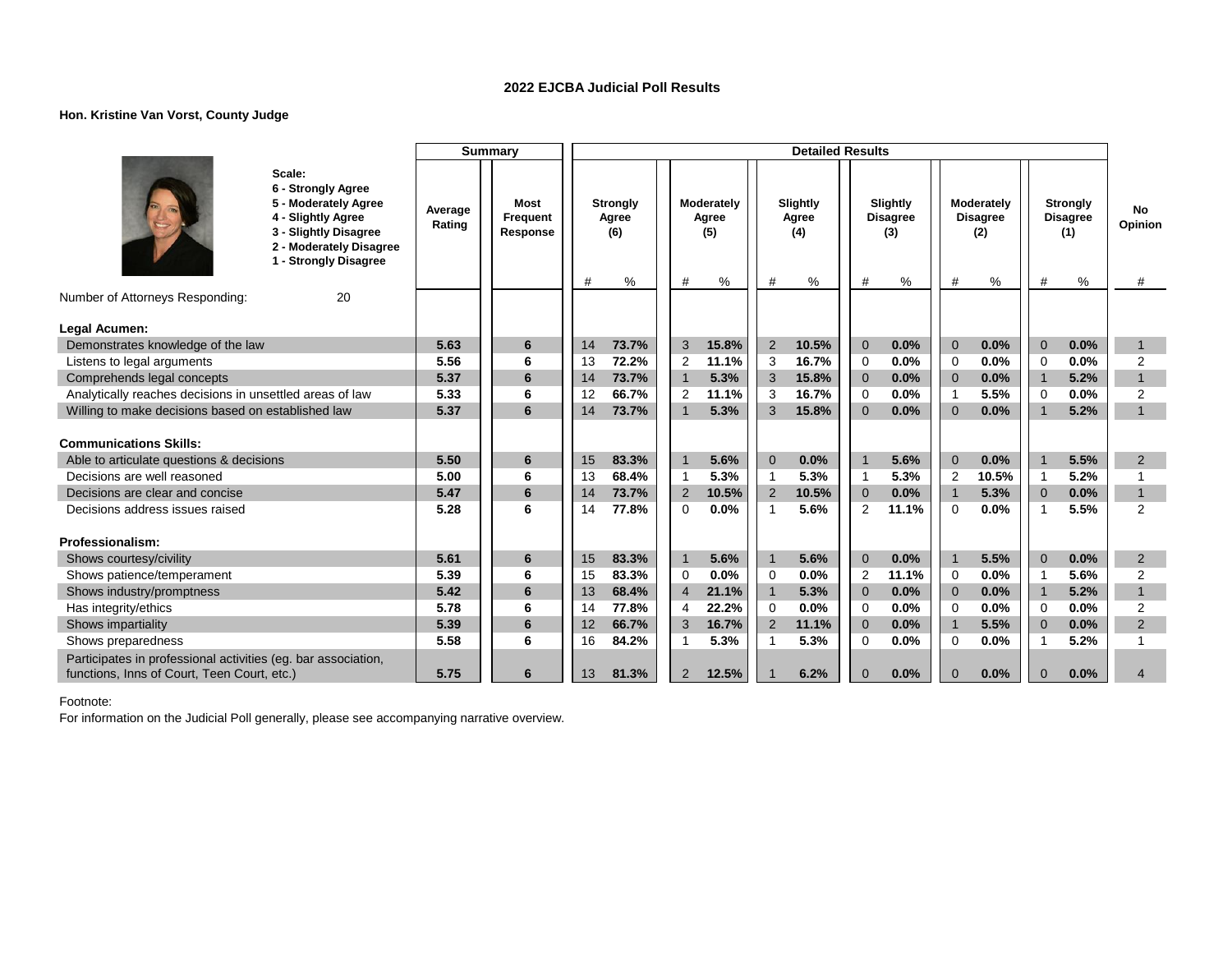### **Hon. Joseph M. Williams, Baker County Judge**

|                                                                                                              |                                                                                                                                                         |                   | <b>Summary</b>                      |                |                                      |                |                                 |                | <b>Detailed Results</b>       |                |                                         |                |                                           |                |                                                |                    |
|--------------------------------------------------------------------------------------------------------------|---------------------------------------------------------------------------------------------------------------------------------------------------------|-------------------|-------------------------------------|----------------|--------------------------------------|----------------|---------------------------------|----------------|-------------------------------|----------------|-----------------------------------------|----------------|-------------------------------------------|----------------|------------------------------------------------|--------------------|
|                                                                                                              | Scale:<br>6 - Strongly Agree<br>5 - Moderately Agree<br>4 - Slightly Agree<br>3 - Slightly Disagree<br>2 - Moderately Disagree<br>1 - Strongly Disagree | Average<br>Rating | <b>Most</b><br>Frequent<br>Response | #              | <b>Strongly</b><br>Agree<br>(6)<br>% | #              | Moderately<br>Agree<br>(5)<br>% | #              | Slightly<br>Agree<br>(4)<br>% | #              | Slightly<br><b>Disagree</b><br>(3)<br>% | #              | Moderately<br><b>Disagree</b><br>(2)<br>% | #              | <b>Strongly</b><br><b>Disagree</b><br>(1)<br>% | No<br>Opinion<br># |
| Number of Attorneys Responding:                                                                              |                                                                                                                                                         |                   |                                     |                |                                      |                |                                 |                |                               |                |                                         |                |                                           |                |                                                |                    |
| Legal Acumen:                                                                                                |                                                                                                                                                         |                   |                                     |                |                                      |                |                                 |                |                               |                |                                         |                |                                           |                |                                                |                    |
| Demonstrates knowledge of the law                                                                            |                                                                                                                                                         | 5.50              | 6,5                                 | $\overline{2}$ | 50.0%                                | 2              | 50.0%                           | $\overline{0}$ | 0.0%                          | $\Omega$       | 0.0%                                    | $\Omega$       | 0.0%                                      | $\Omega$       | 0.0%                                           | $\mathbf{0}$       |
| Listens to legal arguments                                                                                   |                                                                                                                                                         | 5.75              | 6                                   | 3              | 75.0%                                | -1             | 25.0%                           | 0              | 0.0%                          | 0              | 0.0%                                    | $\Omega$       | 0.0%                                      | $\Omega$       | 0.0%                                           | $\Omega$           |
| Comprehends legal concepts                                                                                   |                                                                                                                                                         | 5.25              | 6                                   | $\overline{2}$ | 50.0%                                |                | 25.0%                           | $\mathbf{1}$   | 25.0%                         | $\Omega$       | 0.0%                                    | $\Omega$       | 0.0%                                      | $\Omega$       | 0.0%                                           | $\mathbf{0}$       |
| Analytically reaches decisions in unsettled areas of law                                                     |                                                                                                                                                         | 5.25              | 6                                   | 2              | 50.0%                                |                | 25.0%                           | 1              | 25.0%                         | $\mathbf 0$    | 0.0%                                    | $\Omega$       | 0.0%                                      | $\Omega$       | 0.0%                                           | $\Omega$           |
| Willing to make decisions based on established law                                                           |                                                                                                                                                         | 5.75              | 6                                   | 3              | 75.0%                                |                | 25.0%                           | $\Omega$       | 0.0%                          | $\Omega$       | 0.0%                                    | $\Omega$       | 0.0%                                      | $\Omega$       | 0.0%                                           | $\Omega$           |
|                                                                                                              |                                                                                                                                                         |                   |                                     |                |                                      |                |                                 |                |                               |                |                                         |                |                                           |                |                                                |                    |
| <b>Communications Skills:</b>                                                                                |                                                                                                                                                         |                   |                                     |                |                                      |                |                                 |                |                               |                |                                         |                |                                           |                |                                                |                    |
| Able to articulate questions & decisions                                                                     |                                                                                                                                                         | 6.00              | 6                                   | $\overline{4}$ | 100.0%                               | $\mathbf 0$    | 0.0%                            | $\mathbf{0}$   | 0.0%                          | $\overline{0}$ | 0.0%                                    | $\overline{0}$ | 0.0%                                      | $\overline{0}$ | 0.0%                                           | $\mathbf 0$        |
| Decisions are well reasoned                                                                                  |                                                                                                                                                         | 5.50              | 6,5                                 | $\overline{2}$ | 50.0%                                | 2              | 50.0%                           | 0              | 0.0%                          | $\Omega$       | 0.0%                                    | $\Omega$       | 0.0%                                      | $\Omega$       | 0.0%                                           | $\Omega$           |
| Decisions are clear and concise                                                                              |                                                                                                                                                         | 5.50              | 6,5                                 | $\overline{2}$ | 50.0%                                | $\overline{2}$ | 50.0%                           | $\mathbf{0}$   | 0.0%                          | $\overline{0}$ | 0.0%                                    | $\overline{0}$ | 0.0%                                      | $\overline{0}$ | 0.0%                                           | $\mathbf{0}$       |
| Decisions address issues raised                                                                              |                                                                                                                                                         | 5.50              | 6,5                                 | $\overline{c}$ | 50.0%                                | $\overline{2}$ | 50.0%                           | $\mathbf 0$    | 0.0%                          | $\mathbf 0$    | 0.0%                                    | $\Omega$       | 0.0%                                      | $\Omega$       | 0.0%                                           | $\Omega$           |
|                                                                                                              |                                                                                                                                                         |                   |                                     |                |                                      |                |                                 |                |                               |                |                                         |                |                                           |                |                                                |                    |
| Professionalism:                                                                                             |                                                                                                                                                         |                   |                                     |                |                                      |                |                                 |                |                               |                |                                         |                |                                           |                |                                                |                    |
| Shows courtesy/civility                                                                                      |                                                                                                                                                         | 5.75              | 6                                   | 3              | 75.0%                                | $\overline{1}$ | 25.0%                           | $\mathbf{0}$   | 0.0%                          | $\mathbf 0$    | 0.0%                                    | $\Omega$       | 0.0%                                      | $\mathbf{0}$   | 0.0%                                           | $\mathbf{0}$       |
| Shows patience/temperament                                                                                   |                                                                                                                                                         | 5.75              | 6                                   | 3              | 75.0%                                |                | 25.0%                           | $\mathbf 0$    | 0.0%                          | $\mathbf 0$    | 0.0%                                    | $\mathbf 0$    | 0.0%                                      | $\overline{0}$ | 0.0%                                           | 0                  |
| Shows industry/promptness                                                                                    |                                                                                                                                                         | 5.75              | 6                                   | 3              | 75.0%                                | $\overline{1}$ | 25.0%                           | $\overline{0}$ | 0.0%                          | $\overline{0}$ | 0.0%                                    | $\overline{0}$ | 0.0%                                      | $\overline{0}$ | 0.0%                                           | $\mathbf{0}$       |
| Has integrity/ethics                                                                                         |                                                                                                                                                         | 5.50              | 6                                   | 3              | 75.0%                                | 0              | 0.0%                            | $\mathbf{1}$   | 25.0%                         | $\mathbf 0$    | 0.0%                                    | $\Omega$       | 0.0%                                      | $\Omega$       | 0.0%                                           | $\Omega$           |
| Shows impartiality                                                                                           |                                                                                                                                                         | 5.50              | 6                                   | 3              | 75.0%                                | $\mathbf{0}$   | 0.0%                            | $\overline{1}$ | 25.0%                         | $\overline{0}$ | 0.0%                                    | $\overline{0}$ | 0.0%                                      | $\overline{0}$ | 0.0%                                           | $\mathbf{0}$       |
| Shows preparedness                                                                                           |                                                                                                                                                         | 5.50              | 6.5                                 | $\overline{c}$ | 50.0%                                | $\overline{2}$ | 50.0%                           | $\mathbf 0$    | 0.0%                          | $\mathbf 0$    | 0.0%                                    | $\Omega$       | 0.0%                                      | $\mathbf 0$    | 0.0%                                           | $\Omega$           |
| Participates in professional activities (eg. bar association,<br>functions, Inns of Court, Teen Court, etc.) |                                                                                                                                                         | 6.00              | 6                                   | $\overline{2}$ | 100.0%                               | $\mathbf{0}$   | 0.0%                            | $\mathbf{0}$   | 0.0%                          | $\mathbf{0}$   | 0.0%                                    | $\Omega$       | 0.0%                                      | $\Omega$       | 0.0%                                           | 2                  |
|                                                                                                              |                                                                                                                                                         |                   |                                     |                |                                      |                |                                 |                |                               |                |                                         |                |                                           |                |                                                |                    |

Footnote: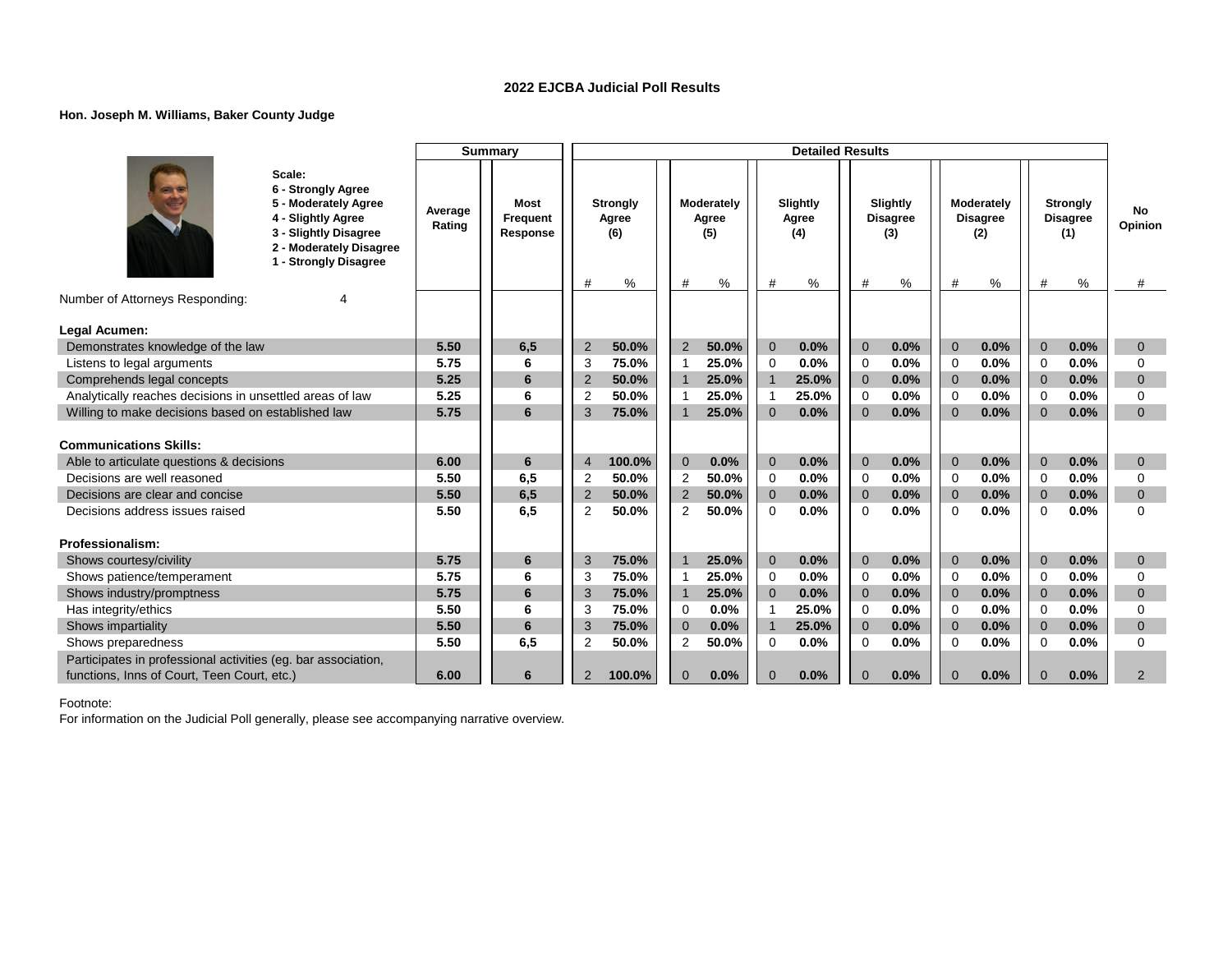### **Hon. D. Tatum Davis, Bradford County Judge**

|                                                                                                              |                                                                                                                                                         |                   | <b>Summary</b>               |    |                                      |                |                                 |                | <b>Detailed Results</b>       |                |                                         |                         |                                           |                         |                                                |                           |
|--------------------------------------------------------------------------------------------------------------|---------------------------------------------------------------------------------------------------------------------------------------------------------|-------------------|------------------------------|----|--------------------------------------|----------------|---------------------------------|----------------|-------------------------------|----------------|-----------------------------------------|-------------------------|-------------------------------------------|-------------------------|------------------------------------------------|---------------------------|
|                                                                                                              | Scale:<br>6 - Strongly Agree<br>5 - Moderately Agree<br>4 - Slightly Agree<br>3 - Slightly Disagree<br>2 - Moderately Disagree<br>1 - Strongly Disagree | Average<br>Rating | Most<br>Frequent<br>Response | #  | <b>Strongly</b><br>Agree<br>(6)<br>% | #              | Moderately<br>Agree<br>(5)<br>% | #              | Slightly<br>Agree<br>(4)<br>% | #              | Slightly<br><b>Disagree</b><br>(3)<br>% | #                       | Moderately<br><b>Disagree</b><br>(2)<br>% | #                       | <b>Strongly</b><br><b>Disagree</b><br>(1)<br>% | <b>No</b><br>Opinion<br># |
| Number of Attorneys Responding:                                                                              | 14                                                                                                                                                      |                   |                              |    |                                      |                |                                 |                |                               |                |                                         |                         |                                           |                         |                                                |                           |
|                                                                                                              |                                                                                                                                                         |                   |                              |    |                                      |                |                                 |                |                               |                |                                         |                         |                                           |                         |                                                |                           |
| Legal Acumen:<br>Demonstrates knowledge of the law                                                           |                                                                                                                                                         | 5.38              | 6                            | -9 | 69.2%                                | 2              | 15.4%                           | $\overline{1}$ | 7.7%                          | $\overline{0}$ | 0.0%                                    | $\mathbf{1}$            | 7.7%                                      | $\overline{0}$          | 0.0%                                           | $\mathbf{1}$              |
| Listens to legal arguments                                                                                   |                                                                                                                                                         | 5.36              | 6                            | 11 | 78.6%                                | $\overline{1}$ | 7.1%                            | 0              | 0.0%                          | $\mathbf 0$    | 0.0%                                    | $\overline{2}$          | 14.3%                                     | $\Omega$                | 0.0%                                           | $\Omega$                  |
| Comprehends legal concepts                                                                                   |                                                                                                                                                         | 5.36              | 6                            | 10 | 71.5%                                | $\overline{2}$ | 14.3%                           | $\overline{1}$ | 7.1%                          | $\overline{0}$ | 0.0%                                    | $\Omega$                | 0.0%                                      | $\overline{1}$          | 7.1%                                           | $\Omega$                  |
| Analytically reaches decisions in unsettled areas of law                                                     |                                                                                                                                                         | 5.38              | 6                            | 9  | 69.2%                                | 3              | 23.1%                           | 0              | 0.0%                          | $\mathbf 0$    | 0.0%                                    | $\mathbf 0$             | 0.0%                                      | $\overline{\mathbf{1}}$ | 7.7%                                           |                           |
| Willing to make decisions based on established law                                                           |                                                                                                                                                         | 5.69              | 6                            | 10 | 76.9%                                | 2              | 15.4%                           | $\mathbf{1}$   | 7.7%                          | $\Omega$       | 0.0%                                    | $\Omega$                | 0.0%                                      | $\Omega$                | 0.0%                                           | $\mathbf{1}$              |
|                                                                                                              |                                                                                                                                                         |                   |                              |    |                                      |                |                                 |                |                               |                |                                         |                         |                                           |                         |                                                |                           |
| <b>Communications Skills:</b>                                                                                |                                                                                                                                                         |                   |                              |    |                                      |                |                                 |                |                               |                |                                         |                         |                                           |                         |                                                |                           |
| Able to articulate questions & decisions                                                                     |                                                                                                                                                         | 5.69              | 6                            | 11 | 84.6%                                | $\overline{1}$ | 7.7%                            | $\mathbf{0}$   | 0.0%                          | $\overline{1}$ | 7.7%                                    | $\overline{0}$          | 0.0%                                      | $\overline{0}$          | 0.0%                                           | $\mathbf{1}$              |
| Decisions are well reasoned                                                                                  |                                                                                                                                                         | 5.21              | 6                            | 10 | 71.5%                                | $\overline{2}$ | 14.3%                           | $\mathbf 0$    | 0.0%                          | $\Omega$       | 0.0%                                    | $\overline{\mathbf{1}}$ | 7.1%                                      | $\overline{\mathbf{1}}$ | 7.1%                                           | $\Omega$                  |
| Decisions are clear and concise                                                                              |                                                                                                                                                         | 5.57              | 6                            | 11 | 78.6%                                | 2              | 14.3%                           | $\mathbf{0}$   | 0.0%                          | $\mathbf 0$    | 0.0%                                    | $\overline{1}$          | 7.1%                                      | $\mathbf 0$             | 0.0%                                           | $\mathbf 0$               |
| Decisions address issues raised                                                                              |                                                                                                                                                         | 5.71              | 6                            | 11 | 78.6%                                | 2              | 14.3%                           | $\mathbf{1}$   | 7.1%                          | $\Omega$       | 0.0%                                    | $\Omega$                | 0.0%                                      | $\Omega$                | 0.0%                                           | $\Omega$                  |
|                                                                                                              |                                                                                                                                                         |                   |                              |    |                                      |                |                                 |                |                               |                |                                         |                         |                                           |                         |                                                |                           |
| Professionalism:                                                                                             |                                                                                                                                                         |                   |                              |    |                                      |                |                                 |                |                               |                |                                         |                         |                                           |                         |                                                |                           |
| Shows courtesy/civility                                                                                      |                                                                                                                                                         | 5.86              | 6                            | 13 | 92.9%                                | $\mathbf{0}$   | 0.0%                            | $\overline{1}$ | 7.1%                          | $\mathbf 0$    | 0.0%                                    | $\overline{0}$          | 0.0%                                      | $\mathbf{0}$            | 0.0%                                           | $\overline{0}$            |
| Shows patience/temperament                                                                                   |                                                                                                                                                         | 5.57              | 6                            | 11 | 78.6%                                | $\overline{2}$ | 14.3%                           | $\mathbf 0$    | 0.0%                          | $\mathbf 0$    | 0.0%                                    | $\overline{1}$          | 7.1%                                      | $\overline{0}$          | 0.0%                                           | $\mathbf 0$               |
| Shows industry/promptness                                                                                    |                                                                                                                                                         | 5.85              | 6                            | 12 | 92.3%                                | $\mathbf 0$    | 0.0%                            | $\overline{1}$ | 7.7%                          | $\overline{0}$ | 0.0%                                    | $\Omega$                | 0.0%                                      | $\overline{0}$          | 0.0%                                           | $\mathbf{1}$              |
| Has integrity/ethics                                                                                         |                                                                                                                                                         | 5.62              | 6                            | 12 | 92.3%                                | 0              | 0.0%                            | 0              | 0.0%                          | $\mathbf 0$    | 0.0%                                    | $\Omega$                | 0.0%                                      | -1                      | 7.7%                                           |                           |
| Shows impartiality                                                                                           |                                                                                                                                                         | 5.21              | 6                            | 11 | 78.7%                                | $\mathbf 0$    | 0.0%                            | $\overline{1}$ | 7.1%                          | $\mathbf 0$    | 0.0%                                    | $\overline{1}$          | 7.1%                                      | $\overline{1}$          | 7.1%                                           | $\mathbf 0$               |
| Shows preparedness                                                                                           |                                                                                                                                                         | 5.69              | 6                            | 11 | 84.6%                                | $\overline{1}$ | 7.7%                            | $\mathbf 0$    | 0.0%                          | 1              | 7.7%                                    | $\Omega$                | 0.0%                                      | $\mathbf 0$             | 0.0%                                           |                           |
| Participates in professional activities (eg. bar association,<br>functions, Inns of Court, Teen Court, etc.) |                                                                                                                                                         | 6.00              | 6                            | 8  | 100.0%                               | $\mathbf{0}$   | 0.0%                            | $\mathbf{0}$   | 0.0%                          | $\mathbf{0}$   | 0.0%                                    | $\Omega$                | 0.0%                                      | $\Omega$                | 0.0%                                           | 6                         |
|                                                                                                              |                                                                                                                                                         |                   |                              |    |                                      |                |                                 |                |                               |                |                                         |                         |                                           |                         |                                                |                           |

Footnote: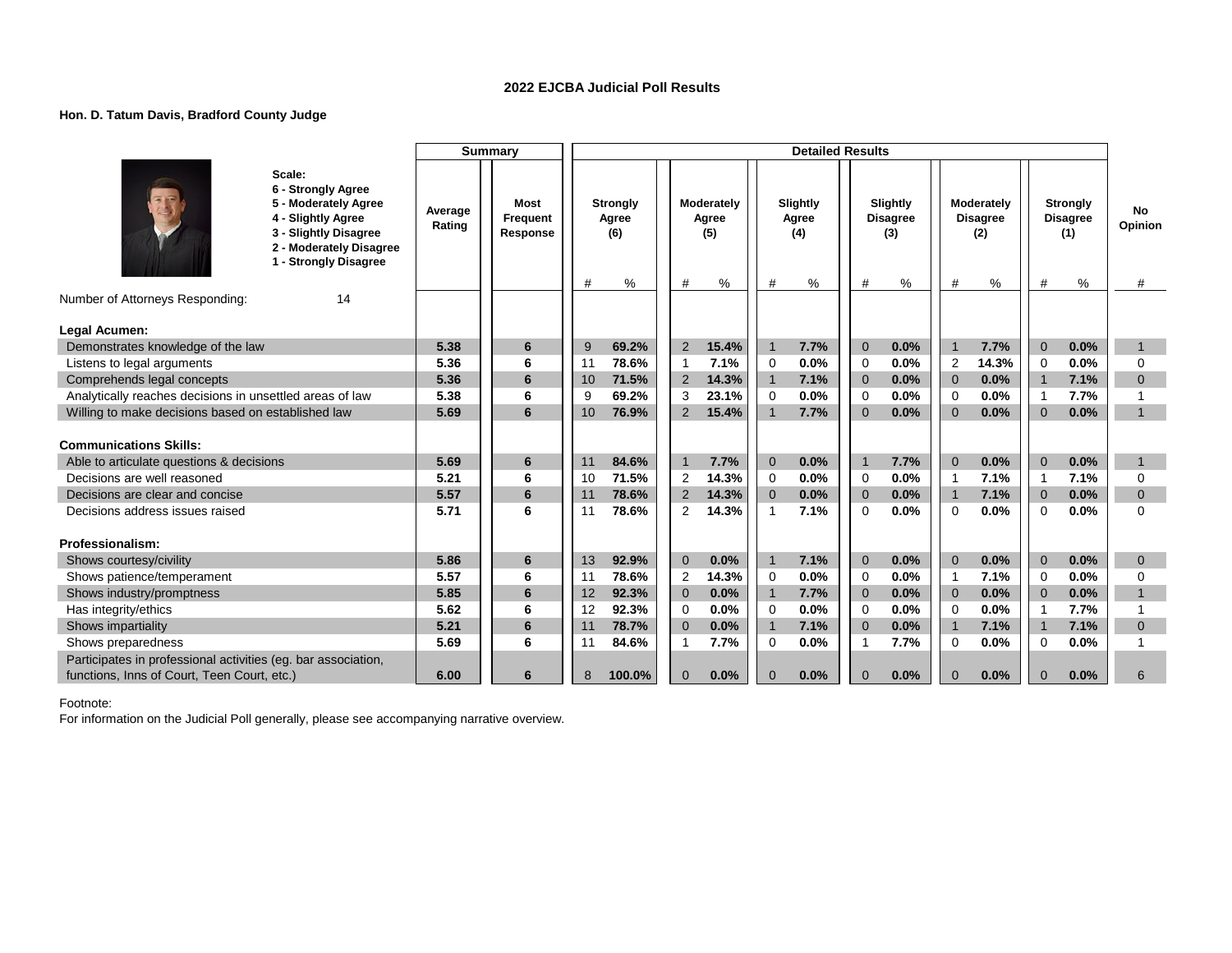### **Hon. Sheree H. Lancaster, Gilchrist County Judge**

|                                                                                                                                                         |                   | <b>Summary</b>                      |                |                                      |                |                                    |                | <b>Detailed Results</b>          |                |                                            |                         |                                           |                |                                                   |                    |
|---------------------------------------------------------------------------------------------------------------------------------------------------------|-------------------|-------------------------------------|----------------|--------------------------------------|----------------|------------------------------------|----------------|----------------------------------|----------------|--------------------------------------------|-------------------------|-------------------------------------------|----------------|---------------------------------------------------|--------------------|
| Scale:<br>6 - Strongly Agree<br>5 - Moderately Agree<br>4 - Slightly Agree<br>3 - Slightly Disagree<br>2 - Moderately Disagree<br>1 - Strongly Disagree | Average<br>Rating | <b>Most</b><br>Frequent<br>Response | #              | <b>Strongly</b><br>Agree<br>(6)<br>% | #              | Moderately<br>Agree<br>(5)<br>$\%$ | #              | Slightly<br>Agree<br>(4)<br>$\%$ | #              | Slightly<br><b>Disagree</b><br>(3)<br>$\%$ | #                       | Moderately<br><b>Disagree</b><br>(2)<br>% | #              | <b>Strongly</b><br><b>Disagree</b><br>(1)<br>$\%$ | No<br>Opinion<br># |
| Number of Attorneys Responding:<br>g                                                                                                                    |                   |                                     |                |                                      |                |                                    |                |                                  |                |                                            |                         |                                           |                |                                                   |                    |
| Legal Acumen:                                                                                                                                           |                   |                                     |                |                                      |                |                                    |                |                                  |                |                                            |                         |                                           |                |                                                   |                    |
| Demonstrates knowledge of the law                                                                                                                       | 5.00              | 6                                   | 5              | 62.5%                                | $\overline{1}$ | 12.5%                              | $\mathbf{1}$   | 12.5%                            | $\overline{0}$ | 0.0%                                       | $\Omega$                | 0.0%                                      | $\overline{1}$ | 12.5%                                             | $\mathbf{1}$       |
| Listens to legal arguments                                                                                                                              | 5.14              | 6                                   | 5              | 71.4%                                | $\Omega$       | 0.0%                               | $\overline{1}$ | 14.3%                            | $\mathbf 0$    | 0.0%                                       | $\overline{1}$          | 14.3%                                     | $\Omega$       | 0.0%                                              | 2                  |
| Comprehends legal concepts                                                                                                                              | 5.00              | 6                                   | 5              | 62.5%                                | $\overline{1}$ | 12.5%                              | $\mathbf{1}$   | 12.5%                            | $\mathbf 0$    | 0.0%                                       | $\mathbf{0}$            | 0.0%                                      | $\overline{1}$ | 12.5%                                             | $\mathbf{1}$       |
| Analytically reaches decisions in unsettled areas of law                                                                                                | 4.67              | 6                                   | 3              | 50.0%                                | $\overline{1}$ | 16.7%                              | $\overline{1}$ | 16.7%                            | $\mathbf 0$    | 0.0%                                       | $\Omega$                | 0.0%                                      | -1             | 16.6%                                             | 3                  |
| Willing to make decisions based on established law                                                                                                      | 5.14              | 6                                   | 5              | 71.4%                                | $\overline{0}$ | 0.0%                               | $\mathbf 1$    | 14.3%                            | $\Omega$       | 0.0%                                       | $\overline{\mathbf{1}}$ | 14.3%                                     | $\mathbf{0}$   | 0.0%                                              | 2                  |
|                                                                                                                                                         |                   |                                     |                |                                      |                |                                    |                |                                  |                |                                            |                         |                                           |                |                                                   |                    |
| <b>Communications Skills:</b>                                                                                                                           |                   |                                     |                |                                      |                |                                    |                |                                  |                |                                            |                         |                                           |                |                                                   |                    |
| Able to articulate questions & decisions                                                                                                                | 5.00              | 6                                   | 5              | 62.5%                                | $\overline{1}$ | 12.5%                              | $\mathbf{1}$   | 12.5%                            | $\mathbf{0}$   | 0.0%                                       | $\Omega$                | 0.0%                                      |                | 12.5%                                             | $\mathbf{1}$       |
| Decisions are well reasoned                                                                                                                             | 4.83              | 6                                   | 3              | 50.0%                                | $\mathbf 1$    | 16.7%                              | $\overline{1}$ | 16.7%                            | $\mathbf 0$    | 0.0%                                       | $\overline{1}$          | 16.6%                                     | $\mathbf 0$    | 0.0%                                              | 3                  |
| Decisions are clear and concise                                                                                                                         | 4.67              | 6                                   | 3              | 50.0%                                | $\overline{1}$ | 16.7%                              | $\mathbf{1}$   | 16.7%                            | $\mathbf{0}$   | 0.0%                                       | $\mathbf{0}$            | 0.0%                                      | $\overline{1}$ | 16.6%                                             | 3                  |
| Decisions address issues raised                                                                                                                         | 5.29              | 6                                   | $\overline{4}$ | 57.1%                                | -1             | 14.3%                              | 2              | 28.6%                            | $\Omega$       | 0.0%                                       | $\Omega$                | 0.0%                                      | $\Omega$       | 0.0%                                              | $\overline{2}$     |
| Professionalism:                                                                                                                                        |                   |                                     |                |                                      |                |                                    |                |                                  |                |                                            |                         |                                           |                |                                                   |                    |
| Shows courtesy/civility                                                                                                                                 | 5.50              | 6                                   | 6              | 75.0%                                | $\overline{1}$ | 12.5%                              | $\mathbf{0}$   | 0.0%                             | $\mathbf{1}$   | 12.5%                                      | $\Omega$                | 0.0%                                      | $\mathbf{0}$   | 0.0%                                              | $\mathbf{1}$       |
| Shows patience/temperament                                                                                                                              | 5.13              | 6                                   | 6              | 75.0%                                | $\mathbf 0$    | 0.0%                               | $\mathbf 0$    | 0.0%                             | $\mathbf{1}$   | 12.5%                                      | -1                      | 12.5%                                     | $\mathbf 0$    | 0.0%                                              |                    |
| Shows industry/promptness                                                                                                                               | 6.00              | 6                                   | 8              | 100.0%                               | $\overline{0}$ | 0.0%                               | $\mathbf{0}$   | 0.0%                             | $\overline{0}$ | 0.0%                                       | $\overline{0}$          | 0.0%                                      | $\overline{0}$ | 0.0%                                              | $\mathbf{1}$       |
| Has integrity/ethics                                                                                                                                    | 5.75              | 6                                   | 6              | 75.0%                                | 2              | 25.0%                              | $\Omega$       | 0.0%                             | $\Omega$       | 0.0%                                       | $\Omega$                | 0.0%                                      | $\Omega$       | 0.0%                                              |                    |
| Shows impartiality                                                                                                                                      | 4.38              | 6                                   | 5              | 62.5%                                | $\overline{0}$ | 0.0%                               | $\overline{0}$ | 0.0%                             | $\mathbf{0}$   | 0.0%                                       | 2                       | 25.0%                                     | $\overline{1}$ | 12.5%                                             | $\overline{1}$     |
| Shows preparedness                                                                                                                                      | 5.75              | 6                                   |                | 87.5%                                | $\Omega$       | 0.0%                               | $\mathbf 1$    | 12.5%                            | $\Omega$       | 0.0%                                       | $\Omega$                | 0.0%                                      | $\Omega$       | 0.0%                                              |                    |
| Participates in professional activities (eg. bar association,                                                                                           |                   |                                     |                |                                      |                |                                    |                |                                  |                |                                            |                         |                                           |                |                                                   |                    |
| functions, Inns of Court, Teen Court, etc.)                                                                                                             | 5.25              | 6                                   |                | 50.0%                                | 3              | 37.5%                              | $\mathbf{0}$   | 0.0%                             |                | 12.5%                                      | $\Omega$                | 0.0%                                      | $\Omega$       | 0.0%                                              |                    |

Footnote: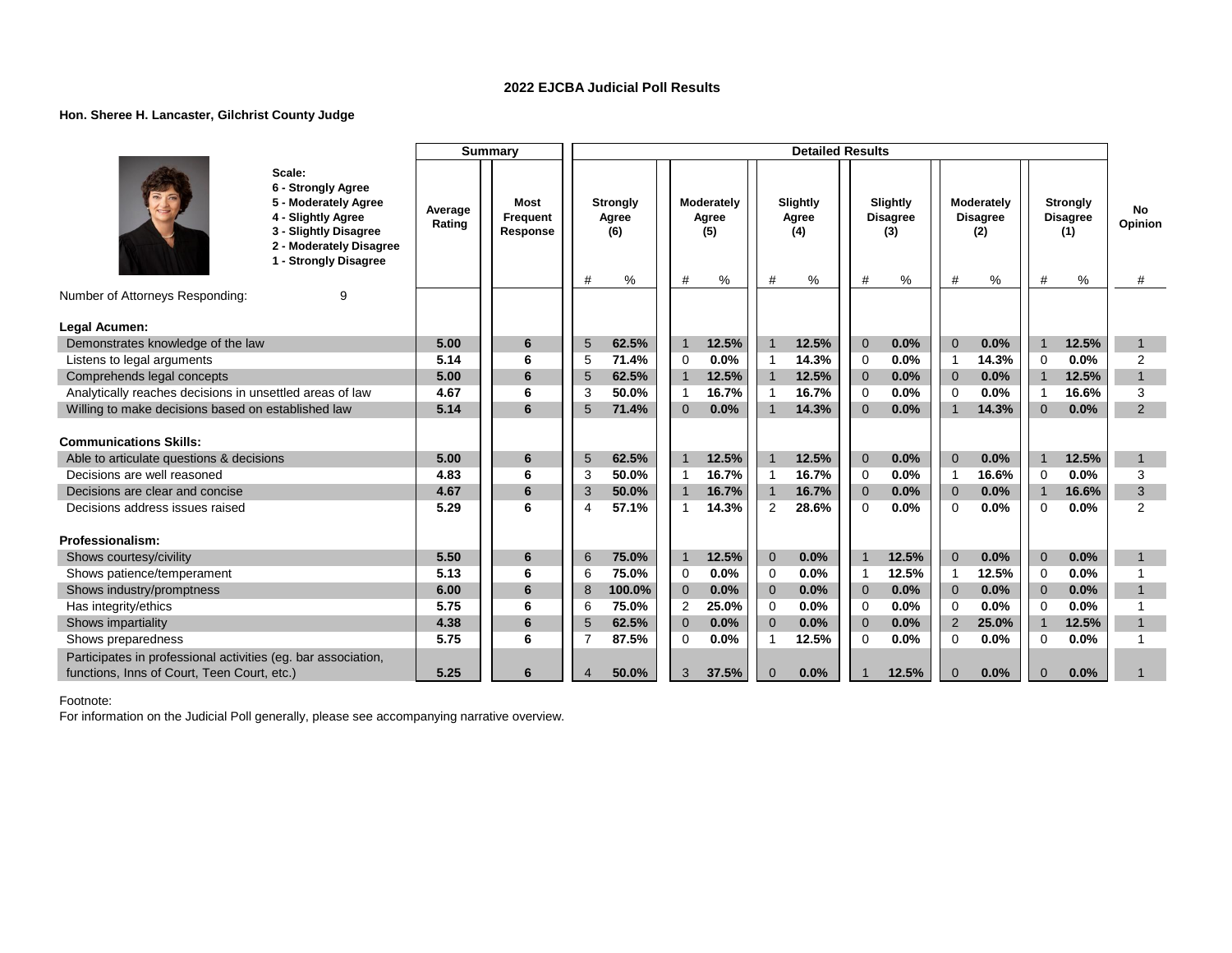### **Hon. James T. Browning, Levy County Judge**

|                                                                                                              |                                                                                                                                                         |                   | Summary                             |    |                                      |                |                                 |                | <b>Detailed Results</b>       |                |                                         |                |                                           |                |                                                |                    |
|--------------------------------------------------------------------------------------------------------------|---------------------------------------------------------------------------------------------------------------------------------------------------------|-------------------|-------------------------------------|----|--------------------------------------|----------------|---------------------------------|----------------|-------------------------------|----------------|-----------------------------------------|----------------|-------------------------------------------|----------------|------------------------------------------------|--------------------|
|                                                                                                              | Scale:<br>6 - Strongly Agree<br>5 - Moderately Agree<br>4 - Slightly Agree<br>3 - Slightly Disagree<br>2 - Moderately Disagree<br>1 - Strongly Disagree | Average<br>Rating | <b>Most</b><br>Frequent<br>Response | #  | <b>Strongly</b><br>Agree<br>(6)<br>% | #              | Moderately<br>Agree<br>(5)<br>% | #              | Slightly<br>Agree<br>(4)<br>% | #              | Slightly<br><b>Disagree</b><br>(3)<br>% | #              | Moderately<br><b>Disagree</b><br>(2)<br>% | #              | <b>Strongly</b><br><b>Disagree</b><br>(1)<br>% | No<br>Opinion<br># |
| Number of Attorneys Responding:                                                                              | 12                                                                                                                                                      |                   |                                     |    |                                      |                |                                 |                |                               |                |                                         |                |                                           |                |                                                |                    |
|                                                                                                              |                                                                                                                                                         |                   |                                     |    |                                      |                |                                 |                |                               |                |                                         |                |                                           |                |                                                |                    |
| Legal Acumen:                                                                                                |                                                                                                                                                         |                   |                                     |    |                                      |                |                                 |                |                               |                |                                         |                |                                           |                |                                                |                    |
| Demonstrates knowledge of the law                                                                            |                                                                                                                                                         | 5.55              | 6                                   | 8  | 72.7%                                | 2              | 18.2%                           | $\overline{0}$ | 0.0%                          | $\overline{1}$ | 9.1%                                    | $\Omega$       | 0.0%                                      | $\Omega$       | 0.0%                                           | $\mathbf{1}$       |
| Listens to legal arguments                                                                                   |                                                                                                                                                         | 5.55              | 6                                   | 8  | 72.7%                                | 2              | 18.2%                           | 0              | 0.0%                          | -1             | 9.1%                                    | $\Omega$       | 0.0%                                      | $\Omega$       | 0.0%                                           |                    |
| Comprehends legal concepts                                                                                   |                                                                                                                                                         | 5.64              | 6                                   | 9  | 81.8%                                | $\overline{1}$ | 9.1%                            | $\mathbf{0}$   | 0.0%                          | $\overline{1}$ | 9.1%                                    | $\Omega$       | 0.0%                                      | $\Omega$       | 0.0%                                           | $\mathbf{1}$       |
| Analytically reaches decisions in unsettled areas of law                                                     |                                                                                                                                                         | 5.50              | 6                                   | 6  | 75.0%                                | -1             | 12.5%                           | 0              | 0.0%                          | -1             | 12.5%                                   | - 0            | 0.0%                                      | $\Omega$       | 0.0%                                           | 4                  |
| Willing to make decisions based on established law                                                           |                                                                                                                                                         | 5.55              | 6                                   | 8  | 72.7%                                | 2              | 18.2%                           | $\Omega$       | 0.0%                          | 1              | 9.1%                                    | $\Omega$       | 0.0%                                      | $\Omega$       | 0.0%                                           | $\mathbf{1}$       |
| <b>Communications Skills:</b>                                                                                |                                                                                                                                                         |                   |                                     |    |                                      |                |                                 |                |                               |                |                                         |                |                                           |                |                                                |                    |
| Able to articulate questions & decisions                                                                     |                                                                                                                                                         | 5.45              | 6                                   | 8  | 72.7%                                | $\overline{1}$ | 9.1%                            | $\overline{1}$ | 9.1%                          | $\overline{1}$ | 9.1%                                    | $\Omega$       | 0.0%                                      | $\overline{0}$ | 0.0%                                           | $\mathbf{1}$       |
| Decisions are well reasoned                                                                                  |                                                                                                                                                         | 5.27              | 6                                   | 6  | 54.5%                                | 3              | 27.3%                           | $\overline{1}$ | 9.1%                          | -1             | 9.1%                                    | $\Omega$       | 0.0%                                      | $\Omega$       | 0.0%                                           |                    |
| Decisions are clear and concise                                                                              |                                                                                                                                                         | 5.45              | 6                                   | 8  | 72.7%                                | $\overline{1}$ | 9.1%                            | $\overline{1}$ | 9.1%                          | $\overline{1}$ | 9.1%                                    | $\overline{0}$ | 0.0%                                      | $\overline{0}$ | 0.0%                                           | $\overline{1}$     |
| Decisions address issues raised                                                                              |                                                                                                                                                         | 5.55              | 6                                   | 9  | 81.8%                                | $\Omega$       | 0.0%                            | $\overline{1}$ | 9.1%                          | $\overline{1}$ | 9.1%                                    | $\Omega$       | 0.0%                                      | $\Omega$       | 0.0%                                           |                    |
| Professionalism:                                                                                             |                                                                                                                                                         |                   |                                     |    |                                      |                |                                 |                |                               |                |                                         |                |                                           |                |                                                |                    |
| Shows courtesy/civility                                                                                      |                                                                                                                                                         | 5.55              | 6                                   | 9  | 81.8%                                | $\overline{1}$ | 9.1%                            | $\mathbf{0}$   | 0.0%                          | $\overline{0}$ | 0.0%                                    | $\overline{1}$ | 9.1%                                      | $\mathbf{0}$   | 0.0%                                           | $\mathbf 1$        |
| Shows patience/temperament                                                                                   |                                                                                                                                                         | 5.45              | 6                                   | 8  | 72.7%                                | $\overline{2}$ | 18.2%                           | $\mathbf 0$    | 0.0%                          | $\mathbf 0$    | 0.0%                                    | -1             | 9.1%                                      | $\overline{0}$ | 0.0%                                           |                    |
| Shows industry/promptness                                                                                    |                                                                                                                                                         | 5.55              | 6                                   | 8  | 72.7%                                | $\overline{1}$ | 9.1%                            | 2              | 18.2%                         | $\overline{0}$ | 0.0%                                    | $\Omega$       | 0.0%                                      | $\overline{0}$ | 0.0%                                           | $\overline{1}$     |
| Has integrity/ethics                                                                                         |                                                                                                                                                         | 5.82              | 6                                   | 10 | 90.9%                                | 0              | 0.0%                            | $\mathbf{1}$   | 9.1%                          | $\mathbf 0$    | 0.0%                                    | $\Omega$       | 0.0%                                      | $\Omega$       | 0.0%                                           |                    |
| Shows impartiality                                                                                           |                                                                                                                                                         | 5.64              | 6                                   | 9  | 81.8%                                | $\overline{1}$ | 9.1%                            | $\mathbf{0}$   | 0.0%                          | $\overline{1}$ | 9.1%                                    | $\overline{0}$ | 0.0%                                      | $\overline{0}$ | 0.0%                                           | $\overline{1}$     |
| Shows preparedness                                                                                           |                                                                                                                                                         | 5.45              | 6                                   | 8  | 72.7%                                | 1              | 9.1%                            |                | 9.1%                          | 1              | 9.1%                                    | $\Omega$       | 0.0%                                      | $\mathbf 0$    | 0.0%                                           |                    |
| Participates in professional activities (eg. bar association,<br>functions, Inns of Court, Teen Court, etc.) |                                                                                                                                                         | 5.00              | 6                                   | 3  | 60.0%                                | $\mathbf{0}$   | 0.0%                            |                | 20.0%                         |                | 20.0%                                   | $\Omega$       | 0.0%                                      | $\Omega$       | 0.0%                                           | $\overline{7}$     |
|                                                                                                              |                                                                                                                                                         |                   |                                     |    |                                      |                |                                 |                |                               |                |                                         |                |                                           |                |                                                |                    |

Footnote: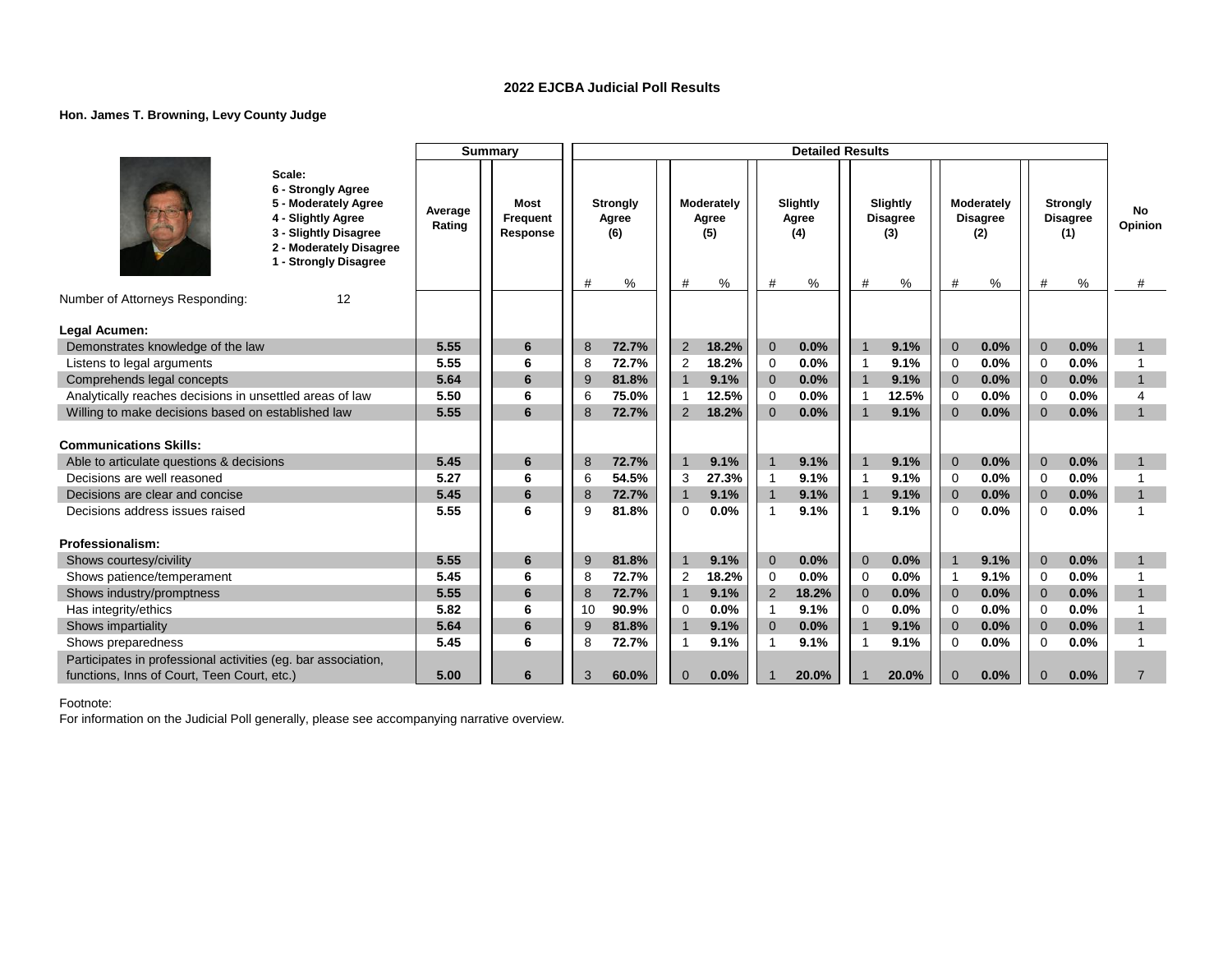### **Hon. Mitchell D. Bishop, Union County Judge**

|                                                                                                                                                         | Summary           |                                     |                |                                      |                |                            | <b>Detailed Results</b> |                          |                |                                    |                |                                      |                |                                                |                    |
|---------------------------------------------------------------------------------------------------------------------------------------------------------|-------------------|-------------------------------------|----------------|--------------------------------------|----------------|----------------------------|-------------------------|--------------------------|----------------|------------------------------------|----------------|--------------------------------------|----------------|------------------------------------------------|--------------------|
| Scale:<br>6 - Strongly Agree<br>5 - Moderately Agree<br>4 - Slightly Agree<br>3 - Slightly Disagree<br>2 - Moderately Disagree<br>1 - Strongly Disagree | Average<br>Rating | <b>Most</b><br>Frequent<br>Response | #              | <b>Strongly</b><br>Agree<br>(6)<br>% | #              | Moderately<br>Agree<br>(5) | #                       | Slightly<br>Agree<br>(4) |                | Slightly<br><b>Disagree</b><br>(3) | #              | Moderately<br><b>Disagree</b><br>(2) | #              | <b>Strongly</b><br><b>Disagree</b><br>(1)<br>% | No<br>Opinion<br># |
| Number of Attorneys Responding:<br>12                                                                                                                   |                   |                                     |                |                                      |                | %                          |                         | %                        | #              | %                                  |                | %                                    |                |                                                |                    |
|                                                                                                                                                         |                   |                                     |                |                                      |                |                            |                         |                          |                |                                    |                |                                      |                |                                                |                    |
| Legal Acumen:                                                                                                                                           |                   |                                     |                |                                      |                |                            |                         |                          |                |                                    |                |                                      |                |                                                |                    |
| Demonstrates knowledge of the law                                                                                                                       | 5.70              | 6                                   | 8              | 80.0%                                | $\overline{1}$ | 10.0%                      | $\overline{1}$          | 10.0%                    | $\Omega$       | 0.0%                               | $\Omega$       | 0.0%                                 | $\Omega$       | 0.0%                                           | 2                  |
| Listens to legal arguments                                                                                                                              | 5.64              | 6                                   | 8              | 72.7%                                | $\overline{2}$ | 18.2%                      | $\mathbf 1$             | 9.1%                     | 0              | 0.0%                               | $\Omega$       | 0.0%                                 | $\Omega$       | 0.0%                                           |                    |
| Comprehends legal concepts                                                                                                                              | 5.73              | 6                                   | 9              | 81.8%                                | $\overline{1}$ | 9.1%                       | $\mathbf{1}$            | 9.1%                     | $\Omega$       | 0.0%                               | $\Omega$       | 0.0%                                 | $\Omega$       | 0.0%                                           | $\mathbf{1}$       |
| Analytically reaches decisions in unsettled areas of law                                                                                                | 6.00              | 6                                   | 5              | 100.0%                               | 0              | 0.0%                       | 0                       | 0.0%                     | $\mathbf 0$    | 0.0%                               | $\Omega$       | 0.0%                                 | $\Omega$       | 0.0%                                           | $\overline{7}$     |
| Willing to make decisions based on established law                                                                                                      | 5.70              | 6                                   | 8              | 80.0%                                |                | 10.0%                      | $\mathbf{1}$            | 10.0%                    | $\Omega$       | 0.0%                               | $\Omega$       | 0.0%                                 | $\Omega$       | 0.0%                                           | 2                  |
| <b>Communications Skills:</b>                                                                                                                           |                   |                                     |                |                                      |                |                            |                         |                          |                |                                    |                |                                      |                |                                                |                    |
| Able to articulate questions & decisions                                                                                                                | 5.70              | 6                                   | 8              | 80.0%                                | $\overline{1}$ | 10.0%                      | $\overline{1}$          | 10.0%                    | $\overline{0}$ | 0.0%                               | $\overline{0}$ | 0.0%                                 | $\overline{0}$ | 0.0%                                           | $\overline{2}$     |
| Decisions are well reasoned                                                                                                                             | 5.70              | 6                                   | 8              | 80.0%                                | $\overline{1}$ | 10.0%                      | $\mathbf 1$             | 10.0%                    | $\Omega$       | 0.0%                               | $\Omega$       | 0.0%                                 | $\Omega$       | 0.0%                                           | $\overline{2}$     |
| Decisions are clear and concise                                                                                                                         | 5.64              | 6                                   | 9              | 81.8%                                | $\mathbf 0$    | 0.0%                       | 2                       | 18.2%                    | $\overline{0}$ | 0.0%                               | $\overline{0}$ | 0.0%                                 | $\overline{0}$ | 0.0%                                           | $\mathbf{1}$       |
| Decisions address issues raised                                                                                                                         | 5.64              | 6                                   | 9              | 81.8%                                | 0              | 0.0%                       | 2                       | 18.2%                    | $\Omega$       | 0.0%                               | $\Omega$       | 0.0%                                 | $\Omega$       | 0.0%                                           | 1                  |
| Professionalism:                                                                                                                                        |                   |                                     |                |                                      |                |                            |                         |                          |                |                                    |                |                                      |                |                                                |                    |
| Shows courtesy/civility                                                                                                                                 | 5.73              | 6                                   | 8              | 72.7%                                | 3              | 27.3%                      | $\mathbf{0}$            | 0.0%                     | $\overline{0}$ | 0.0%                               | $\Omega$       | 0.0%                                 | $\mathbf{0}$   | 0.0%                                           | $\mathbf{1}$       |
| Shows patience/temperament                                                                                                                              | 5.55              | 6                                   | 8              | 72.7%                                | $\overline{1}$ | 9.1%                       | $\overline{2}$          | 18.2%                    | $\mathbf 0$    | 0.0%                               | $\mathbf 0$    | 0.0%                                 | $\overline{0}$ | 0.0%                                           |                    |
| Shows industry/promptness                                                                                                                               | 5.91              | 6                                   | 10             | 90.9%                                | $\overline{1}$ | 9.1%                       | $\overline{0}$          | 0.0%                     | $\overline{0}$ | 0.0%                               | $\overline{0}$ | 0.0%                                 | $\overline{0}$ | 0.0%                                           | $\mathbf{1}$       |
| Has integrity/ethics                                                                                                                                    | 5.90              | 6                                   | g              | 90.0%                                | $\mathbf{1}$   | 10.0%                      | 0                       | 0.0%                     | $\mathbf 0$    | 0.0%                               | $\Omega$       | 0.0%                                 | $\Omega$       | 0.0%                                           | $\overline{2}$     |
| Shows impartiality                                                                                                                                      | 5.82              | 6                                   | 9              | 81.8%                                | 2              | 18.2%                      | $\mathbf{0}$            | 0.0%                     | $\overline{0}$ | 0.0%                               | $\overline{0}$ | 0.0%                                 | $\overline{0}$ | 0.0%                                           | $\overline{1}$     |
| Shows preparedness                                                                                                                                      | 5.82              | 6                                   | 9              | 81.8%                                | $\overline{2}$ | 18.2%                      | $\mathbf 0$             | 0.0%                     | $\mathbf 0$    | 0.0%                               | $\Omega$       | 0.0%                                 | $\mathbf 0$    | 0.0%                                           |                    |
| Participates in professional activities (eg. bar association,<br>functions, Inns of Court, Teen Court, etc.)                                            | 6.00              | 6                                   | $\overline{2}$ | 100.0%                               | $\mathbf{0}$   | 0.0%                       | $\mathbf{0}$            | 0.0%                     | $\overline{0}$ | 0.0%                               | $\Omega$       | 0.0%                                 | $\Omega$       | 0.0%                                           | 10                 |

Footnote: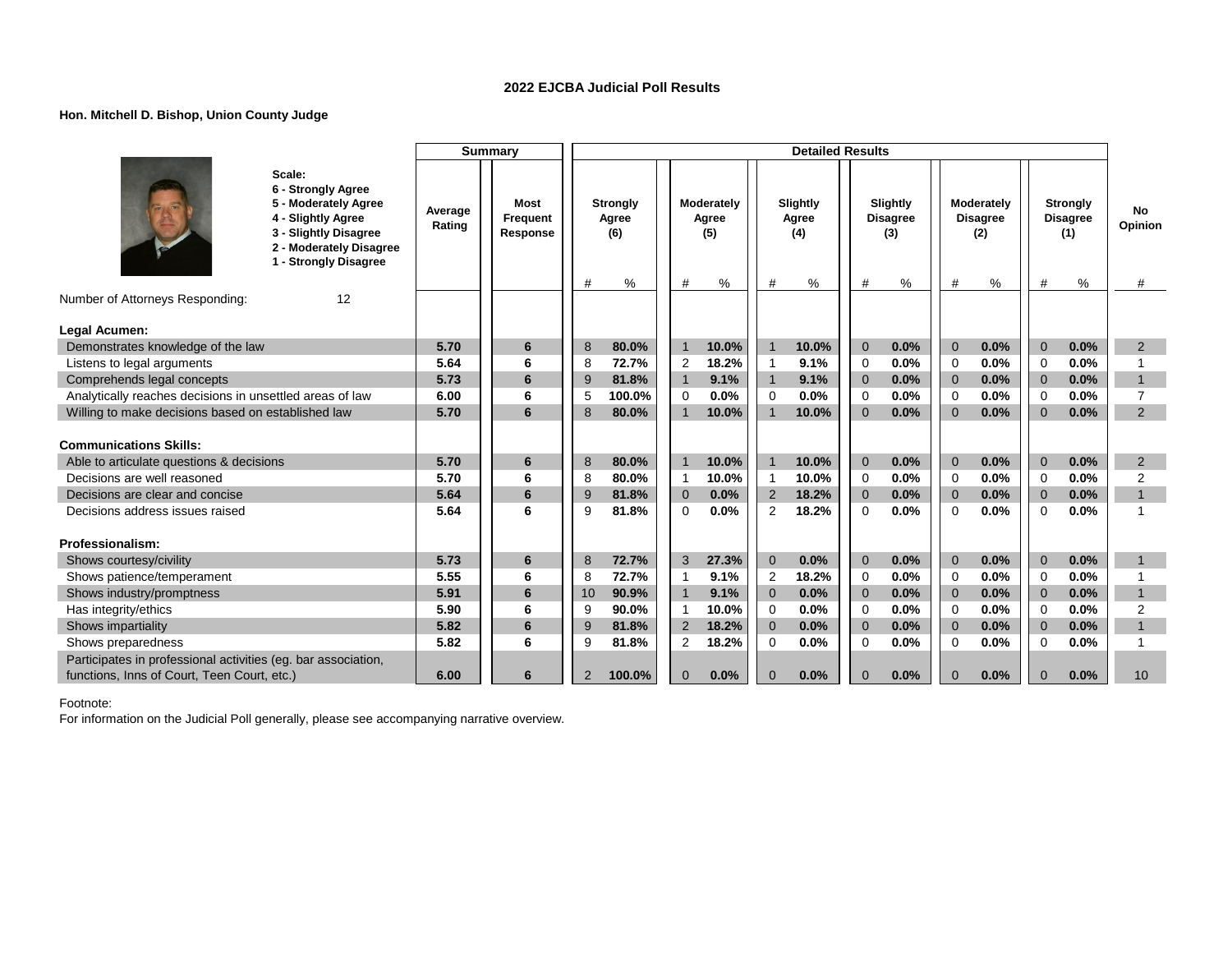### **Hon. Mark E. Walker, Chief Judge, Northern District**

|                                                                    |                                                                                                                                                         |                   | <b>Summary</b>               |          |                                 |                |                            |                            | <b>Detailed Results</b>  |                            |                                    |                            |                                      |                            |                                           |                          |
|--------------------------------------------------------------------|---------------------------------------------------------------------------------------------------------------------------------------------------------|-------------------|------------------------------|----------|---------------------------------|----------------|----------------------------|----------------------------|--------------------------|----------------------------|------------------------------------|----------------------------|--------------------------------------|----------------------------|-------------------------------------------|--------------------------|
|                                                                    | Scale:<br>6 - Strongly Agree<br>5 - Moderately Agree<br>4 - Slightly Agree<br>3 - Slightly Disagree<br>2 - Moderately Disagree<br>1 - Strongly Disagree | Average<br>Rating | Most<br>Frequent<br>Response |          | <b>Strongly</b><br>Agree<br>(6) |                | Moderately<br>Agree<br>(5) |                            | Slightly<br>Agree<br>(4) |                            | Slightly<br><b>Disagree</b><br>(3) |                            | Moderately<br><b>Disagree</b><br>(2) |                            | <b>Strongly</b><br><b>Disagree</b><br>(1) | No<br>Opinion            |
|                                                                    | 15                                                                                                                                                      |                   |                              | #        | $\%$                            | #              | ℅                          | #                          | %                        | #                          | %                                  | #                          | %                                    | #                          | %                                         | #                        |
| Number of Attorneys Responding:                                    |                                                                                                                                                         |                   |                              |          |                                 |                |                            |                            |                          |                            |                                    |                            |                                      |                            |                                           |                          |
| Legal Acumen:                                                      |                                                                                                                                                         |                   |                              |          |                                 |                |                            |                            |                          |                            |                                    |                            |                                      |                            |                                           |                          |
| Demonstrates knowledge of the law                                  |                                                                                                                                                         | 5.93              | 6                            | 14       | 93.3%                           | $\overline{1}$ | 6.7%                       | $\mathbf{0}$               | 0.0%                     | $\overline{0}$             | 0.0%                               | $\overline{0}$             | 0.0%                                 | $\overline{0}$             | 0.0%                                      | $\mathbf{0}$             |
| Listens to legal arguments                                         |                                                                                                                                                         | 5.93              | 6                            | 14       | 93.3%                           | -1             | 6.7%                       | $\mathbf 0$                | 0.0%                     | $\Omega$                   | 0.0%                               | $\Omega$                   | 0.0%                                 | $\Omega$                   | 0.0%                                      | 0                        |
| Comprehends legal concepts                                         |                                                                                                                                                         | 5.93              | 6                            | 14       | 93.3%                           | $\overline{1}$ | 6.7%                       | $\mathbf{0}$               | 0.0%                     | $\overline{0}$             | 0.0%                               | $\overline{0}$             | 0.0%                                 | $\overline{0}$             | 0.0%                                      | $\mathbf{0}$             |
| Analytically reaches decisions in unsettled areas of law           |                                                                                                                                                         | 5.87              | 6                            | 13       | 86.7%                           | 2              | 13.3%                      | $\mathbf 0$                | 0.0%                     | $\mathbf 0$                | 0.0%                               | 0                          | 0.0%                                 | 0                          | 0.0%                                      | $\mathbf 0$              |
| Willing to make decisions based on established law                 |                                                                                                                                                         | 5.87              | 6                            | 13       | 86.7%                           | 2              | 13.3%                      | $\Omega$                   | 0.0%                     | $\Omega$                   | 0.0%                               | $\Omega$                   | 0.0%                                 | $\Omega$                   | 0.0%                                      | $\Omega$                 |
|                                                                    |                                                                                                                                                         |                   |                              |          |                                 |                |                            |                            |                          |                            |                                    |                            |                                      |                            |                                           |                          |
| <b>Communications Skills:</b>                                      |                                                                                                                                                         |                   |                              |          |                                 |                |                            |                            |                          |                            |                                    |                            |                                      |                            |                                           |                          |
| Able to articulate questions & decisions                           |                                                                                                                                                         | 6.00              | 6                            | 15       | 100.0%                          | $\mathbf{0}$   | 0.0%                       | $\mathbf{0}$               | 0.0%                     | $\mathbf 0$                | 0.0%                               | $\overline{0}$             | 0.0%                                 | $\overline{0}$             | 0.0%                                      | $\mathbf{0}$             |
| Decisions are well reasoned                                        |                                                                                                                                                         | 5.80              | 6                            | 12       | 80.0%                           | 3              | 20.0%                      | 0                          | 0.0%                     | $\Omega$                   | 0.0%                               | $\Omega$                   | 0.0%                                 | $\Omega$                   | 0.0%                                      | $\Omega$                 |
| Decisions are clear and concise<br>Decisions address issues raised |                                                                                                                                                         | 5.87<br>6.00      | 6<br>6                       | 13<br>15 | 86.7%<br>100.0%                 | 2<br>$\Omega$  | 13.3%<br>0.0%              | $\overline{0}$<br>$\Omega$ | 0.0%<br>0.0%             | $\overline{0}$<br>$\Omega$ | 0.0%<br>0.0%                       | $\overline{0}$<br>$\Omega$ | 0.0%<br>0.0%                         | $\overline{0}$<br>$\Omega$ | 0.0%<br>0.0%                              | $\mathbf{0}$<br>$\Omega$ |
|                                                                    |                                                                                                                                                         |                   |                              |          |                                 |                |                            |                            |                          |                            |                                    |                            |                                      |                            |                                           |                          |
| Professionalism:                                                   |                                                                                                                                                         |                   |                              |          |                                 |                |                            |                            |                          |                            |                                    |                            |                                      |                            |                                           |                          |
| Shows courtesy/civility                                            |                                                                                                                                                         | 5.60              | 6                            | 10       | 66.7%                           | $\overline{4}$ | 26.7%                      | $\mathbf{1}$               | 6.6%                     | $\Omega$                   | 0.0%                               | $\overline{0}$             | 0.0%                                 | $\overline{0}$             | 0.0%                                      | $\mathbf{0}$             |
| Shows patience/temperament                                         |                                                                                                                                                         | 5.27              | 6                            | 7        | 46.7%                           | 6              | 40.0%                      | $\mathbf{1}$               | 6.7%                     | $\overline{1}$             | 6.6%                               | $\Omega$                   | 0.0%                                 | $\Omega$                   | 0.0%                                      | $\Omega$                 |
| Shows industry/promptness                                          |                                                                                                                                                         | 5.87              | 6                            | 13       | 86.7%                           | $\overline{2}$ | 13.3%                      | $\mathbf 0$                | 0.0%                     | $\Omega$                   | 0.0%                               | $\overline{0}$             | 0.0%                                 | $\overline{0}$             | 0.0%                                      | $\mathbf{0}$             |
| Has integrity/ethics                                               |                                                                                                                                                         | 5.93              | 6                            | 14       | 93.3%                           | $\overline{1}$ | 6.7%                       | $\mathbf 0$                | 0.0%                     | $\Omega$                   | 0.0%                               | $\Omega$                   | 0.0%                                 | $\Omega$                   | 0.0%                                      | $\Omega$                 |
| Shows impartiality                                                 |                                                                                                                                                         | 5.80              | 6                            | 13       | 86.7%                           | $\overline{1}$ | 6.7%                       | $\mathbf{1}$               | 6.6%                     | $\Omega$                   | 0.0%                               | $\overline{0}$             | 0.0%                                 | $\overline{0}$             | 0.0%                                      | $\mathbf{0}$             |
| Shows preparedness                                                 |                                                                                                                                                         | 5.93              | 6                            | 14       | 93.3%                           | $\mathbf 1$    | 6.7%                       | $\Omega$                   | 0.0%                     | $\Omega$                   | 0.0%                               | $\Omega$                   | 0.0%                                 | $\Omega$                   | 0.0%                                      | $\Omega$                 |
| Participates in professional activities (eg. bar association,      |                                                                                                                                                         |                   |                              |          |                                 |                |                            |                            |                          |                            |                                    |                            |                                      |                            |                                           |                          |
| functions, Inns of Court, Teen Court, etc.)                        |                                                                                                                                                         | 5.30              | 6                            |          | 70.0%                           |                | 10.0%                      | $\Omega$                   | 0.0%                     | $\overline{2}$             | 20.0%                              | $\Omega$                   | 0.0%                                 | $\Omega$                   | 0.0%                                      | 5                        |

Footnote: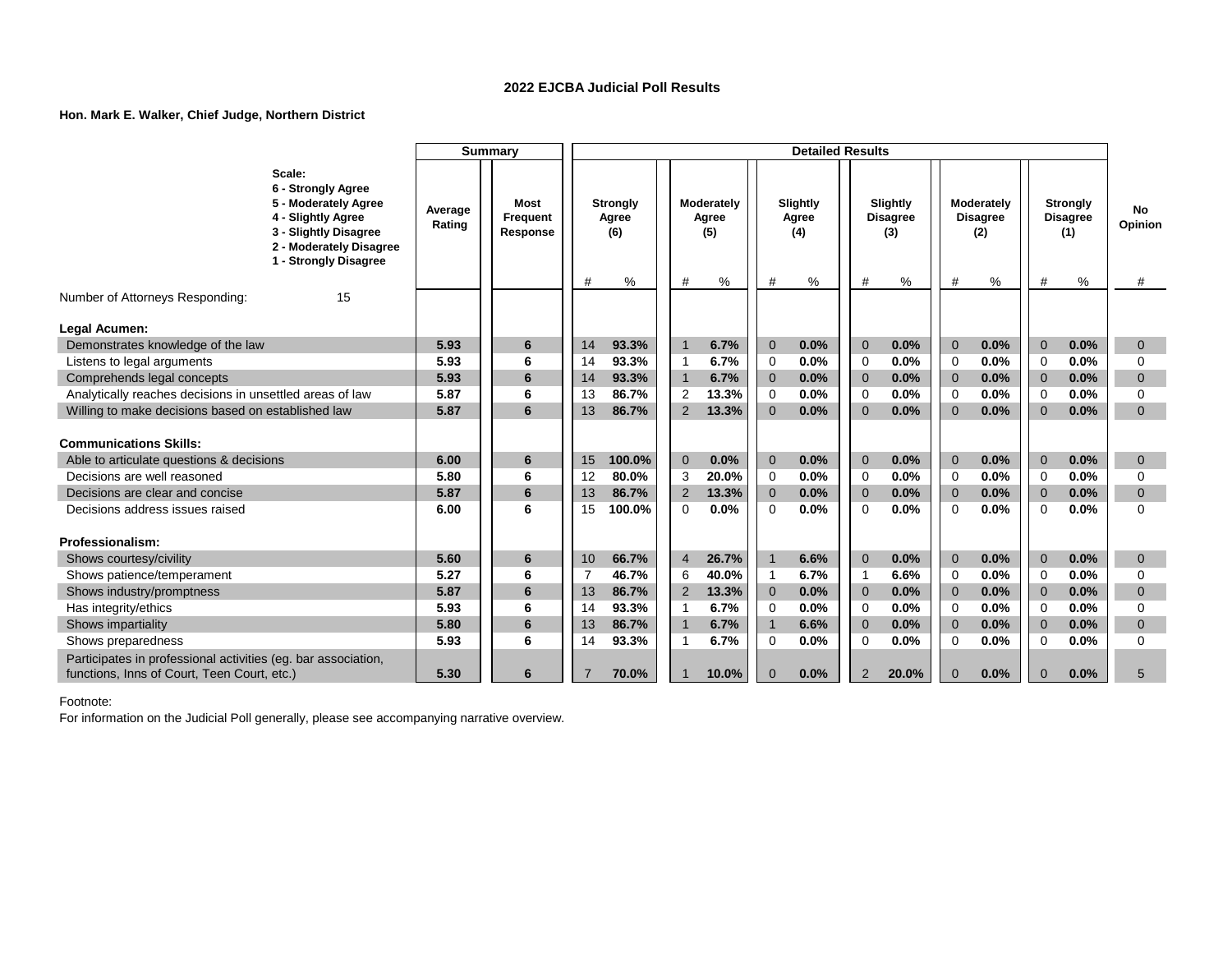#### **Hon. Allen C. Winsor, Federal District Court Judge**

|                                                                                                              |                                                                                                                                                         |                   | <b>Summary</b>               |                     |                                 |                             |                            |                              | <b>Detailed Results</b>  |                            |                                    |                            |                                      |                            |                                           |                     |
|--------------------------------------------------------------------------------------------------------------|---------------------------------------------------------------------------------------------------------------------------------------------------------|-------------------|------------------------------|---------------------|---------------------------------|-----------------------------|----------------------------|------------------------------|--------------------------|----------------------------|------------------------------------|----------------------------|--------------------------------------|----------------------------|-------------------------------------------|---------------------|
|                                                                                                              | Scale:<br>6 - Strongly Agree<br>5 - Moderately Agree<br>4 - Slightly Agree<br>3 - Slightly Disagree<br>2 - Moderately Disagree<br>1 - Strongly Disagree | Average<br>Rating | Most<br>Frequent<br>Response |                     | <b>Strongly</b><br>Agree<br>(6) |                             | Moderately<br>Agree<br>(5) |                              | Slightly<br>Agree<br>(4) |                            | Slightly<br><b>Disagree</b><br>(3) |                            | Moderately<br><b>Disagree</b><br>(2) |                            | <b>Strongly</b><br><b>Disagree</b><br>(1) | No<br>Opinion       |
| Number of Attorneys Responding:                                                                              |                                                                                                                                                         |                   |                              | #                   | %                               | #                           | ℅                          | #                            | %                        | #                          | %                                  | #                          | %                                    | #                          | $\%$                                      | #                   |
|                                                                                                              |                                                                                                                                                         |                   |                              |                     |                                 |                             |                            |                              |                          |                            |                                    |                            |                                      |                            |                                           |                     |
| Legal Acumen:                                                                                                |                                                                                                                                                         |                   |                              |                     |                                 |                             |                            |                              |                          |                            |                                    |                            |                                      |                            |                                           |                     |
| Demonstrates knowledge of the law                                                                            |                                                                                                                                                         | 6.00<br>5.50      | 6<br>6                       | $\overline{4}$<br>3 | 100.0%<br>75.0%                 | $\mathbf{0}$                | 0.0%<br>0.0%               | $\mathbf{0}$<br>$\mathbf{1}$ | 0.0%<br>25.0%            | $\overline{0}$<br>$\Omega$ | 0.0%<br>0.0%                       | $\overline{0}$<br>$\Omega$ | 0.0%<br>0.0%                         | $\overline{0}$<br>$\Omega$ | 0.0%<br>0.0%                              | $\overline{0}$      |
| Listens to legal arguments<br>Comprehends legal concepts                                                     |                                                                                                                                                         | 6.00              | 6                            | $\overline{4}$      | 100.0%                          | $\mathbf 0$<br>$\mathbf{0}$ | 0.0%                       | $\mathbf{0}$                 | 0.0%                     | $\overline{0}$             | 0.0%                               | $\overline{0}$             | 0.0%                                 | $\overline{0}$             | 0.0%                                      | 0<br>$\mathbf{0}$   |
| Analytically reaches decisions in unsettled areas of law                                                     |                                                                                                                                                         | 5.75              | 6                            | 3                   | 75.0%                           | -1                          | 25.0%                      | 0                            | 0.0%                     | $\Omega$                   | 0.0%                               | $\Omega$                   | 0.0%                                 | $\Omega$                   | 0.0%                                      | $\Omega$            |
| Willing to make decisions based on established law                                                           |                                                                                                                                                         | 5.50              | 6                            | 3                   | 75.0%                           | $\Omega$                    | 0.0%                       | $\mathbf{1}$                 | 25.0%                    | $\Omega$                   | 0.0%                               | $\Omega$                   | 0.0%                                 | $\Omega$                   | 0.0%                                      | $\Omega$            |
|                                                                                                              |                                                                                                                                                         |                   |                              |                     |                                 |                             |                            |                              |                          |                            |                                    |                            |                                      |                            |                                           |                     |
| <b>Communications Skills:</b>                                                                                |                                                                                                                                                         |                   |                              |                     |                                 |                             |                            |                              |                          |                            |                                    |                            |                                      |                            |                                           |                     |
| Able to articulate questions & decisions                                                                     |                                                                                                                                                         | 6.00              | 6                            | $\overline{4}$      | 100.0%                          | $\mathbf{0}$                | 0.0%                       | $\overline{0}$               | 0.0%                     | $\Omega$                   | 0.0%                               | $\Omega$                   | 0.0%                                 | $\Omega$                   | 0.0%                                      | $\mathbf{0}$        |
| Decisions are well reasoned                                                                                  |                                                                                                                                                         | 6.00              | 6                            |                     | 100.0%                          | 0                           | 0.0%                       | $\Omega$                     | 0.0%                     | $\Omega$                   | 0.0%                               | $\Omega$                   | 0.0%                                 | $\Omega$                   | 0.0%                                      | $\Omega$            |
| Decisions are clear and concise                                                                              |                                                                                                                                                         | 6.00              | 6                            | $\overline{4}$      | 100.0%                          | $\mathbf{0}$                | 0.0%                       | $\overline{0}$               | 0.0%                     | $\overline{0}$             | 0.0%                               | $\overline{0}$             | 0.0%                                 | $\overline{0}$             | 0.0%                                      | $\overline{0}$      |
| Decisions address issues raised                                                                              |                                                                                                                                                         | 6.00              | 6                            | 4                   | 100.0%                          | $\Omega$                    | 0.0%                       | $\Omega$                     | 0.0%                     | $\Omega$                   | 0.0%                               | $\Omega$                   | 0.0%                                 | $\Omega$                   | 0.0%                                      | $\Omega$            |
|                                                                                                              |                                                                                                                                                         |                   |                              |                     |                                 |                             |                            |                              |                          |                            |                                    |                            |                                      |                            |                                           |                     |
| Professionalism:                                                                                             |                                                                                                                                                         |                   |                              |                     |                                 |                             |                            |                              |                          |                            |                                    |                            |                                      |                            |                                           |                     |
| Shows courtesy/civility                                                                                      |                                                                                                                                                         | 6.00<br>6.00      | 6<br>6                       | 3<br>3              | 100.0%<br>100.0%                | $\mathbf{0}$                | 0.0%<br>0.0%               | $\mathbf{0}$<br>$\Omega$     | 0.0%<br>0.0%             | $\Omega$<br>$\Omega$       | 0.0%<br>0.0%                       | $\Omega$                   | 0.0%<br>0.0%                         | $\Omega$                   | 0.0%<br>0.0%                              | 1<br>1              |
| Shows patience/temperament                                                                                   |                                                                                                                                                         |                   | 6                            |                     |                                 | $\mathbf 0$                 |                            |                              |                          |                            |                                    | $\Omega$                   |                                      | $\Omega$                   |                                           |                     |
| Shows industry/promptness                                                                                    |                                                                                                                                                         | 6.00<br>5.67      | 6                            |                     | 100.0%                          | $\overline{0}$              | 0.0%                       | $\overline{0}$               | 0.0%<br>0.0%             | $\Omega$                   | 0.0%<br>0.0%                       | $\Omega$                   | 0.0%<br>0.0%                         | $\overline{0}$             | 0.0%                                      | $\overline{0}$<br>1 |
| Has integrity/ethics                                                                                         |                                                                                                                                                         |                   | 6                            | $\overline{2}$      | 66.7%                           | $\overline{1}$              | 33.3%<br>0.0%              | $\mathbf 0$                  |                          | $\Omega$<br>$\Omega$       |                                    | $\Omega$                   | 0.0%                                 | $\Omega$<br>$\overline{1}$ | 0.0%<br>25.0%                             |                     |
| Shows impartiality<br>Shows preparedness                                                                     |                                                                                                                                                         | 4.75<br>6.00      | 6                            | 3<br>3              | 75.0%<br>100.0%                 | $\mathbf 0$<br>$\mathbf 0$  | 0.0%                       | $\mathbf 0$<br>$\Omega$      | 0.0%<br>0.0%             | $\Omega$                   | 0.0%<br>0.0%                       | $\overline{0}$<br>$\Omega$ | 0.0%                                 | $\Omega$                   | $0.0\%$                                   | $\overline{0}$<br>1 |
|                                                                                                              |                                                                                                                                                         |                   |                              |                     |                                 |                             |                            |                              |                          |                            |                                    |                            |                                      |                            |                                           |                     |
| Participates in professional activities (eg. bar association,<br>functions, Inns of Court, Teen Court, etc.) |                                                                                                                                                         | 5.00              | 6,4                          |                     | 50.0%                           | $\overline{0}$              | 0.0%                       |                              | 50.0%                    | $\Omega$                   | 0.0%                               | $\Omega$                   | 0.0%                                 | $\Omega$                   | 0.0%                                      | 2                   |
|                                                                                                              |                                                                                                                                                         |                   |                              |                     |                                 |                             |                            |                              |                          |                            |                                    |                            |                                      |                            |                                           |                     |

Footnote: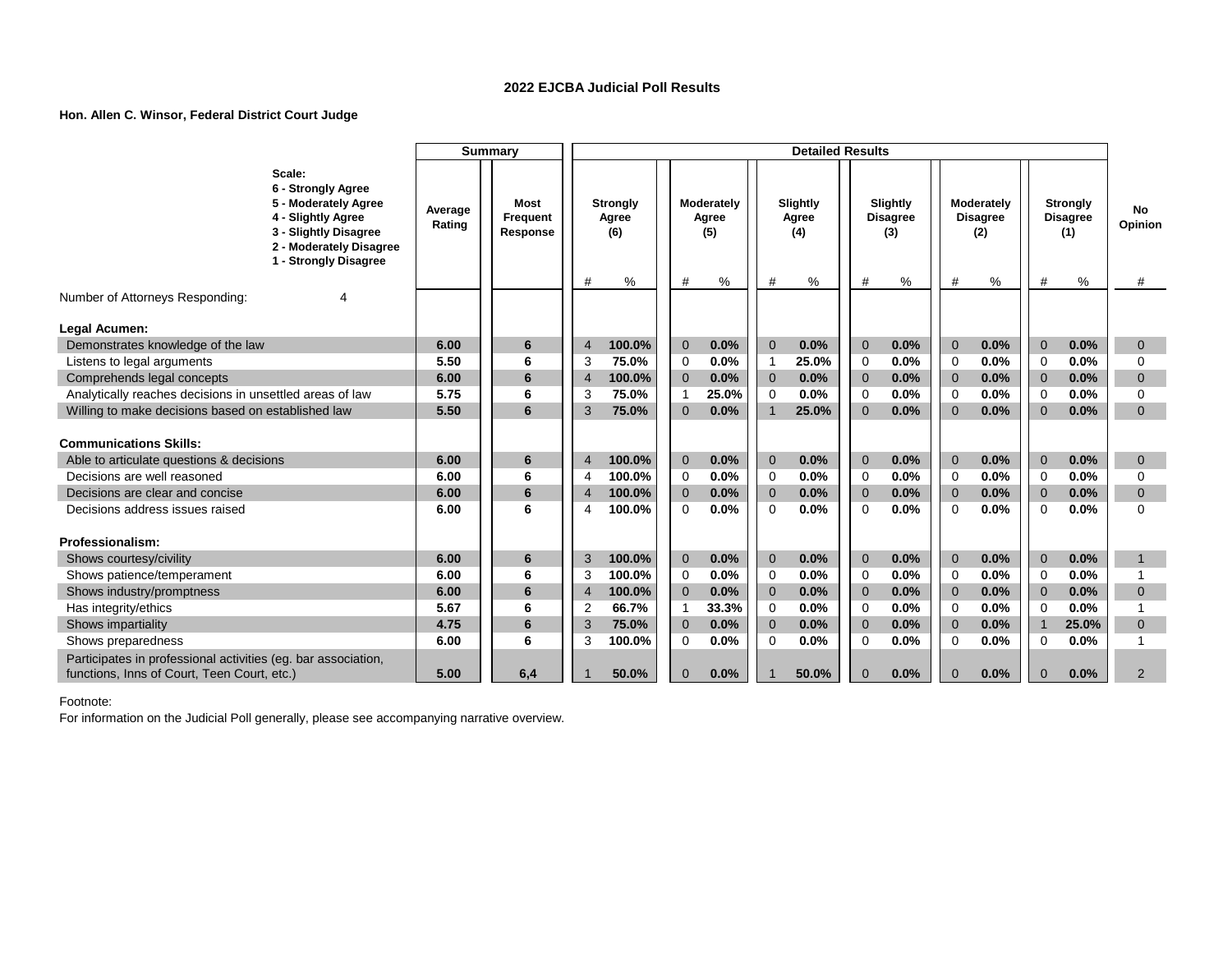### **Hon. Gary R. Jones, Magistrate Judge**

| Scale:<br>6 - Strongly Agree<br>5 - Moderately Agree<br>Moderately<br>Slightly<br>Moderately<br><b>Most</b><br><b>Strongly</b><br>Slightly<br><b>Strongly</b><br><b>No</b><br>Average<br>4 - Slightly Agree<br>Agree<br><b>Disagree</b><br><b>Disagree</b><br><b>Disagree</b><br>Frequent<br>Agree<br>Agree<br>Opinion<br>Rating<br>3 - Slightly Disagree<br>Response<br>(6)<br>(5)<br>(4)<br>(3)<br>(2)<br>(1)<br>2 - Moderately Disagree<br>1 - Strongly Disagree<br>%<br>℅<br>%<br>$\%$<br>℅<br>#<br>#<br>%<br>#<br>#<br>#<br>#<br>#<br>Number of Attorneys Responding:<br>6<br>Legal Acumen:<br>6.00<br>100.0%<br>$\mathbf{0}$<br>0.0%<br>$\mathbf{0}$<br>0.0%<br>$\Omega$<br>0.0%<br>0.0%<br>0.0%<br>Demonstrates knowledge of the law<br>6<br>$\overline{0}$<br>$\overline{0}$<br>6<br>$\overline{0}$<br>0.0%<br>100.0%<br>0.0%<br>0.0%<br>0.0%<br>0.0%<br>Listens to legal arguments<br>6.00<br>6<br>0<br>0<br>$\mathbf 0$<br>$\Omega$<br>$\mathbf 0$<br>$\mathbf 0$<br>6<br>0.0%<br>0.0%<br>0.0%<br>0.0%<br>Comprehends legal concepts<br>6.00<br>6<br>100.0%<br>$\mathbf{0}$<br>0.0%<br>$\mathbf{0}$<br>$\overline{0}$<br>$\overline{0}$<br>$\overline{0}$<br>$\mathbf{0}$<br>6<br>Analytically reaches decisions in unsettled areas of law<br>6.00<br>0<br>0.0%<br>0.0%<br>0.0%<br>0.0%<br>0.0%<br>$\mathbf 0$<br>6<br>100.0%<br>0<br>0<br>$\mathbf 0$<br>$\mathbf 0$<br>6<br>Willing to make decisions based on established law<br>0.0%<br>0.0%<br>0.0%<br>0.0%<br>0.0%<br>6.00<br>6<br>100.0%<br>$\Omega$<br>$\Omega$<br>$\Omega$<br>$\Omega$<br>$\Omega$<br>$\Omega$<br>6 |
|----------------------------------------------------------------------------------------------------------------------------------------------------------------------------------------------------------------------------------------------------------------------------------------------------------------------------------------------------------------------------------------------------------------------------------------------------------------------------------------------------------------------------------------------------------------------------------------------------------------------------------------------------------------------------------------------------------------------------------------------------------------------------------------------------------------------------------------------------------------------------------------------------------------------------------------------------------------------------------------------------------------------------------------------------------------------------------------------------------------------------------------------------------------------------------------------------------------------------------------------------------------------------------------------------------------------------------------------------------------------------------------------------------------------------------------------------------------------------------------------------------------------------------------------------------------------------------------|
|                                                                                                                                                                                                                                                                                                                                                                                                                                                                                                                                                                                                                                                                                                                                                                                                                                                                                                                                                                                                                                                                                                                                                                                                                                                                                                                                                                                                                                                                                                                                                                                        |
|                                                                                                                                                                                                                                                                                                                                                                                                                                                                                                                                                                                                                                                                                                                                                                                                                                                                                                                                                                                                                                                                                                                                                                                                                                                                                                                                                                                                                                                                                                                                                                                        |
|                                                                                                                                                                                                                                                                                                                                                                                                                                                                                                                                                                                                                                                                                                                                                                                                                                                                                                                                                                                                                                                                                                                                                                                                                                                                                                                                                                                                                                                                                                                                                                                        |
|                                                                                                                                                                                                                                                                                                                                                                                                                                                                                                                                                                                                                                                                                                                                                                                                                                                                                                                                                                                                                                                                                                                                                                                                                                                                                                                                                                                                                                                                                                                                                                                        |
|                                                                                                                                                                                                                                                                                                                                                                                                                                                                                                                                                                                                                                                                                                                                                                                                                                                                                                                                                                                                                                                                                                                                                                                                                                                                                                                                                                                                                                                                                                                                                                                        |
|                                                                                                                                                                                                                                                                                                                                                                                                                                                                                                                                                                                                                                                                                                                                                                                                                                                                                                                                                                                                                                                                                                                                                                                                                                                                                                                                                                                                                                                                                                                                                                                        |
|                                                                                                                                                                                                                                                                                                                                                                                                                                                                                                                                                                                                                                                                                                                                                                                                                                                                                                                                                                                                                                                                                                                                                                                                                                                                                                                                                                                                                                                                                                                                                                                        |
|                                                                                                                                                                                                                                                                                                                                                                                                                                                                                                                                                                                                                                                                                                                                                                                                                                                                                                                                                                                                                                                                                                                                                                                                                                                                                                                                                                                                                                                                                                                                                                                        |
|                                                                                                                                                                                                                                                                                                                                                                                                                                                                                                                                                                                                                                                                                                                                                                                                                                                                                                                                                                                                                                                                                                                                                                                                                                                                                                                                                                                                                                                                                                                                                                                        |
| <b>Communications Skills:</b>                                                                                                                                                                                                                                                                                                                                                                                                                                                                                                                                                                                                                                                                                                                                                                                                                                                                                                                                                                                                                                                                                                                                                                                                                                                                                                                                                                                                                                                                                                                                                          |
| $\mathbf{0}$<br>$\mathbf{0}$<br>$\overline{0}$<br>6.00<br>6<br>100.0%<br>0.0%<br>0.0%<br>0.0%<br>$\overline{0}$<br>0.0%<br>$\overline{0}$<br>0.0%<br>Able to articulate questions & decisions<br>6<br>$\mathbf{0}$                                                                                                                                                                                                                                                                                                                                                                                                                                                                                                                                                                                                                                                                                                                                                                                                                                                                                                                                                                                                                                                                                                                                                                                                                                                                                                                                                                     |
| 0.0%<br>83.3%<br>16.7%<br>0.0%<br>0.0%<br>0.0%<br>Decisions are well reasoned<br>5.83<br>6<br>0<br>$\overline{1}$<br>$\Omega$<br>$\Omega$<br>$\Omega$<br>$\Omega$<br>5                                                                                                                                                                                                                                                                                                                                                                                                                                                                                                                                                                                                                                                                                                                                                                                                                                                                                                                                                                                                                                                                                                                                                                                                                                                                                                                                                                                                                 |
| Decisions are clear and concise<br>0.0%<br>0.0%<br>0.0%<br>0.0%<br>6.00<br>6<br>100.0%<br>$\mathbf 0$<br>0.0%<br>$\mathbf 0$<br>$\overline{0}$<br>$\overline{0}$<br>$\mathbf 0$<br>$\mathbf{0}$<br>6                                                                                                                                                                                                                                                                                                                                                                                                                                                                                                                                                                                                                                                                                                                                                                                                                                                                                                                                                                                                                                                                                                                                                                                                                                                                                                                                                                                   |
| 0.0%<br>0.0%<br>0.0%<br>0.0%<br>0.0%<br>$\Omega$<br>Decisions address issues raised<br>6.00<br>6<br>100.0%<br>$\Omega$<br>$\Omega$<br>$\Omega$<br>$\Omega$<br>$\Omega$<br>6                                                                                                                                                                                                                                                                                                                                                                                                                                                                                                                                                                                                                                                                                                                                                                                                                                                                                                                                                                                                                                                                                                                                                                                                                                                                                                                                                                                                            |
| Professionalism:                                                                                                                                                                                                                                                                                                                                                                                                                                                                                                                                                                                                                                                                                                                                                                                                                                                                                                                                                                                                                                                                                                                                                                                                                                                                                                                                                                                                                                                                                                                                                                       |
| $\mathbf{0}$<br>0.0%<br>$\mathbf{0}$<br>$\mathbf{0}$<br>0.0%<br>0.0%<br>$\mathbf 0$<br>0.0%<br>Shows courtesy/civility<br>6.00<br>6<br>5<br>100.0%<br>0.0%<br>$\overline{0}$<br>$\mathbf 1$                                                                                                                                                                                                                                                                                                                                                                                                                                                                                                                                                                                                                                                                                                                                                                                                                                                                                                                                                                                                                                                                                                                                                                                                                                                                                                                                                                                            |
| 40.0%<br>0.0%<br>0.0%<br>0.0%<br>0.0%<br>5.60<br>6<br>60.0%<br>2<br>$\mathbf 0$<br>Shows patience/temperament<br>3<br>$\mathbf 0$<br>$\mathbf 0$<br>$\mathbf 0$                                                                                                                                                                                                                                                                                                                                                                                                                                                                                                                                                                                                                                                                                                                                                                                                                                                                                                                                                                                                                                                                                                                                                                                                                                                                                                                                                                                                                        |
| 0.0%<br>0.0%<br>0.0%<br>0.0%<br>0.0%<br>Shows industry/promptness<br>6.00<br>6<br>100.0%<br>$\mathbf 0$<br>$\overline{0}$<br>$\overline{0}$<br>$\overline{0}$<br>$\mathbf{0}$<br>6<br>$\mathbf 0$                                                                                                                                                                                                                                                                                                                                                                                                                                                                                                                                                                                                                                                                                                                                                                                                                                                                                                                                                                                                                                                                                                                                                                                                                                                                                                                                                                                      |
| 0.0%<br>0.0%<br>0.0%<br>0.0%<br>0.0%<br>100.0%<br>6.00<br>6<br>0<br>0<br>$\Omega$<br>$\Omega$<br>$\mathbf 0$<br>Has integrity/ethics<br>5                                                                                                                                                                                                                                                                                                                                                                                                                                                                                                                                                                                                                                                                                                                                                                                                                                                                                                                                                                                                                                                                                                                                                                                                                                                                                                                                                                                                                                              |
| 0.0%<br>5.83<br>6<br>83.3%<br>$\overline{1}$<br>16.7%<br>$\mathbf{0}$<br>0.0%<br>$\mathbf 0$<br>0.0%<br>$\overline{0}$<br>$\mathbf 0$<br>0.0%<br>$\overline{0}$<br>Shows impartiality<br>5                                                                                                                                                                                                                                                                                                                                                                                                                                                                                                                                                                                                                                                                                                                                                                                                                                                                                                                                                                                                                                                                                                                                                                                                                                                                                                                                                                                             |
| 0.0%<br>6<br>100.0%<br>$\mathbf 0$<br>0.0%<br>0<br>0.0%<br>$\Omega$<br>0.0%<br>0.0%<br>Shows preparedness<br>6.00<br>$\Omega$<br>$\Omega$<br>5                                                                                                                                                                                                                                                                                                                                                                                                                                                                                                                                                                                                                                                                                                                                                                                                                                                                                                                                                                                                                                                                                                                                                                                                                                                                                                                                                                                                                                         |
| Participates in professional activities (eg. bar association,                                                                                                                                                                                                                                                                                                                                                                                                                                                                                                                                                                                                                                                                                                                                                                                                                                                                                                                                                                                                                                                                                                                                                                                                                                                                                                                                                                                                                                                                                                                          |
| 6,5<br>functions, Inns of Court, Teen Court, etc.)<br>5.50<br>2<br>0.0%<br>0.0%<br>2<br>50.0%<br>50.0%<br>$\Omega$<br>0.0%<br>$\Omega$<br>0.0%<br>2<br>$\Omega$<br>$\Omega$                                                                                                                                                                                                                                                                                                                                                                                                                                                                                                                                                                                                                                                                                                                                                                                                                                                                                                                                                                                                                                                                                                                                                                                                                                                                                                                                                                                                            |

Footnote: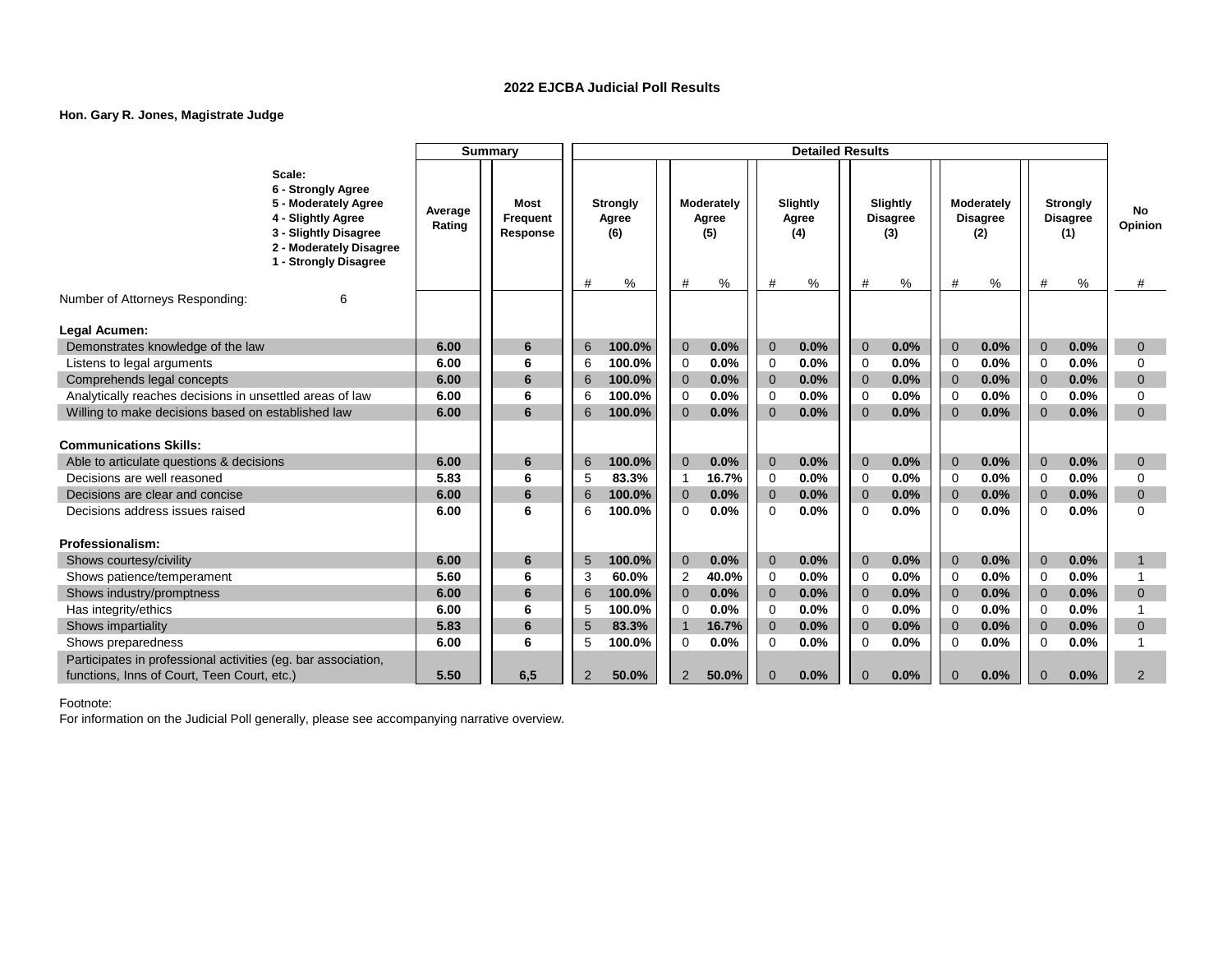### **Hon. Karen K. Specie, Chief Bankruptcy Judge**

|                                                                                                              |                                                                                                                                                         |                   | <b>Summary</b><br><b>Detailed Results</b> |                |                                 |                |                            |              |                          |              |                                    |                |                                             |                |                                           |               |
|--------------------------------------------------------------------------------------------------------------|---------------------------------------------------------------------------------------------------------------------------------------------------------|-------------------|-------------------------------------------|----------------|---------------------------------|----------------|----------------------------|--------------|--------------------------|--------------|------------------------------------|----------------|---------------------------------------------|----------------|-------------------------------------------|---------------|
|                                                                                                              | Scale:<br>6 - Strongly Agree<br>5 - Moderately Agree<br>4 - Slightly Agree<br>3 - Slightly Disagree<br>2 - Moderately Disagree<br>1 - Strongly Disagree | Average<br>Rating | <b>Most</b><br>Frequent<br>Response       |                | <b>Strongly</b><br>Agree<br>(6) |                | Moderately<br>Agree<br>(5) |              | Slightly<br>Agree<br>(4) |              | Slightly<br><b>Disagree</b><br>(3) |                | <b>Moderately</b><br><b>Disagree</b><br>(2) |                | <b>Strongly</b><br><b>Disagree</b><br>(1) | No<br>Opinion |
| Number of Attorneys Responding:                                                                              | 7                                                                                                                                                       |                   |                                           | #              | %                               | #              | %                          | #            | $\%$                     | #            | %                                  | #              | %                                           | #              | %                                         | #             |
|                                                                                                              |                                                                                                                                                         |                   |                                           |                |                                 |                |                            |              |                          |              |                                    |                |                                             |                |                                           |               |
| Legal Acumen:                                                                                                |                                                                                                                                                         |                   |                                           |                |                                 |                |                            |              |                          |              |                                    |                |                                             |                |                                           |               |
| Demonstrates knowledge of the law                                                                            |                                                                                                                                                         | 6.00              | 6                                         | $\overline{7}$ | 100.0%                          | $\mathbf{0}$   | 0.0%                       | $\mathbf 0$  | 0.0%                     | $\mathbf{0}$ | 0.0%                               | $\overline{0}$ | 0.0%                                        | $\overline{0}$ | 0.0%                                      | $\mathbf{0}$  |
| Listens to legal arguments                                                                                   |                                                                                                                                                         | 6.00              | 6                                         |                | 100.0%                          | $\mathbf 0$    | 0.0%                       | $\mathbf 0$  | 0.0%                     | $\Omega$     | 0.0%                               | $\Omega$       | 0.0%                                        | $\Omega$       | 0.0%                                      | $\Omega$      |
| Comprehends legal concepts                                                                                   |                                                                                                                                                         | 6.00              | 6                                         |                | 100.0%                          | $\mathbf 0$    | 0.0%                       | $\mathbf{0}$ | 0.0%                     | $\Omega$     | 0.0%                               | $\Omega$       | 0.0%                                        | $\Omega$       | 0.0%                                      | $\mathbf{0}$  |
| Analytically reaches decisions in unsettled areas of law                                                     |                                                                                                                                                         | 6.00              | 6                                         | 6              | 100.0%                          | $\mathbf 0$    | 0.0%                       | 0            | 0.0%                     | $\Omega$     | 0.0%                               | $\Omega$       | 0.0%                                        | $\Omega$       | 0.0%                                      | 1             |
| Willing to make decisions based on established law                                                           |                                                                                                                                                         | 6.00              | 6                                         | $\overline{7}$ | 100.0%                          | $\mathbf{0}$   | 0.0%                       | $\Omega$     | 0.0%                     | $\Omega$     | 0.0%                               | $\Omega$       | 0.0%                                        | $\Omega$       | 0.0%                                      | $\Omega$      |
| <b>Communications Skills:</b>                                                                                |                                                                                                                                                         |                   |                                           |                |                                 |                |                            |              |                          |              |                                    |                |                                             |                |                                           |               |
| Able to articulate questions & decisions                                                                     |                                                                                                                                                         | 6.00              | 6                                         |                | 100.0%                          | $\mathbf{0}$   | 0.0%                       | $\mathbf{0}$ | 0.0%                     | $\Omega$     | 0.0%                               | $\overline{0}$ | 0.0%                                        | $\overline{0}$ | 0.0%                                      | $\mathbf{0}$  |
| Decisions are well reasoned                                                                                  |                                                                                                                                                         | 6.00              | 6                                         | 7              | 100.0%                          | $\mathbf 0$    | 0.0%                       | $\mathbf 0$  | 0.0%                     | $\Omega$     | 0.0%                               | $\Omega$       | 0.0%                                        | $\Omega$       | 0.0%                                      | $\Omega$      |
| Decisions are clear and concise                                                                              |                                                                                                                                                         | 6.00              | 6                                         | $\overline{7}$ | 100.0%                          | $\overline{0}$ | 0.0%                       | $\mathbf{0}$ | 0.0%                     | $\Omega$     | 0.0%                               | $\Omega$       | 0.0%                                        | $\Omega$       | 0.0%                                      | $\Omega$      |
| Decisions address issues raised                                                                              |                                                                                                                                                         | 6.00              | 6                                         | 7              | 100.0%                          | 0              | 0.0%                       | 0            | 0.0%                     | $\Omega$     | 0.0%                               | $\mathbf 0$    | 0.0%                                        | $\Omega$       | 0.0%                                      | $\Omega$      |
| Professionalism:                                                                                             |                                                                                                                                                         |                   |                                           |                |                                 |                |                            |              |                          |              |                                    |                |                                             |                |                                           |               |
| Shows courtesy/civility                                                                                      |                                                                                                                                                         | 6.00              | 6                                         | 6              | 100.0%                          | $\mathbf{0}$   | 0.0%                       | $\mathbf{0}$ | 0.0%                     | $\Omega$     | 0.0%                               | $\Omega$       | 0.0%                                        | $\Omega$       | 0.0%                                      | $\mathbf{0}$  |
| Shows patience/temperament                                                                                   |                                                                                                                                                         | 6.00              | 6                                         | 6              | 100.0%                          | 0              | 0.0%                       | 0            | 0.0%                     | $\mathbf 0$  | 0.0%                               | $\mathbf 0$    | 0.0%                                        | $\mathbf 0$    | 0.0%                                      | 0             |
| Shows industry/promptness                                                                                    |                                                                                                                                                         | 6.00              | 6                                         | 6              | 100.0%                          | $\mathbf{0}$   | 0.0%                       | $\mathbf{0}$ | 0.0%                     | $\Omega$     | 0.0%                               | $\Omega$       | 0.0%                                        | $\Omega$       | 0.0%                                      | $\Omega$      |
| Has integrity/ethics                                                                                         |                                                                                                                                                         | 6.00              | 6                                         | 6              | 100.0%                          | 0              | 0.0%                       | $\Omega$     | 0.0%                     | $\Omega$     | 0.0%                               | $\Omega$       | 0.0%                                        | $\Omega$       | 0.0%                                      | $\Omega$      |
| Shows impartiality                                                                                           |                                                                                                                                                         | 6.00              | 6                                         | 6              | 100.0%                          | $\mathbf{0}$   | 0.0%                       | $\mathbf 0$  | 0.0%                     | $\Omega$     | 0.0%                               | $\overline{0}$ | 0.0%                                        | $\overline{0}$ | 0.0%                                      | $\mathbf{0}$  |
| Shows preparedness                                                                                           |                                                                                                                                                         | 6.00              | 6                                         | 6              | 100.0%                          | 0              | 0.0%                       | 0            | 0.0%                     | $\mathbf 0$  | 0.0%                               | $\mathbf 0$    | 0.0%                                        | $\mathbf 0$    | 0.0%                                      | 0             |
| Participates in professional activities (eg. bar association,<br>functions, Inns of Court, Teen Court, etc.) |                                                                                                                                                         | 6.00              | 6                                         | 5              | 100.0%                          | $\mathbf{0}$   | 0.0%                       | $\mathbf{0}$ | 0.0%                     | $\Omega$     | 0.0%                               | $\Omega$       | 0.0%                                        | $\Omega$       | 0.0%                                      |               |

Footnote: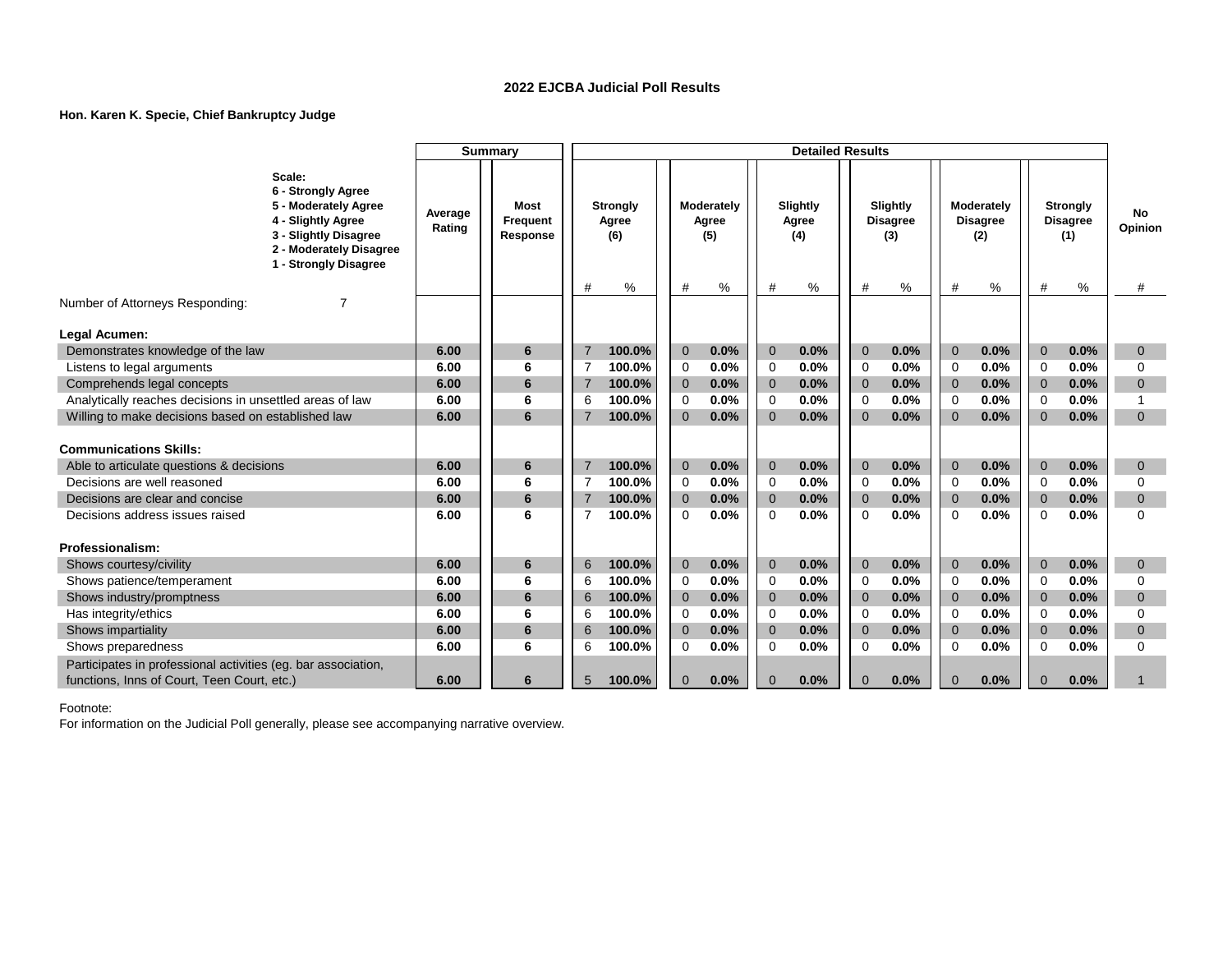### **Samuel P. Stafford, II, Director/CSE Hearing Officer**

|                                                               |                                                                                                                                                         |                   | <b>Summary</b>               |                |                                 |                |                            |                | <b>Detailed Results</b>  |                |                                    |                         |                                      |                |                                           |                |
|---------------------------------------------------------------|---------------------------------------------------------------------------------------------------------------------------------------------------------|-------------------|------------------------------|----------------|---------------------------------|----------------|----------------------------|----------------|--------------------------|----------------|------------------------------------|-------------------------|--------------------------------------|----------------|-------------------------------------------|----------------|
|                                                               | Scale:<br>6 - Strongly Agree<br>5 - Moderately Agree<br>4 - Slightly Agree<br>3 - Slightly Disagree<br>2 - Moderately Disagree<br>1 - Strongly Disagree | Average<br>Rating | Most<br>Frequent<br>Response |                | <b>Strongly</b><br>Agree<br>(6) |                | Moderately<br>Agree<br>(5) |                | Slightly<br>Agree<br>(4) |                | Slightly<br><b>Disagree</b><br>(3) |                         | Moderately<br><b>Disagree</b><br>(2) |                | <b>Strongly</b><br><b>Disagree</b><br>(1) | No<br>Opinion  |
| Number of Attorneys Responding:                               |                                                                                                                                                         |                   |                              | #              | %                               | #              | %                          | #              | %                        | #              | %                                  | #                       | %                                    | #              | %                                         | #              |
|                                                               |                                                                                                                                                         |                   |                              |                |                                 |                |                            |                |                          |                |                                    |                         |                                      |                |                                           |                |
| Legal Acumen:                                                 |                                                                                                                                                         |                   |                              |                |                                 |                |                            |                |                          |                |                                    |                         |                                      |                |                                           |                |
| Demonstrates knowledge of the law                             |                                                                                                                                                         | 5.00              | 6                            | 5              | 71.4%                           | $\overline{0}$ | 0.0%                       |                | 14.3%                    | $\overline{0}$ | 0.0%                               | $\overline{0}$          | 0.0%                                 | $\overline{1}$ | 14.3%                                     | $\overline{0}$ |
| Listens to legal arguments                                    |                                                                                                                                                         | 5.00              | 6                            | 5              | 71.4%                           | $\mathbf 0$    | 0.0%                       | $\mathbf{1}$   | 14.3%                    | $\Omega$       | 0.0%                               | $\Omega$                | 0.0%                                 | $\overline{1}$ | 14.3%                                     | $\Omega$       |
| Comprehends legal concepts                                    |                                                                                                                                                         | 5.00              | 6                            | 5              | 71.4%                           | $\mathbf{0}$   | 0.0%                       | $\overline{1}$ | 14.3%                    | $\Omega$       | 0.0%                               | $\overline{0}$          | 0.0%                                 | $\overline{1}$ | 14.3%                                     | $\mathbf{0}$   |
| Analytically reaches decisions in unsettled areas of law      |                                                                                                                                                         | 4.83              | 6                            | 4              | 66.7%                           | $\mathbf 0$    | 0.0%                       |                | 16.7%                    | $\mathbf 0$    | 0.0%                               | $\mathbf 0$             | 0.0%                                 | -1             | 16.6%                                     | $\overline{1}$ |
| Willing to make decisions based on established law            |                                                                                                                                                         | 5.00              | 6                            | 5              | 71.4%                           | $\Omega$       | 0.0%                       |                | 14.3%                    | $\Omega$       | 0.0%                               | $\Omega$                | 0.0%                                 | $\overline{1}$ | 14.3%                                     | $\Omega$       |
|                                                               |                                                                                                                                                         |                   |                              |                |                                 |                |                            |                |                          |                |                                    |                         |                                      |                |                                           |                |
| <b>Communications Skills:</b>                                 |                                                                                                                                                         |                   |                              |                |                                 |                |                            |                |                          |                |                                    |                         |                                      |                |                                           |                |
| Able to articulate questions & decisions                      |                                                                                                                                                         | 5.43              | 6                            | 5              | 71.4%                           | $\overline{0}$ | 0.0%                       | $\overline{2}$ | 28.6%                    | $\mathbf{0}$   | 0.0%                               | $\overline{0}$          | 0.0%                                 | $\overline{0}$ | 0.0%                                      | $\mathbf{0}$   |
| Decisions are well reasoned                                   |                                                                                                                                                         | 5.00              | 6                            | 5              | 71.4%                           | $\Omega$       | 0.0%                       | 1              | 14.3%                    | $\Omega$       | 0.0%                               | $\Omega$                | 0.0%                                 | -1             | 14.3%                                     | $\Omega$       |
| Decisions are clear and concise                               |                                                                                                                                                         | 5.57              | 6                            | 5              | 71.4%                           | $\overline{1}$ | 14.3%                      |                | 14.3%                    | $\overline{0}$ | 0.0%                               | $\overline{0}$          | 0.0%                                 | $\mathbf{0}$   | 0.0%                                      | $\mathbf{0}$   |
| Decisions address issues raised                               |                                                                                                                                                         | 5.57              | 6                            | 5              | 71.4%                           | $\overline{1}$ | 14.3%                      |                | 14.3%                    | $\Omega$       | 0.0%                               | $\Omega$                | 0.0%                                 | $\Omega$       | 0.0%                                      | $\Omega$       |
|                                                               |                                                                                                                                                         |                   |                              |                |                                 |                |                            |                |                          |                |                                    |                         |                                      |                |                                           |                |
| Professionalism:                                              |                                                                                                                                                         |                   |                              |                |                                 |                |                            |                |                          |                |                                    |                         |                                      |                |                                           |                |
| Shows courtesy/civility                                       |                                                                                                                                                         | 5.43              | 6                            | 5              | 71.4%                           | $\mathbf{0}$   | 0.0%                       | $\overline{2}$ | 28.6%                    | $\mathbf{0}$   | 0.0%                               | $\overline{0}$          | 0.0%                                 | $\overline{0}$ | 0.0%                                      | $\mathbf{0}$   |
| Shows patience/temperament                                    |                                                                                                                                                         | 5.71              | 6                            | 6              | 85.7%                           | $\mathbf 0$    | 0.0%                       | $\mathbf{1}$   | 14.3%                    | $\Omega$       | 0.0%                               | $\Omega$                | 0.0%                                 | $\Omega$       | 0.0%                                      | $\Omega$       |
| Shows industry/promptness                                     |                                                                                                                                                         | 5.43              | 6                            | 6              | 85.7%                           | $\mathbf{0}$   | 0.0%                       | $\mathbf{0}$   | 0.0%                     | $\Omega$       | 0.0%                               | $\overline{\mathbf{1}}$ | 14.3%                                | $\overline{0}$ | 0.0%                                      | $\mathbf{0}$   |
| Has integrity/ethics                                          |                                                                                                                                                         | 5.43              | 6                            | 6              | 85.7%                           | $\mathbf 0$    | 0.0%                       | $\mathbf 0$    | 0.0%                     | $\Omega$       | 0.0%                               | $\overline{1}$          | 14.3%                                | $\Omega$       | 0.0%                                      | $\Omega$       |
| Shows impartiality                                            |                                                                                                                                                         | 5.29              | 6                            | 6              | 85.7%                           | $\mathbf{0}$   | 0.0%                       | $\mathbf{0}$   | 0.0%                     | $\overline{0}$ | 0.0%                               | $\overline{0}$          | 0.0%                                 | $\overline{1}$ | 14.3%                                     | $\mathbf{0}$   |
| Shows preparedness                                            |                                                                                                                                                         | 5.29              | 6                            | 6              | 85.7%                           | $\Omega$       | 0.0%                       | $\Omega$       | 0.0%                     | $\Omega$       | 0.0%                               | $\Omega$                | 0.0%                                 |                | 14.3%                                     | $\Omega$       |
| Participates in professional activities (eg. bar association, |                                                                                                                                                         |                   |                              |                |                                 |                |                            |                |                          |                |                                    |                         |                                      |                |                                           |                |
| functions, Inns of Court, Teen Court, etc.)                   |                                                                                                                                                         | 5.00              | 6                            | $\overline{2}$ | 66.7%                           | $\overline{0}$ | 0.0%                       | $\mathbf{0}$   | 0.0%                     |                | 33.3%                              | $\Omega$                | 0.0%                                 | $\Omega$       | 0.0%                                      | 4              |

Footnote: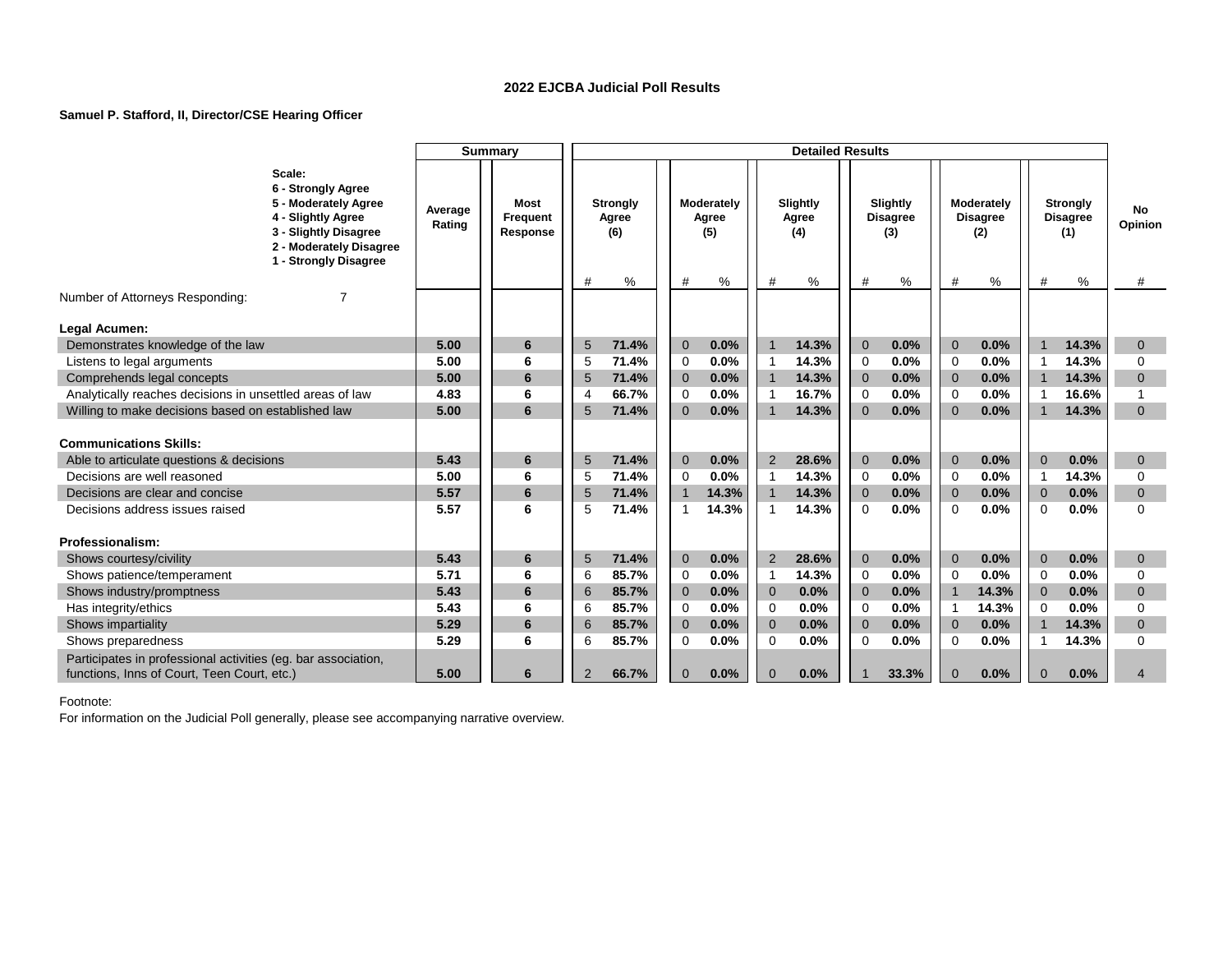### **Jodi Cason, General Magistrate/Hearing Officer**

|                                                               |                                                                                                                                                         |                   | <b>Summary</b>               |    |                                 |                |                            |                | <b>Detailed Results</b>  |                |                                    |                |                                      |                |                                           |               |
|---------------------------------------------------------------|---------------------------------------------------------------------------------------------------------------------------------------------------------|-------------------|------------------------------|----|---------------------------------|----------------|----------------------------|----------------|--------------------------|----------------|------------------------------------|----------------|--------------------------------------|----------------|-------------------------------------------|---------------|
|                                                               | Scale:<br>6 - Strongly Agree<br>5 - Moderately Agree<br>4 - Slightly Agree<br>3 - Slightly Disagree<br>2 - Moderately Disagree<br>1 - Strongly Disagree | Average<br>Rating | Most<br>Frequent<br>Response |    | <b>Strongly</b><br>Agree<br>(6) |                | Moderately<br>Agree<br>(5) |                | Slightly<br>Agree<br>(4) |                | Slightly<br><b>Disagree</b><br>(3) |                | Moderately<br><b>Disagree</b><br>(2) |                | <b>Strongly</b><br><b>Disagree</b><br>(1) | No<br>Opinion |
| Number of Attorneys Responding:                               | 14                                                                                                                                                      |                   |                              | #  | %                               | #              | %                          | #              | ℅                        | #              | %                                  | #              | %                                    | #              | %                                         | #             |
|                                                               |                                                                                                                                                         |                   |                              |    |                                 |                |                            |                |                          |                |                                    |                |                                      |                |                                           |               |
| Legal Acumen:                                                 |                                                                                                                                                         |                   |                              |    |                                 |                |                            |                |                          |                |                                    |                |                                      |                |                                           |               |
| Demonstrates knowledge of the law                             |                                                                                                                                                         | 5.93              | 6                            | 13 | 92.9%                           | $\overline{1}$ | 7.1%                       | $\mathbf{0}$   | 0.0%                     | $\overline{0}$ | 0.0%                               | $\overline{0}$ | 0.0%                                 | $\overline{0}$ | 0.0%                                      | $\mathbf{0}$  |
| Listens to legal arguments                                    |                                                                                                                                                         | 5.93              | 6                            | 13 | 92.9%                           | $\mathbf 1$    | 7.1%                       | $\mathbf 0$    | 0.0%                     | $\Omega$       | 0.0%                               | $\Omega$       | 0.0%                                 | $\Omega$       | 0.0%                                      | $\Omega$      |
| Comprehends legal concepts                                    |                                                                                                                                                         | 6.00              | 6                            | 14 | 100.0%                          | $\overline{0}$ | 0.0%                       | $\mathbf{0}$   | 0.0%                     | $\overline{0}$ | 0.0%                               | $\overline{0}$ | 0.0%                                 | $\overline{0}$ | 0.0%                                      | $\mathbf{0}$  |
| Analytically reaches decisions in unsettled areas of law      |                                                                                                                                                         | 5.77              | 6                            | 10 | 76.9%                           | 3              | 23.1%                      | 0              | 0.0%                     | $\Omega$       | 0.0%                               | 0              | 0.0%                                 | $\Omega$       | 0.0%                                      | $\mathbf{1}$  |
| Willing to make decisions based on established law            |                                                                                                                                                         | 6.00              | 6                            | 14 | 100.0%                          | $\Omega$       | 0.0%                       | $\Omega$       | 0.0%                     | $\Omega$       | 0.0%                               | $\Omega$       | 0.0%                                 | $\Omega$       | 0.0%                                      | $\Omega$      |
|                                                               |                                                                                                                                                         |                   |                              |    |                                 |                |                            |                |                          |                |                                    |                |                                      |                |                                           |               |
| <b>Communications Skills:</b>                                 |                                                                                                                                                         |                   |                              |    |                                 |                |                            |                |                          |                |                                    |                |                                      |                |                                           |               |
| Able to articulate questions & decisions                      |                                                                                                                                                         | 6.00              | 6                            | 14 | 100.0%                          | $\mathbf{0}$   | 0.0%                       | $\mathbf{0}$   | 0.0%                     | $\Omega$       | 0.0%                               | $\Omega$       | 0.0%                                 | $\overline{0}$ | 0.0%                                      | $\mathbf{0}$  |
| Decisions are well reasoned                                   |                                                                                                                                                         | 5.86              | 6                            | 12 | 85.7%                           | 2              | 14.3%                      | $\Omega$       | 0.0%                     | $\Omega$       | 0.0%                               | $\Omega$       | 0.0%                                 | $\Omega$       | 0.0%                                      | $\Omega$      |
| Decisions are clear and concise                               |                                                                                                                                                         | 6.00              | 6                            | 14 | 100.0%                          | $\overline{0}$ | 0.0%                       | $\overline{0}$ | 0.0%                     | $\Omega$       | 0.0%                               | $\overline{0}$ | 0.0%                                 | $\overline{0}$ | 0.0%                                      | $\mathbf{0}$  |
| Decisions address issues raised                               |                                                                                                                                                         | 5.93              | 6                            | 13 | 92.9%                           | $\overline{1}$ | 7.1%                       | $\Omega$       | 0.0%                     | $\Omega$       | 0.0%                               | $\Omega$       | 0.0%                                 | $\Omega$       | 0.0%                                      | $\Omega$      |
| Professionalism:                                              |                                                                                                                                                         |                   |                              |    |                                 |                |                            |                |                          |                |                                    |                |                                      |                |                                           |               |
| Shows courtesy/civility                                       |                                                                                                                                                         | 6.00              | 6                            | 14 | 100.0%                          | $\mathbf{0}$   | 0.0%                       | $\mathbf{0}$   | 0.0%                     | $\mathbf{0}$   | 0.0%                               | $\Omega$       | 0.0%                                 | $\overline{0}$ | 0.0%                                      | $\mathbf{0}$  |
| Shows patience/temperament                                    |                                                                                                                                                         | 6.00              | 6                            | 14 | 100.0%                          | $\Omega$       | 0.0%                       | $\Omega$       | 0.0%                     | $\Omega$       | 0.0%                               | $\Omega$       | 0.0%                                 | $\Omega$       | 0.0%                                      | $\Omega$      |
| Shows industry/promptness                                     |                                                                                                                                                         | 5.93              | 6                            | 13 | 92.9%                           | $\overline{1}$ | 7.1%                       | $\mathbf 0$    | 0.0%                     | $\Omega$       | 0.0%                               | $\overline{0}$ | 0.0%                                 | $\overline{0}$ | 0.0%                                      | $\mathbf{0}$  |
| Has integrity/ethics                                          |                                                                                                                                                         | 6.00              | 6                            | 14 | 100.0%                          | $\Omega$       | 0.0%                       | $\mathbf 0$    | 0.0%                     | $\Omega$       | 0.0%                               | $\Omega$       | 0.0%                                 | $\Omega$       | 0.0%                                      | $\Omega$      |
| Shows impartiality                                            |                                                                                                                                                         | 5.93              | 6                            | 13 | 92.9%                           | $\overline{1}$ | 7.1%                       | $\mathbf{0}$   | 0.0%                     | $\Omega$       | 0.0%                               | $\overline{0}$ | 0.0%                                 | $\overline{0}$ | 0.0%                                      | $\mathbf{0}$  |
| Shows preparedness                                            |                                                                                                                                                         | 6.00              | 6                            | 14 | 100.0%                          | $\Omega$       | 0.0%                       | $\Omega$       | 0.0%                     | $\Omega$       | 0.0%                               | $\Omega$       | 0.0%                                 | $\Omega$       | 0.0%                                      | 0             |
| Participates in professional activities (eg. bar association, |                                                                                                                                                         |                   |                              |    |                                 |                |                            |                |                          |                |                                    |                |                                      |                |                                           |               |
| functions, Inns of Court, Teen Court, etc.)                   |                                                                                                                                                         | 6.00              | 6                            | 9  | 100.0%                          | $\overline{0}$ | 0.0%                       | $\Omega$       | 0.0%                     | $\Omega$       | 0.0%                               | $\Omega$       | 0.0%                                 | $\Omega$       | 0.0%                                      | 5             |
|                                                               |                                                                                                                                                         |                   |                              |    |                                 |                |                            |                |                          |                |                                    |                |                                      |                |                                           |               |

Footnote: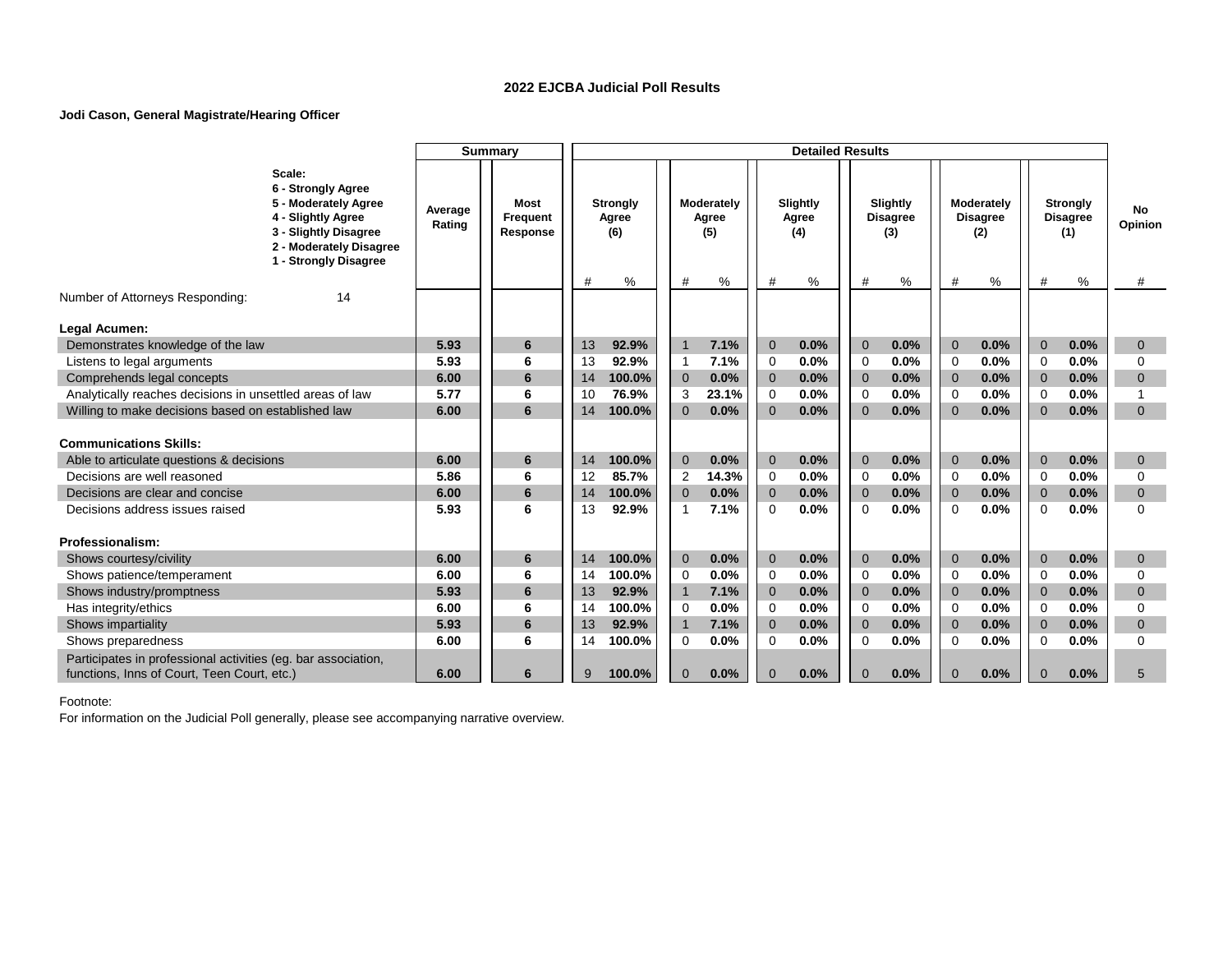### **Bridget Baker, General Magistrate**

| Scale:<br>6 - Strongly Agree<br>5 - Moderately Agree<br>Slightly<br>Moderately<br>Most<br><b>Strongly</b><br><b>Moderately</b><br>Slightly<br><b>Strongly</b><br>Average<br>No<br>4 - Slightly Agree<br>Agree<br>Frequent<br>Agree<br>Agree<br><b>Disagree</b><br><b>Disagree</b><br><b>Disagree</b><br>Opinion<br>Rating<br>3 - Slightly Disagree<br>Response<br>(6)<br>(5)<br>(4)<br>(3)<br>(2)<br>(1)<br>2 - Moderately Disagree<br>1 - Strongly Disagree<br>%<br>%<br>#<br>%<br>%<br>%<br>%<br>#<br>#<br>#<br>#<br>#<br>#<br>Number of Attorneys Responding:<br>11<br>Legal Acumen: |                                   |      | <b>Summary</b> |              |                      | <b>Detailed Results</b> |                  |                        |                        |              |
|-----------------------------------------------------------------------------------------------------------------------------------------------------------------------------------------------------------------------------------------------------------------------------------------------------------------------------------------------------------------------------------------------------------------------------------------------------------------------------------------------------------------------------------------------------------------------------------------|-----------------------------------|------|----------------|--------------|----------------------|-------------------------|------------------|------------------------|------------------------|--------------|
|                                                                                                                                                                                                                                                                                                                                                                                                                                                                                                                                                                                         |                                   |      |                |              |                      |                         |                  |                        |                        |              |
|                                                                                                                                                                                                                                                                                                                                                                                                                                                                                                                                                                                         |                                   |      |                |              |                      |                         |                  |                        |                        |              |
|                                                                                                                                                                                                                                                                                                                                                                                                                                                                                                                                                                                         |                                   |      |                |              |                      |                         |                  |                        |                        |              |
|                                                                                                                                                                                                                                                                                                                                                                                                                                                                                                                                                                                         |                                   |      |                |              |                      |                         |                  |                        |                        |              |
|                                                                                                                                                                                                                                                                                                                                                                                                                                                                                                                                                                                         | Demonstrates knowledge of the law | 6.00 | 6              | 100.0%<br>10 | $\mathbf{0}$<br>0.0% | $\mathbf{0}$<br>0.0%    | 0.0%<br>$\Omega$ | 0.0%<br>$\overline{0}$ | $\overline{0}$<br>0.0% | $\mathbf{1}$ |
| 0.0%<br>0.0%<br>0.0%<br>0.0%<br>0.0%<br>100.0%<br>Listens to legal arguments<br>6.00<br>6<br>10<br>$\mathbf 0$<br>$\mathbf 0$<br>$\Omega$<br>$\mathbf 0$<br>$\mathbf 0$                                                                                                                                                                                                                                                                                                                                                                                                                 |                                   |      |                |              |                      |                         |                  |                        |                        |              |
| 6.00<br>6<br>0.0%<br>0.0%<br>0.0%<br>0.0%<br>0.0%<br>$\mathbf{1}$<br>Comprehends legal concepts<br>100.0%<br>$\mathbf{0}$<br>$\overline{0}$<br>$\overline{0}$<br>10<br>$\mathbf{0}$<br>$\overline{0}$                                                                                                                                                                                                                                                                                                                                                                                   |                                   |      |                |              |                      |                         |                  |                        |                        |              |
| 0.0%<br>0.0%<br>0.0%<br>0.0%<br>0.0%<br>2<br>6.00<br>6<br>100.0%<br>Analytically reaches decisions in unsettled areas of law<br>9<br>$\mathbf 0$<br>$\mathbf 0$<br>$\mathbf 0$<br>$\mathbf 0$<br>$\mathbf 0$                                                                                                                                                                                                                                                                                                                                                                            |                                   |      |                |              |                      |                         |                  |                        |                        |              |
| $\overline{1}$<br>Willing to make decisions based on established law<br>6<br>0.0%<br>0.0%<br>0.0%<br>0.0%<br>0.0%<br>6.00<br>100.0%<br>$\mathbf{0}$<br>$\mathbf{0}$<br>$\Omega$<br>$\Omega$<br>$\overline{0}$<br>10 <sup>°</sup>                                                                                                                                                                                                                                                                                                                                                        |                                   |      |                |              |                      |                         |                  |                        |                        |              |
|                                                                                                                                                                                                                                                                                                                                                                                                                                                                                                                                                                                         |                                   |      |                |              |                      |                         |                  |                        |                        |              |
| <b>Communications Skills:</b>                                                                                                                                                                                                                                                                                                                                                                                                                                                                                                                                                           |                                   |      |                |              |                      |                         |                  |                        |                        |              |
| 6.00<br>100.0%<br>$\overline{0}$<br>0.0%<br>$\mathbf{0}$<br>0.0%<br>$\overline{0}$<br>0.0%<br>$\overline{0}$<br>0.0%<br>$\overline{0}$<br>0.0%<br>Able to articulate questions & decisions<br>6<br>10<br>$\mathbf{1}$                                                                                                                                                                                                                                                                                                                                                                   |                                   |      |                |              |                      |                         |                  |                        |                        |              |
| 0.0%<br>0.0%<br>0.0%<br>0.0%<br>0.0%<br>Decisions are well reasoned<br>100.0%<br>6.00<br>6<br>$\mathbf 0$<br>$\mathbf 0$<br>$\Omega$<br>$\mathbf 0$<br>$\Omega$<br>10                                                                                                                                                                                                                                                                                                                                                                                                                   |                                   |      |                |              |                      |                         |                  |                        |                        |              |
| 0.0%<br>Decisions are clear and concise<br>6.00<br>6<br>100.0%<br>0.0%<br>$\mathbf{0}$<br>0.0%<br>$\overline{0}$<br>0.0%<br>$\overline{0}$<br>0.0%<br>$\overline{0}$<br>$\overline{1}$<br>10<br>$\overline{0}$                                                                                                                                                                                                                                                                                                                                                                          |                                   |      |                |              |                      |                         |                  |                        |                        |              |
| 0.0%<br>0.0%<br>0.0%<br>$\Omega$<br>0.0%<br>0.0%<br>1<br>Decisions address issues raised<br>6.00<br>6<br>100.0%<br>0<br>$\Omega$<br>$\mathbf 0$<br>$\Omega$<br>10                                                                                                                                                                                                                                                                                                                                                                                                                       |                                   |      |                |              |                      |                         |                  |                        |                        |              |
| Professionalism:                                                                                                                                                                                                                                                                                                                                                                                                                                                                                                                                                                        |                                   |      |                |              |                      |                         |                  |                        |                        |              |
| 6.00<br>6<br>100.0%<br>$\overline{0}$<br>0.0%<br>$\mathbf{0}$<br>0.0%<br>$\Omega$<br>0.0%<br>$\Omega$<br>0.0%<br>$\overline{0}$<br>0.0%<br>Shows courtesy/civility<br>10                                                                                                                                                                                                                                                                                                                                                                                                                |                                   |      |                |              |                      |                         |                  |                        |                        |              |
| 0.0%<br>0.0%<br>0.0%<br>0.0%<br>0.0%<br>6.00<br>6<br>100.0%<br>$\mathbf 0$<br>$\Omega$<br>$\Omega$<br>$\Omega$<br>Shows patience/temperament<br>10<br>0                                                                                                                                                                                                                                                                                                                                                                                                                                 |                                   |      |                |              |                      |                         |                  |                        |                        |              |
| 0.0%<br>0.0%<br>6.00<br>6<br>0.0%<br>0.0%<br>0.0%<br>$\overline{0}$<br>$\overline{0}$<br>$\mathbf{1}$<br>Shows industry/promptness<br>100.0%<br>$\mathbf{0}$<br>10<br>$\overline{0}$<br>$\Omega$                                                                                                                                                                                                                                                                                                                                                                                        |                                   |      |                |              |                      |                         |                  |                        |                        |              |
| 0.0%<br>0.0%<br>0.0%<br>0.0%<br>0.0%<br>6.00<br>100.0%<br>$\mathbf 0$<br>$\mathbf 0$<br>Has integrity/ethics<br>6<br>10<br>0<br>$\Omega$<br>0                                                                                                                                                                                                                                                                                                                                                                                                                                           |                                   |      |                |              |                      |                         |                  |                        |                        |              |
| 6<br>0.0%<br>0.0%<br>$\overline{1}$<br>Shows impartiality<br>6.00<br>100.0%<br>0.0%<br>0.0%<br>0.0%<br>$\overline{0}$<br>$\overline{0}$<br>10<br>$\overline{0}$<br>$\mathbf{0}$<br>$\Omega$                                                                                                                                                                                                                                                                                                                                                                                             |                                   |      |                |              |                      |                         |                  |                        |                        |              |
| 0.0%<br>0.0%<br>0.0%<br>0.0%<br>0.0%<br>6.00<br>6<br>100.0%<br>0<br>0<br>$\mathbf 0$<br>$\mathbf 0$<br>$\mathbf 0$<br>$\overline{1}$<br>Shows preparedness<br>10                                                                                                                                                                                                                                                                                                                                                                                                                        |                                   |      |                |              |                      |                         |                  |                        |                        |              |
| Participates in professional activities (eg. bar association,                                                                                                                                                                                                                                                                                                                                                                                                                                                                                                                           |                                   |      |                |              |                      |                         |                  |                        |                        |              |
| functions, Inns of Court, Teen Court, etc.)<br>6.00<br>100.0%<br>0.0%<br>0.0%<br>0.0%<br>0.0%<br>0.0%<br>5<br>6<br>5<br>0<br>$\mathbf{0}$<br>$\Omega$<br>$\Omega$<br>$\Omega$                                                                                                                                                                                                                                                                                                                                                                                                           |                                   |      |                |              |                      |                         |                  |                        |                        |              |

Footnote: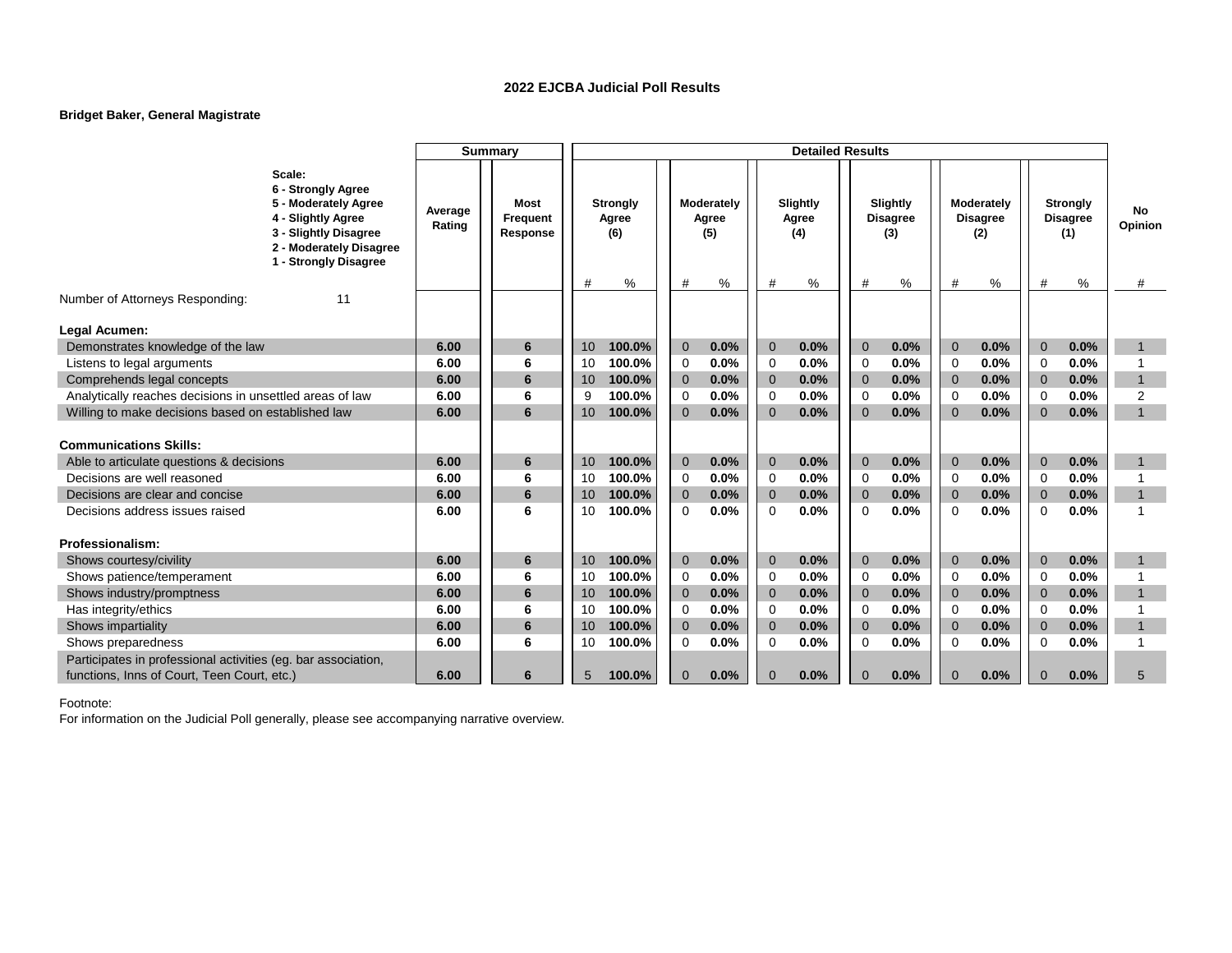### **Katherine L. Floyd, General Magistrate**

|                                                               |                                                                                                                                                         |                   | <b>Summary</b>               |    |                                 |                |                            |      |                | <b>Detailed Results</b>  |                            |                                    |                |                                      |                |                                           |                |
|---------------------------------------------------------------|---------------------------------------------------------------------------------------------------------------------------------------------------------|-------------------|------------------------------|----|---------------------------------|----------------|----------------------------|------|----------------|--------------------------|----------------------------|------------------------------------|----------------|--------------------------------------|----------------|-------------------------------------------|----------------|
|                                                               | Scale:<br>6 - Strongly Agree<br>5 - Moderately Agree<br>4 - Slightly Agree<br>3 - Slightly Disagree<br>2 - Moderately Disagree<br>1 - Strongly Disagree | Average<br>Rating | Most<br>Frequent<br>Response |    | <b>Strongly</b><br>Agree<br>(6) |                | Moderately<br>Agree<br>(5) |      |                | Slightly<br>Agree<br>(4) |                            | Slightly<br><b>Disagree</b><br>(3) |                | Moderately<br><b>Disagree</b><br>(2) |                | <b>Strongly</b><br><b>Disagree</b><br>(1) | No<br>Opinion  |
| Number of Attorneys Responding:                               | 22                                                                                                                                                      |                   |                              | #  | %                               | #              |                            | ℅    | #              | %                        | #                          | %                                  | #              | %                                    | #              | %                                         | #              |
|                                                               |                                                                                                                                                         |                   |                              |    |                                 |                |                            |      |                |                          |                            |                                    |                |                                      |                |                                           |                |
| Legal Acumen:                                                 |                                                                                                                                                         |                   |                              |    |                                 |                |                            |      |                |                          |                            |                                    |                |                                      |                |                                           |                |
| Demonstrates knowledge of the law                             |                                                                                                                                                         | 5.57              | 6                            | 18 | 85.7%                           | $\overline{0}$ |                            | 0.0% | 2              | 9.5%                     | $\overline{0}$             | 0.0%                               | $\overline{0}$ | 0.0%                                 | $\overline{1}$ | 4.8%                                      | $\mathbf 1$    |
| Listens to legal arguments                                    |                                                                                                                                                         | 5.57              | 6                            | 18 | 85.7%                           | -1             |                            | 4.8% | $\overline{0}$ | 0.0%                     | -1                         | 4.8%                               | $\Omega$       | 0.0%                                 | -1             | 4.7%                                      |                |
| Comprehends legal concepts                                    |                                                                                                                                                         | 5.67              | 6                            | 18 | 85.7%                           | $\overline{1}$ |                            | 4.8% | $\overline{1}$ | 4.8%                     | $\mathbf 0$                | 0.0%                               | $\overline{1}$ | 4.7%                                 | $\overline{0}$ | 0.0%                                      | $\overline{1}$ |
| Analytically reaches decisions in unsettled areas of law      |                                                                                                                                                         | 5.50              | 6                            | 17 | 85.0%                           | $\mathbf 0$    |                            | 0.0% | $\overline{1}$ | 5.0%                     | $\Omega$                   | 0.0%                               | $\overline{2}$ | 10.0%                                | $\Omega$       | 0.0%                                      | $\overline{2}$ |
| Willing to make decisions based on established law            |                                                                                                                                                         | 5.67              | 6                            | 18 | 85.7%                           | $\mathbf 1$    |                            | 4.8% | $\overline{1}$ | 4.8%                     | $\Omega$                   | 0.0%                               | $\overline{1}$ | 4.7%                                 | $\Omega$       | 0.0%                                      | $\overline{1}$ |
|                                                               |                                                                                                                                                         |                   |                              |    |                                 |                |                            |      |                |                          |                            |                                    |                |                                      |                |                                           |                |
| <b>Communications Skills:</b>                                 |                                                                                                                                                         |                   |                              |    |                                 |                |                            |      |                |                          |                            |                                    |                |                                      |                |                                           |                |
| Able to articulate questions & decisions                      |                                                                                                                                                         | 5.76              | 6                            | 19 | 90.5%                           | $\mathbf{0}$   |                            | 0.0% | $\overline{1}$ | 4.8%                     | $\overline{1}$             | 4.7%                               | $\Omega$       | 0.0%                                 | $\Omega$       | 0.0%                                      | 1              |
| Decisions are well reasoned                                   |                                                                                                                                                         | 5.62              | 6                            | 18 | 85.7%                           | -1             |                            | 4.8% | $\Omega$       | 0.0%                     | -1                         | 4.8%                               | -1             | 4.7%                                 | $\Omega$       | 0.0%                                      | 1              |
| Decisions are clear and concise                               |                                                                                                                                                         | 5.67              | 6                            | 18 | 85.7%                           | $\overline{1}$ |                            | 4.8% | $\mathbf{1}$   | 4.8%                     | $\Omega$                   | 0.0%                               | $\overline{1}$ | 4.7%                                 | $\Omega$       | 0.0%                                      | $\overline{1}$ |
| Decisions address issues raised                               |                                                                                                                                                         | 5.86              | 6                            | 20 | 95.2%                           | $\Omega$       |                            | 0.0% | $\Omega$       | 0.0%                     | -1                         | 4.8%                               | $\Omega$       | 0.0%                                 | $\Omega$       | 0.0%                                      | 1              |
|                                                               |                                                                                                                                                         |                   |                              |    |                                 |                |                            |      |                |                          |                            |                                    |                |                                      |                |                                           |                |
| <b>Professionalism:</b>                                       |                                                                                                                                                         |                   |                              |    |                                 |                |                            |      |                |                          |                            |                                    |                |                                      |                |                                           |                |
| Shows courtesy/civility                                       |                                                                                                                                                         | 5.82              | 6                            | 19 | 86.4%                           | $\overline{2}$ |                            | 9.1% | $\overline{1}$ | 4.5%                     | $\Omega$                   | 0.0%                               | $\Omega$       | 0.0%                                 | $\Omega$       | 0.0%                                      | $\mathbf{0}$   |
| Shows patience/temperament                                    |                                                                                                                                                         | 5.82              | 6                            | 19 | 86.4%                           | 2              |                            | 9.1% | $\overline{1}$ | 4.5%                     | $\Omega$                   | 0.0%                               | $\Omega$       | 0.0%                                 | $\Omega$       | 0.0%                                      | $\Omega$       |
| Shows industry/promptness                                     |                                                                                                                                                         | 5.86              | 6                            | 20 | 91.0%                           | $\overline{1}$ |                            | 4.5% | $\overline{1}$ | 4.5%                     | $\Omega$                   | 0.0%                               | $\Omega$       | 0.0%                                 | $\Omega$       | 0.0%                                      | $\mathbf{0}$   |
| Has integrity/ethics                                          |                                                                                                                                                         | 5.73              | 6                            | 20 | 91.0%                           | $\overline{1}$ |                            | 4.5% | $\overline{0}$ | 0.0%                     | $\Omega$                   | 0.0%                               | $\Omega$       | 0.0%                                 |                | 4.5%                                      | $\Omega$       |
| Shows impartiality                                            |                                                                                                                                                         | 5.68              | 6                            | 20 | 91.0%                           | $\overline{0}$ |                            | 0.0% | $\mathbf{1}$   | 4.5%                     | $\Omega$<br>$\overline{1}$ | 0.0%                               | $\overline{0}$ | 0.0%                                 | $\overline{1}$ | 4.5%                                      | $\mathbf{0}$   |
| Shows preparedness                                            |                                                                                                                                                         | 5.77              | 6                            | 20 | 91.0%                           | $\Omega$       |                            | 0.0% | $\overline{1}$ | 4.5%                     |                            | 4.5%                               | $\Omega$       | 0.0%                                 | $\Omega$       | 0.0%                                      | $\Omega$       |
| Participates in professional activities (eg. bar association, |                                                                                                                                                         |                   |                              |    |                                 |                |                            |      |                |                          |                            |                                    | $\Omega$       |                                      | $\Omega$       |                                           |                |
| functions, Inns of Court, Teen Court, etc.)                   |                                                                                                                                                         | 5.94              | 6                            | 15 | 93.8%                           |                |                            | 6.2% | $\Omega$       | 0.0%                     | $\Omega$                   | 0.0%                               |                | 0.0%                                 |                | 0.0%                                      | 6              |

Footnote: